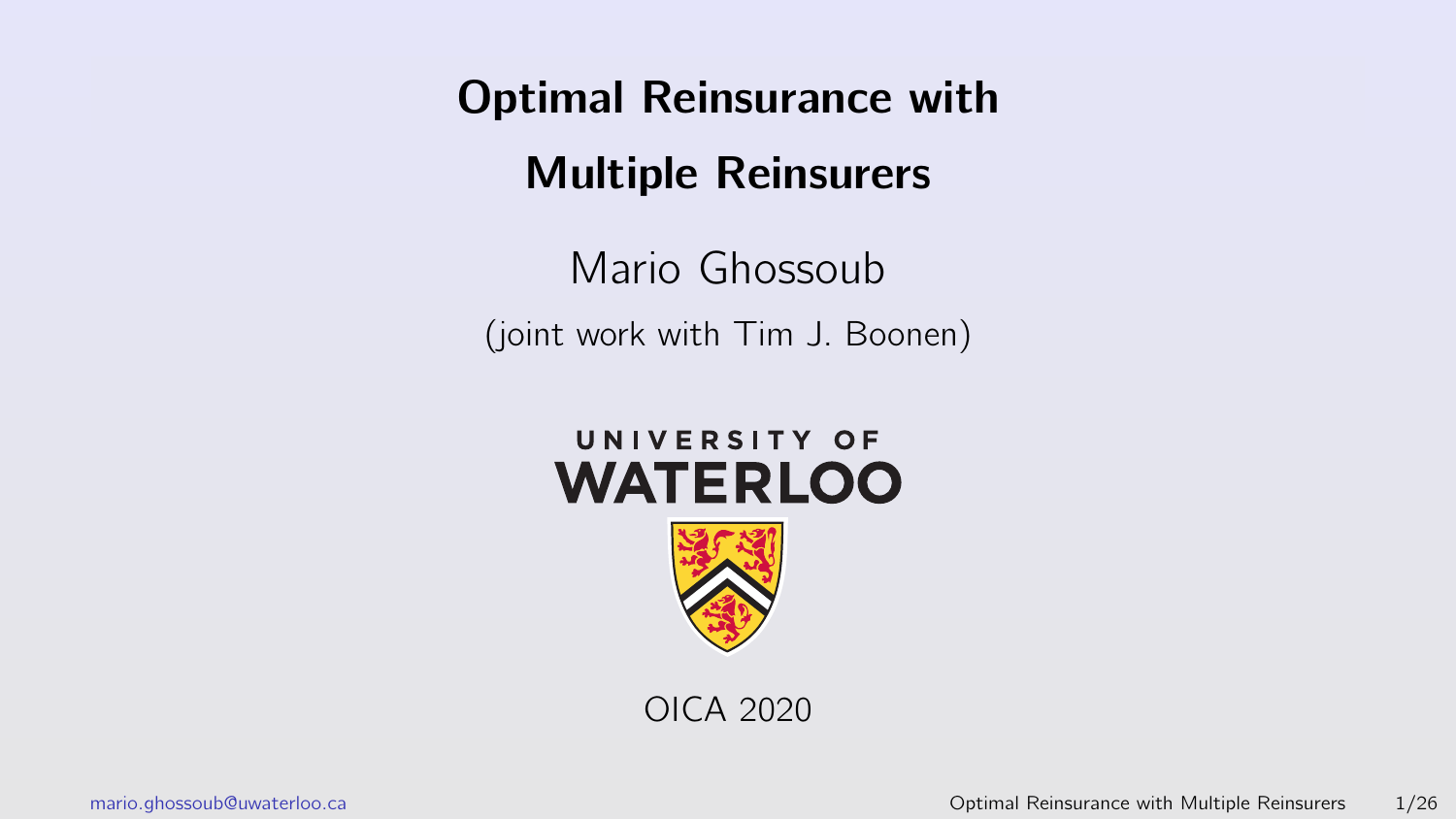$\bullet$  Let  $\mathcal X$  be a given collection of random variables on a given measurable space  $(S, \Sigma)$ , and  $X \in \mathcal{X}$  the risk exposure of an insurer.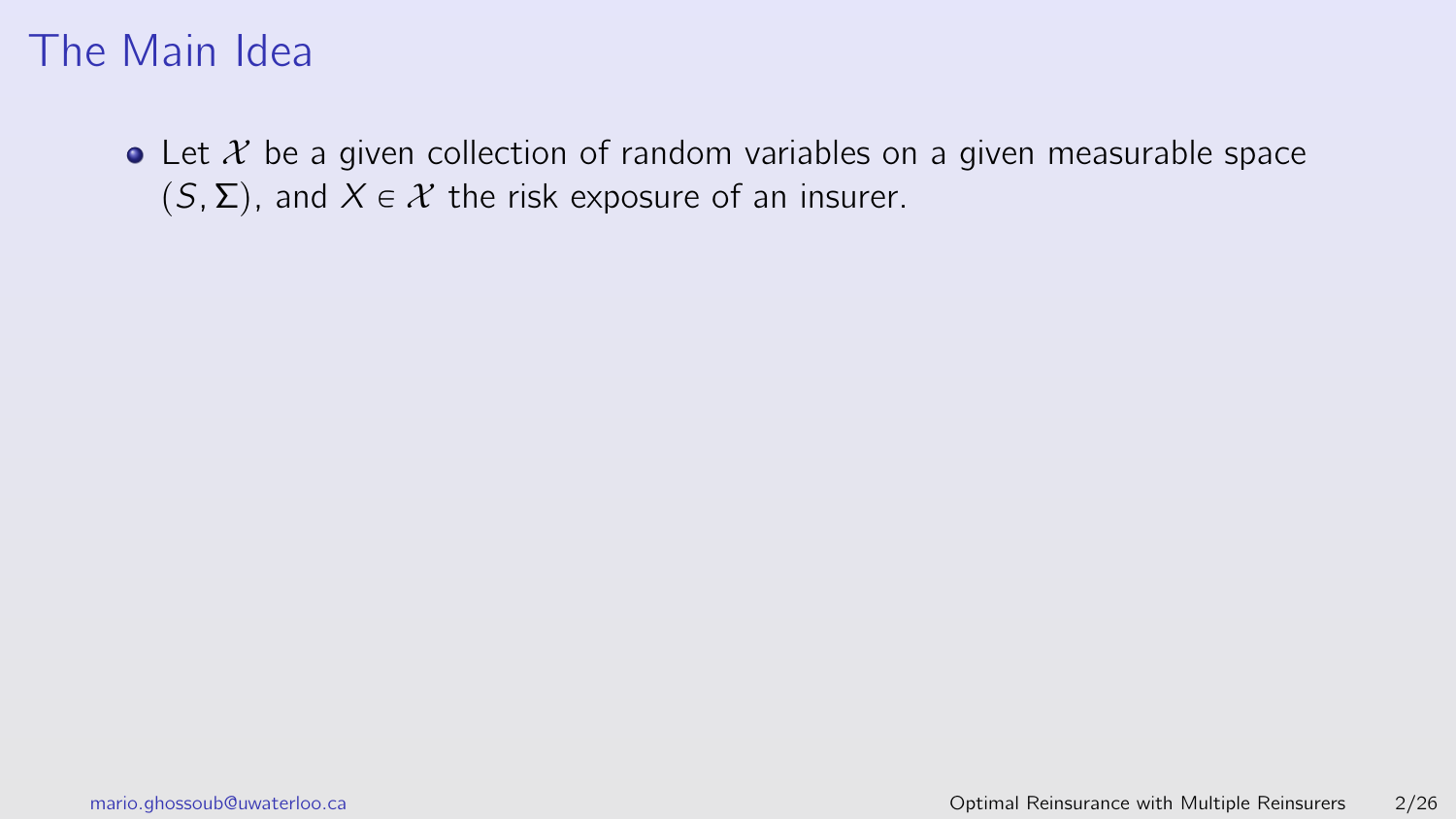- $\bullet$  Let X be a given collection of random variables on a given measurable space  $(S, \Sigma)$ , and  $X \in \mathcal{X}$  the risk exposure of an insurer.
- $\bullet$  In a static optimal reinsurance model, the insurer seeks an indemnification  $I(X)$ from a reinsurer, among a collection of feasible indemnities, in return for a reinsurance premium  $\pi(I(X))$ , so as to minimize

$$
\rho\Big(X - I(X) + \pi\left(I(X)\right)\Big),\
$$

where:

- $\bullet \pi : \mathcal{X} \to \mathbb{R}$  is the reinsurance premium principle;
- $\rho: \mathcal{X} \to \mathbb{R}$  is the insurer's risk measure.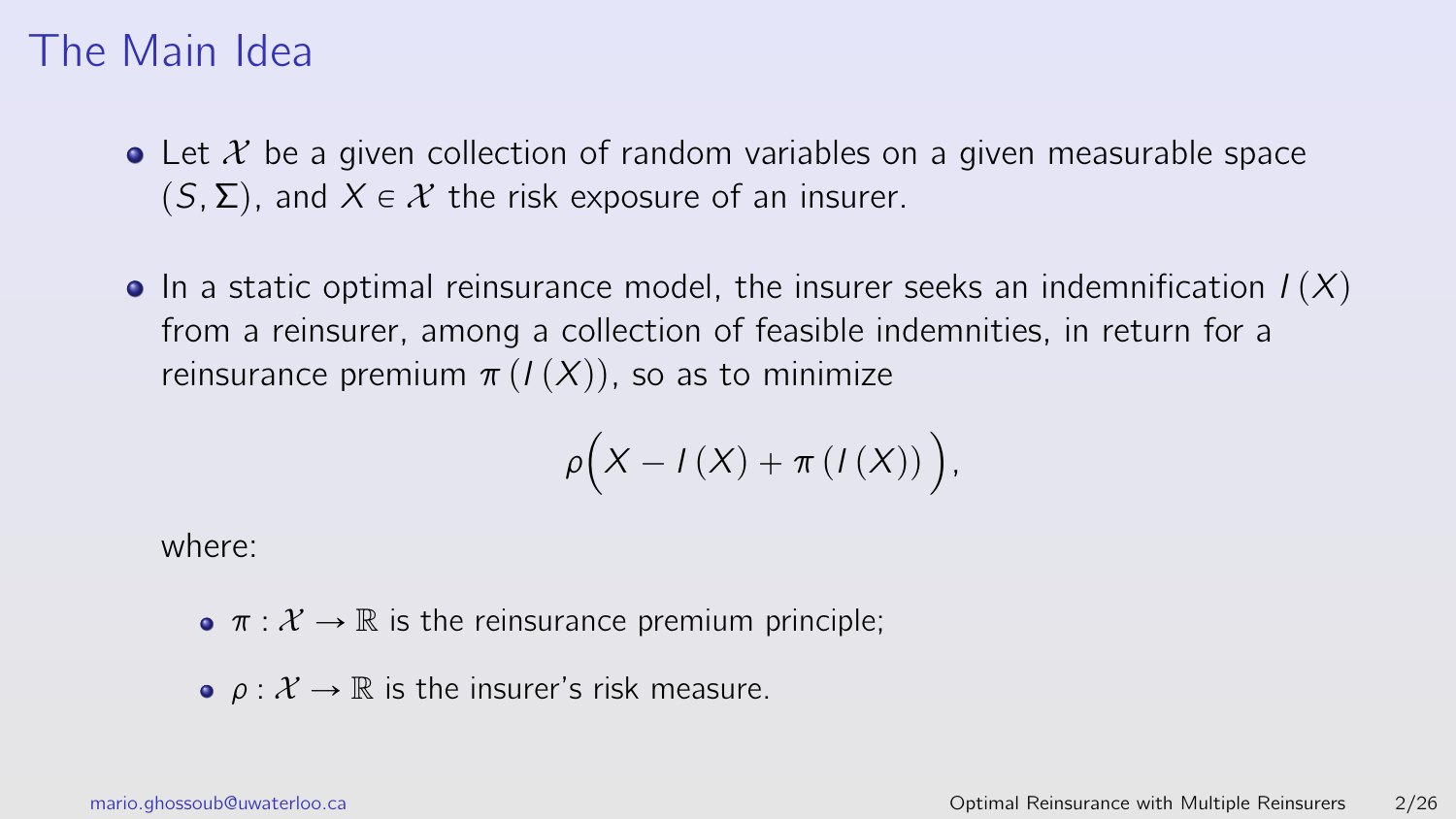• When agents have the same beliefs about the insurable risk  $X$ , represented by the same probability measure  $\mathbb P$  on  $(S, \Sigma)$ , distortion risk measures have gained recent popularity in the context of optimal reinsurance: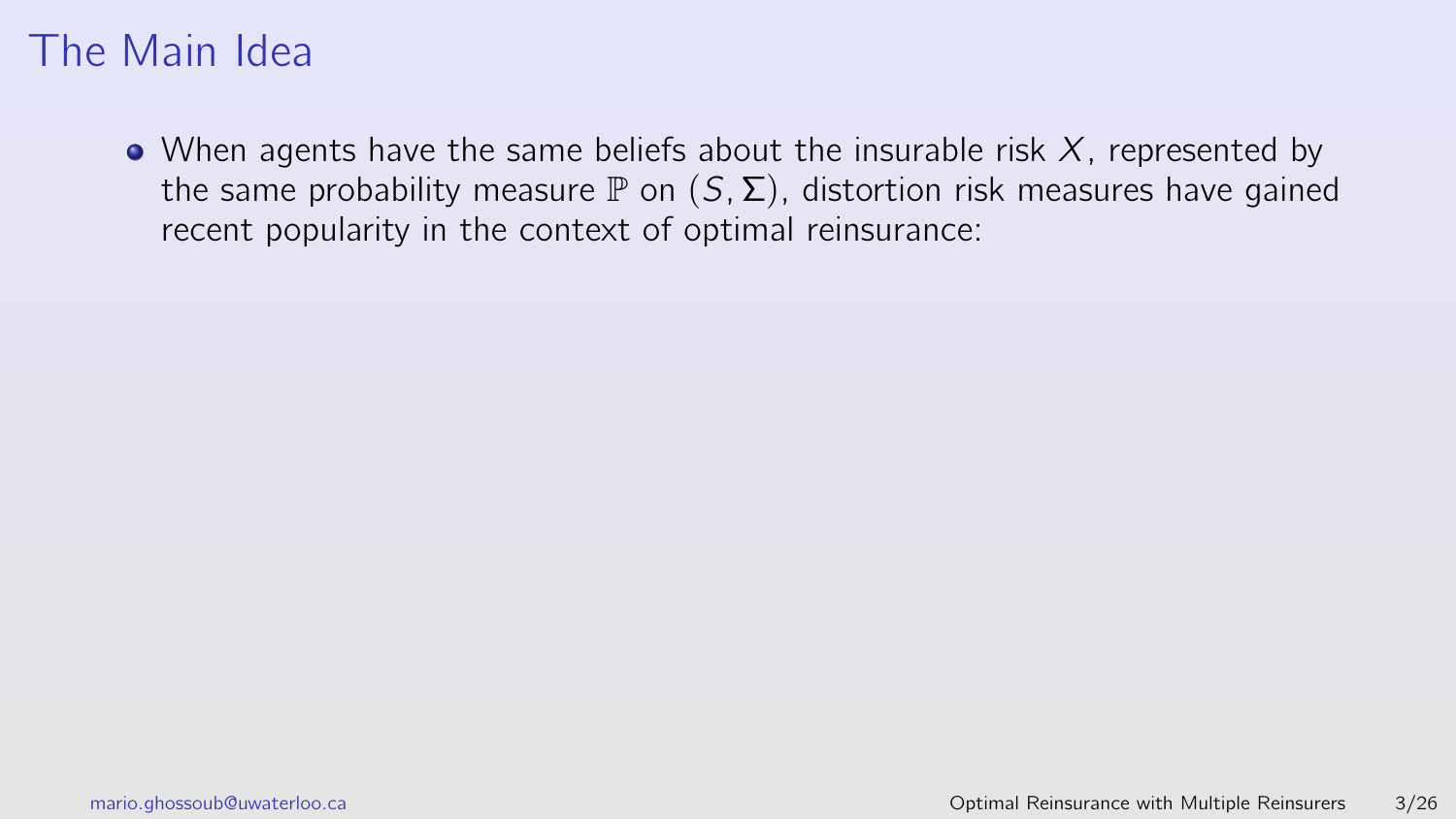$\bullet$  When agents have the same beliefs about the insurable risk X, represented by the same probability measure  $\mathbb P$  on  $(S, \Sigma)$ , distortion risk measures have gained recent popularity in the context of optimal reinsurance:

 $\Rightarrow$  Cui et al. (2013), Asimit et al. (2013), Assa (2015), Zhuang et al. (2016), ...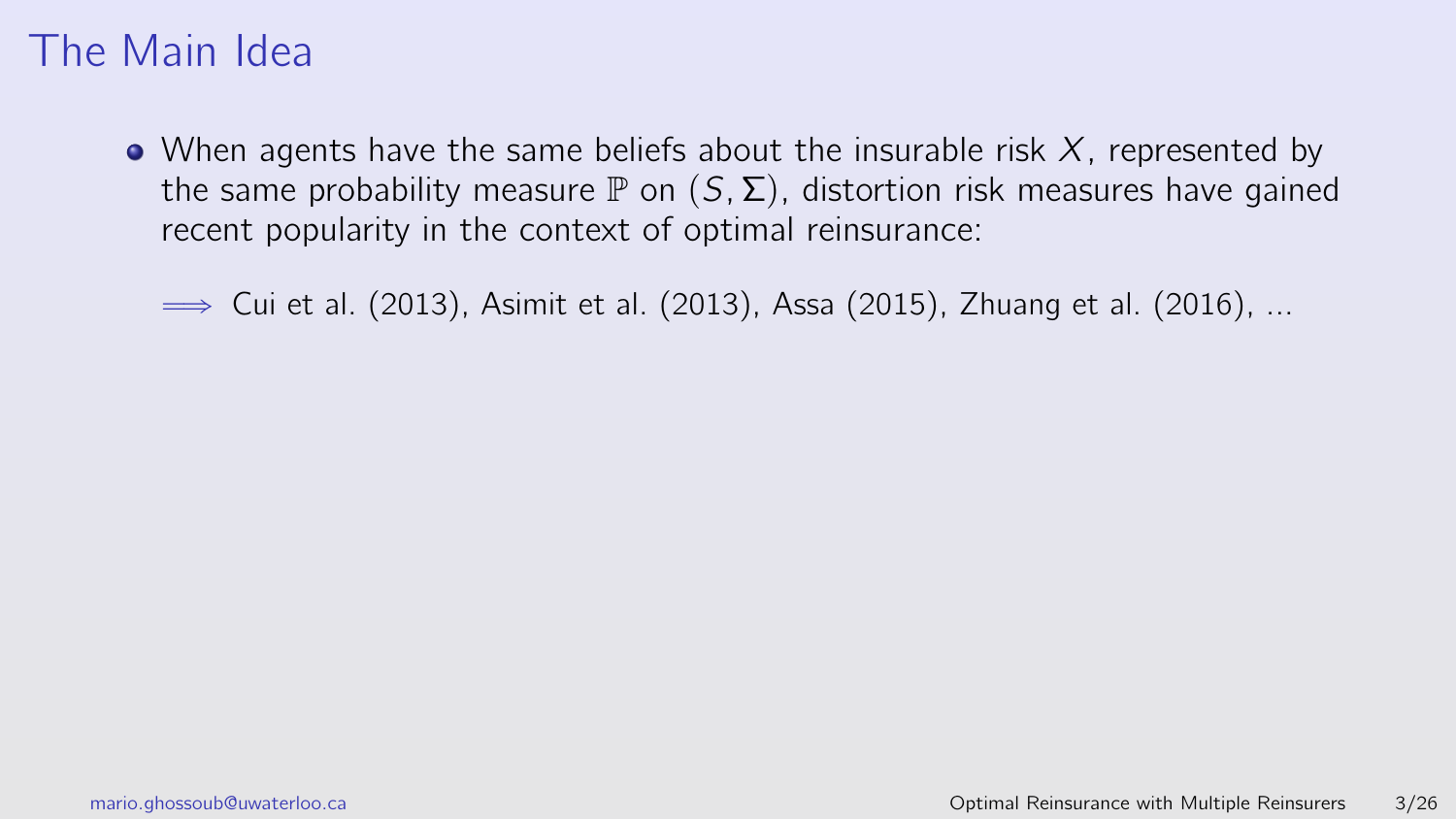• When agents have the same beliefs about the insurable risk  $X$ , represented by the same probability measure  $\mathbb P$  on  $(S, \Sigma)$ , distortion risk measures have gained recent popularity in the context of optimal reinsurance:

 $\Rightarrow$  Cui et al. (2013), Asimit et al. (2013), Assa (2015), Zhuang et al. (2016), ...

• Boonen et al. (2016) extend these approaches to the case of multiple reinsurers, while Boonen (2016) considers the case of heterogeneous beliefs, as in Ghossoub (2016, 2017, 2019) and Chi (2019).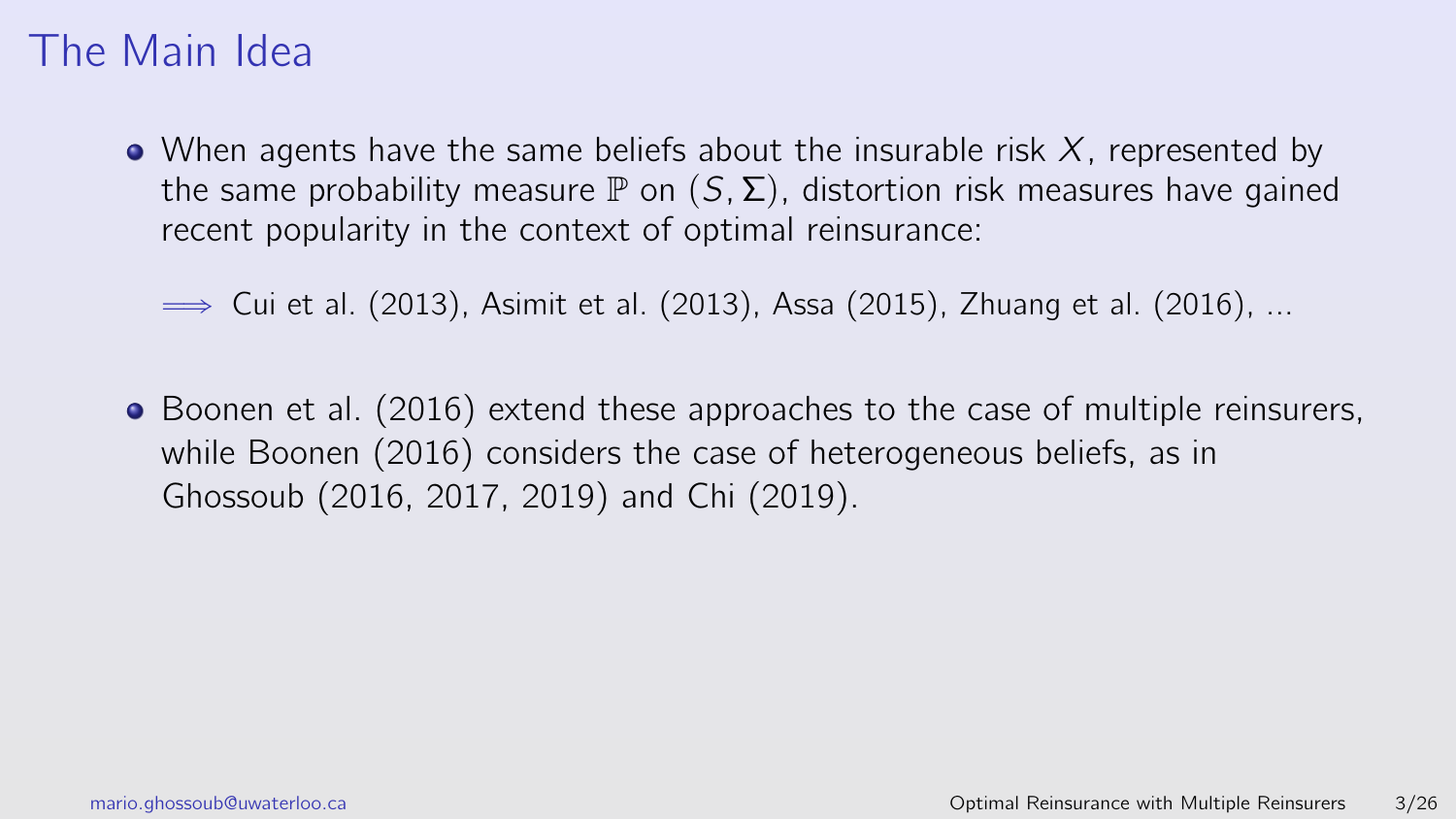$\bullet$  When agents have the same beliefs about the insurable risk X, represented by the same probability measure  $\mathbb P$  on  $(S, \Sigma)$ , distortion risk measures have gained recent popularity in the context of optimal reinsurance:

 $\Rightarrow$  Cui et al. (2013), Asimit et al. (2013), Assa (2015), Zhuang et al. (2016), ...

- Boonen et al. (2016) extend these approaches to the case of multiple reinsurers, while Boonen (2016) considers the case of heterogeneous beliefs, as in Ghossoub (2016, 2017, 2019) and Chi (2019).
- **•** Here, we extend this literature to the case of multiple reinsurers and heterogeneous beliefs, and we augment the recent work of Boonen and Ghossoub (2019).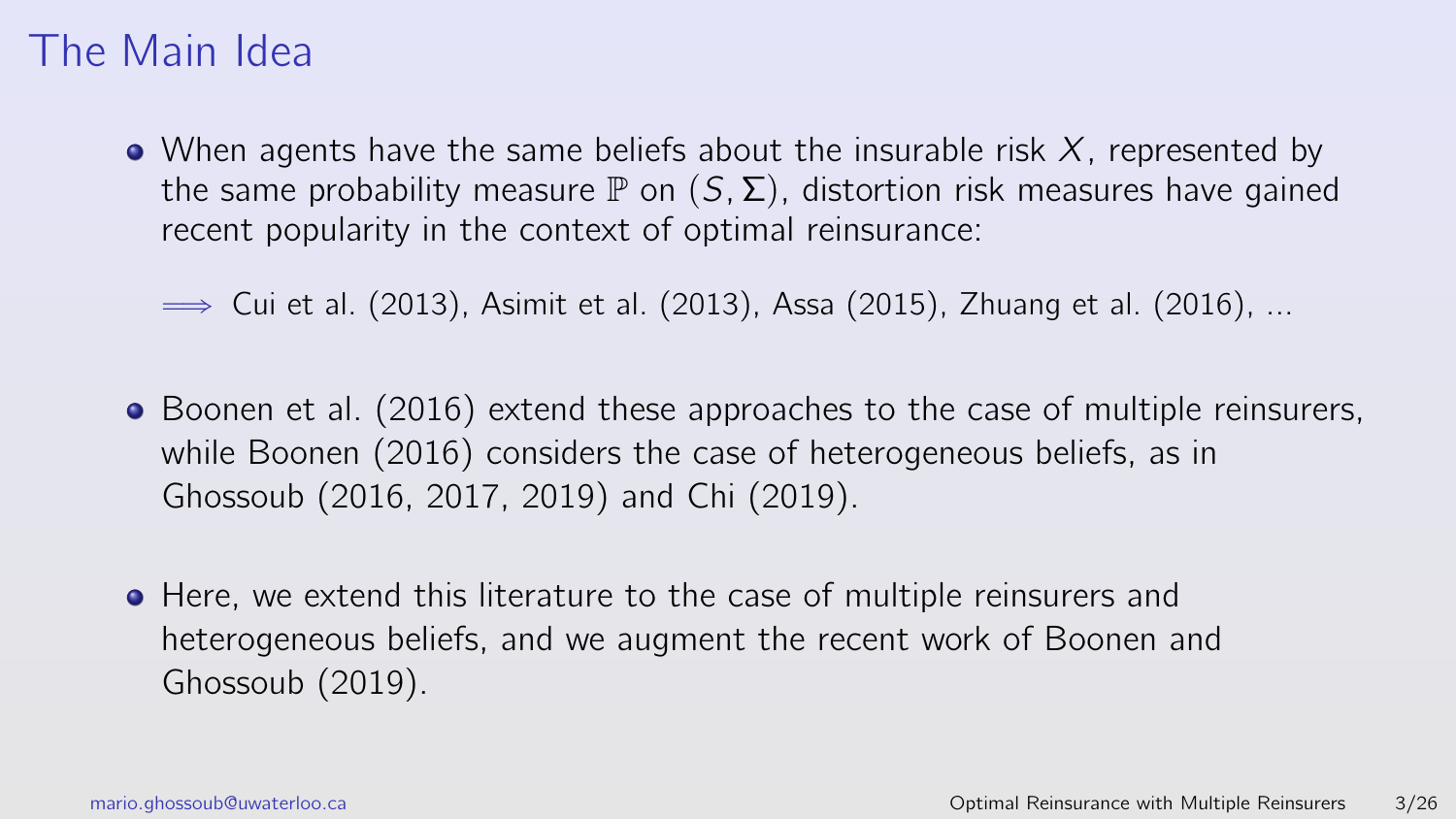We unify the work on multiple reinsurers, distortion risk measures, premium budgets, and heterogeneous beliefs.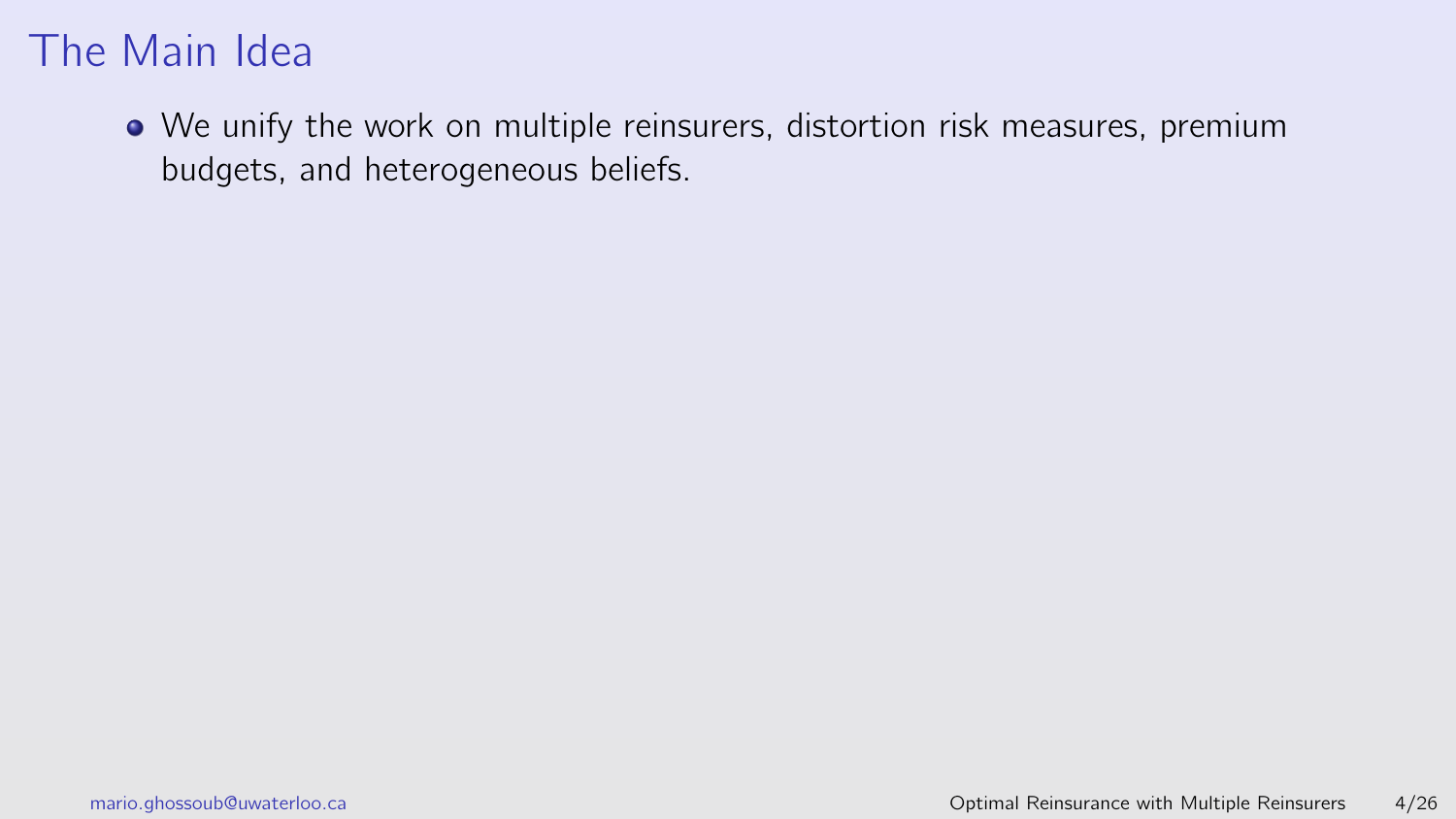- We unify the work on multiple reinsurers, distortion risk measures, premium budgets, and heterogeneous beliefs.
- An insurer minimizes a distortion risk measure, while seeking reinsurance from a set of finitely many reinsurers.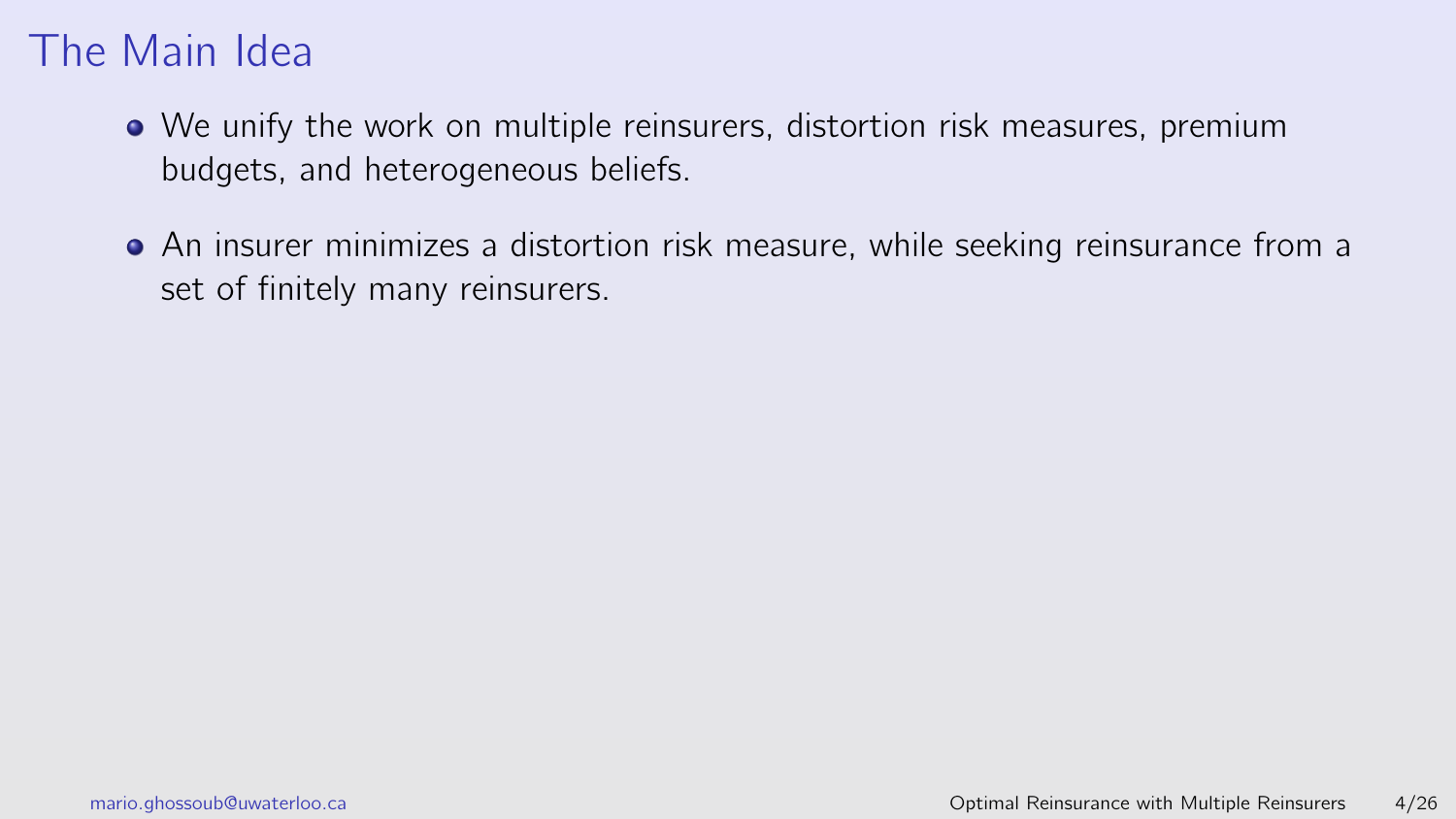- We unify the work on multiple reinsurers, distortion risk measures, premium budgets, and heterogeneous beliefs.
- An insurer minimizes a distortion risk measure, while seeking reinsurance from a set of finitely many reinsurers.
- The reinsurers use distortion premium principles, and they are allowed to have heterogeneous beliefs regarding the underlying probability distribution.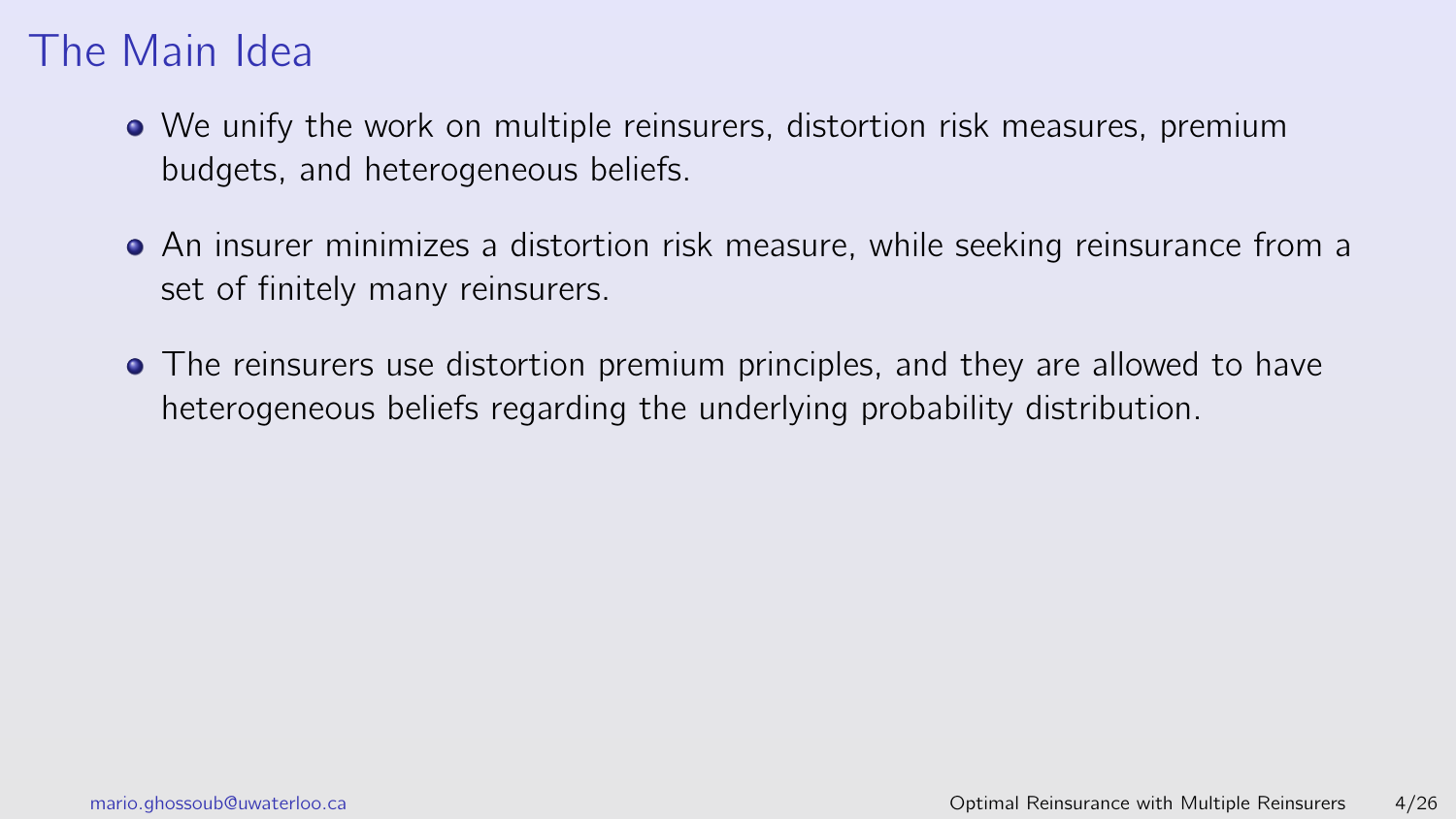- We unify the work on multiple reinsurers, distortion risk measures, premium budgets, and heterogeneous beliefs.
- An insurer minimizes a distortion risk measure, while seeking reinsurance from a set of finitely many reinsurers.
- The reinsurers use distortion premium principles, and they are allowed to have heterogeneous beliefs regarding the underlying probability distribution.
- We provide a characterization of optimal reinsurance indemnities, and we show that they are of a layer-insurance type.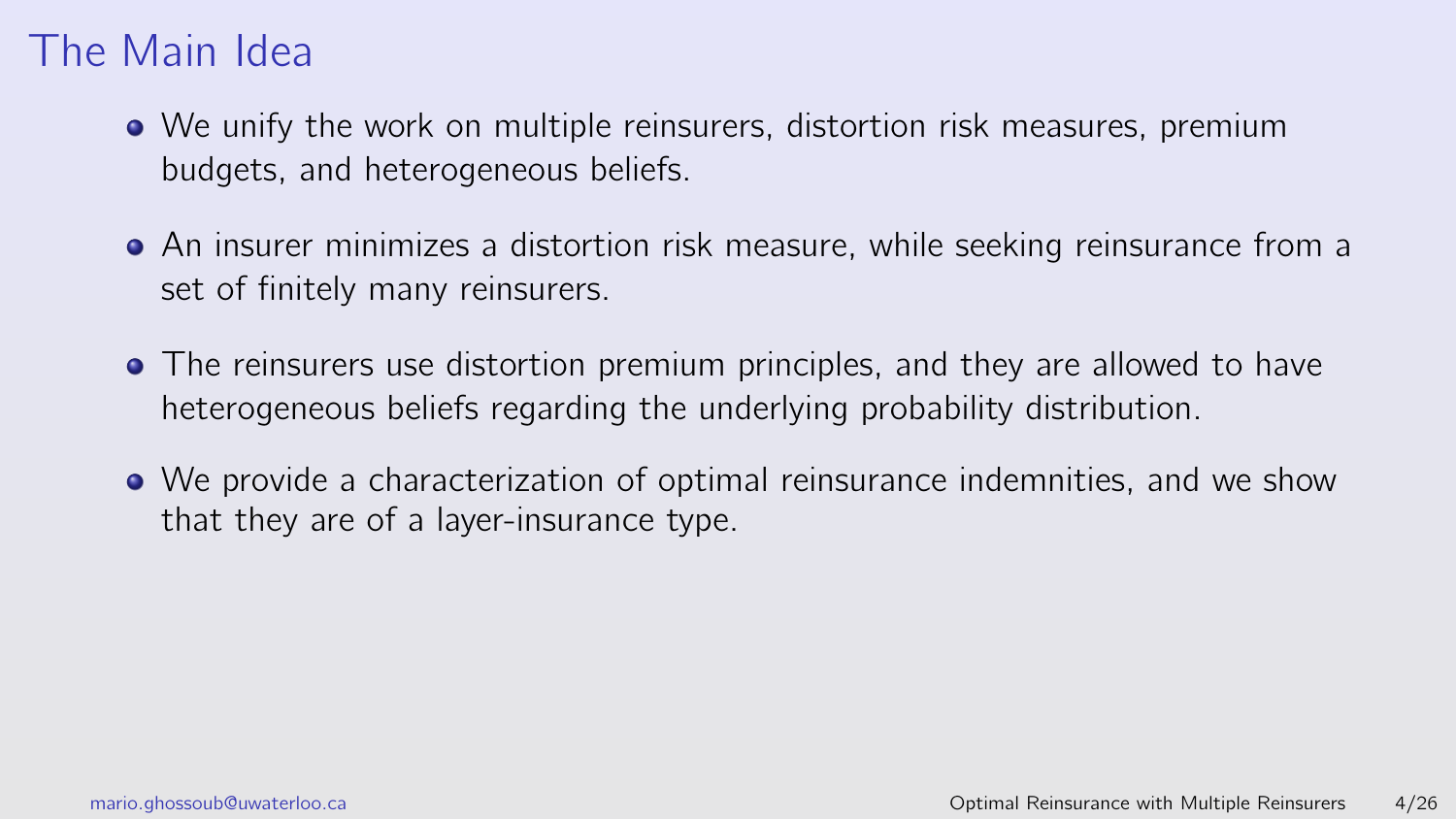- We unify the work on multiple reinsurers, distortion risk measures, premium budgets, and heterogeneous beliefs.
- An insurer minimizes a distortion risk measure, while seeking reinsurance from a set of finitely many reinsurers.
- The reinsurers use distortion premium principles, and they are allowed to have heterogeneous beliefs regarding the underlying probability distribution.
- We provide a characterization of optimal reinsurance indemnities, and we show that they are of a layer-insurance type.
	- $\implies$  This is done both with and without a budget constraint, i.e., an upper bound constraint on the aggregate premium.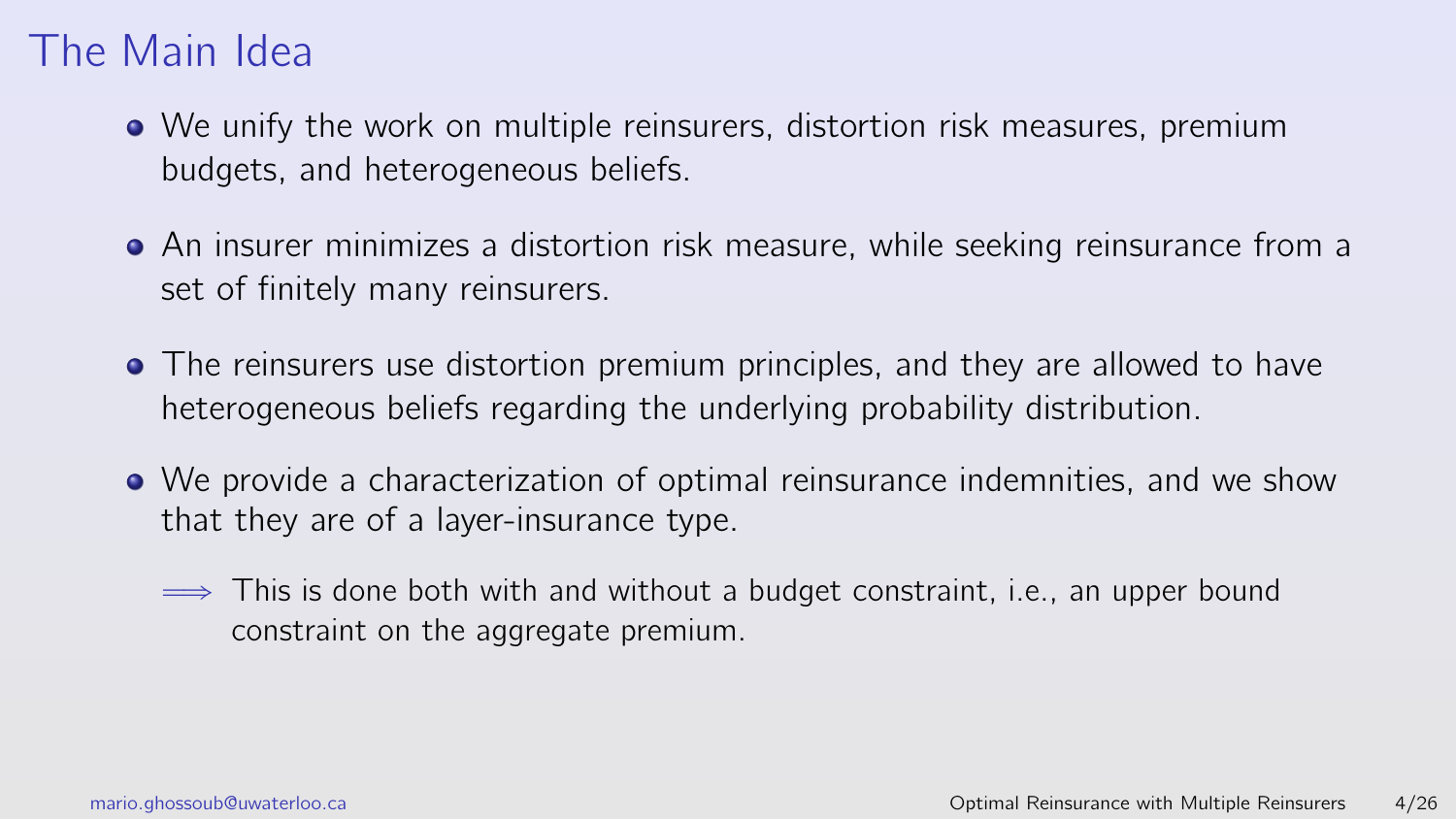- We unify the work on multiple reinsurers, distortion risk measures, premium budgets, and heterogeneous beliefs.
- An insurer minimizes a distortion risk measure, while seeking reinsurance from a set of finitely many reinsurers.
- The reinsurers use distortion premium principles, and they are allowed to have heterogeneous beliefs regarding the underlying probability distribution.
- We provide a characterization of optimal reinsurance indemnities, and we show that they are of a layer-insurance type.
	- $\implies$  This is done both with and without a budget constraint, i.e., an upper bound constraint on the aggregate premium.
- The optimal reinsurance indemnities enable us to identify a representative reinsurer in both situations.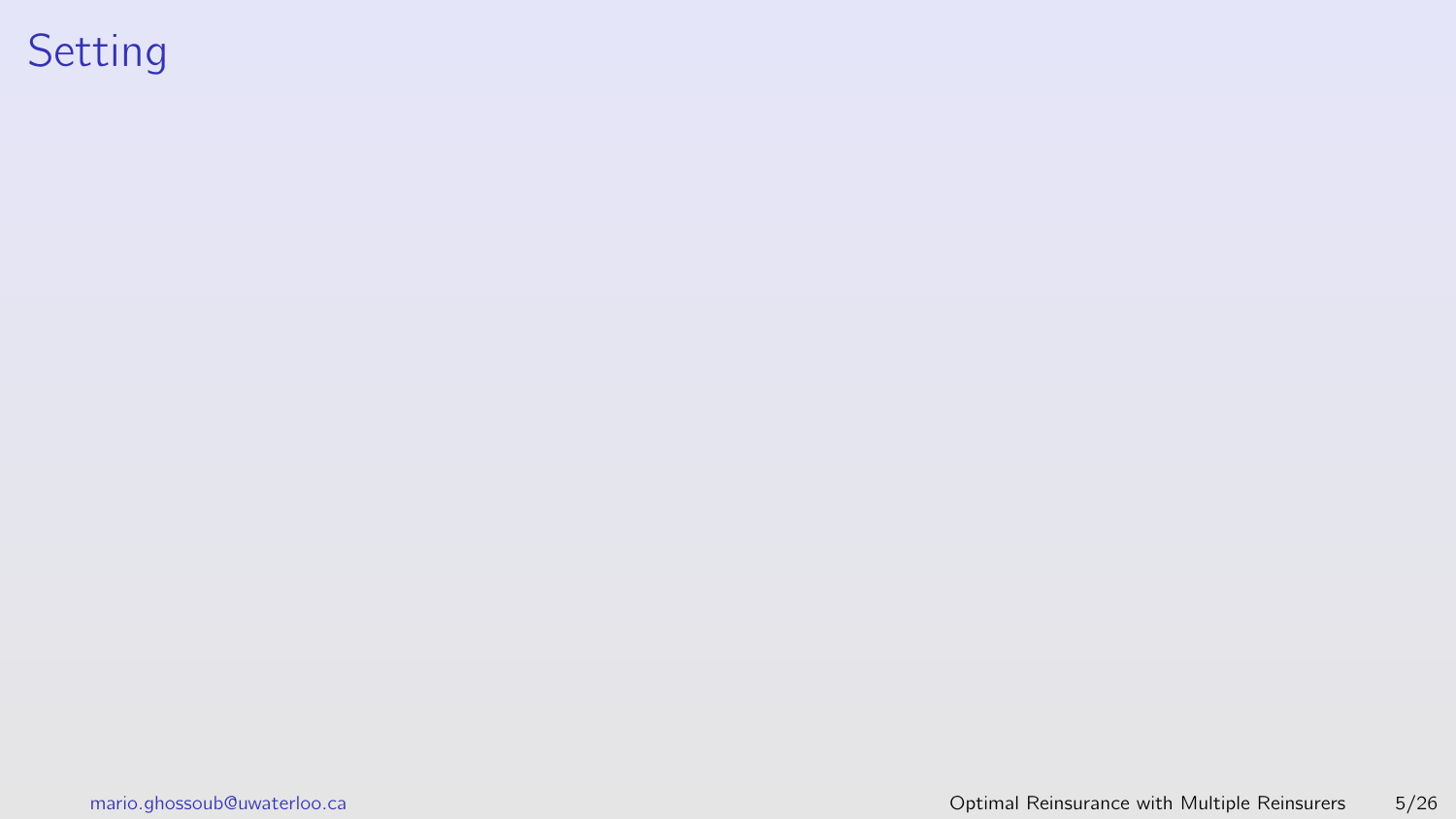- Let S be a state space, and let  $X:S \to \mathbb{R}^+$  represent an exogenously given risk that we interpret as the insurer's loss at a given future reference time.
- Denote by Σ the σ-algebra  $\sigma\{X\}$  generated by X on S.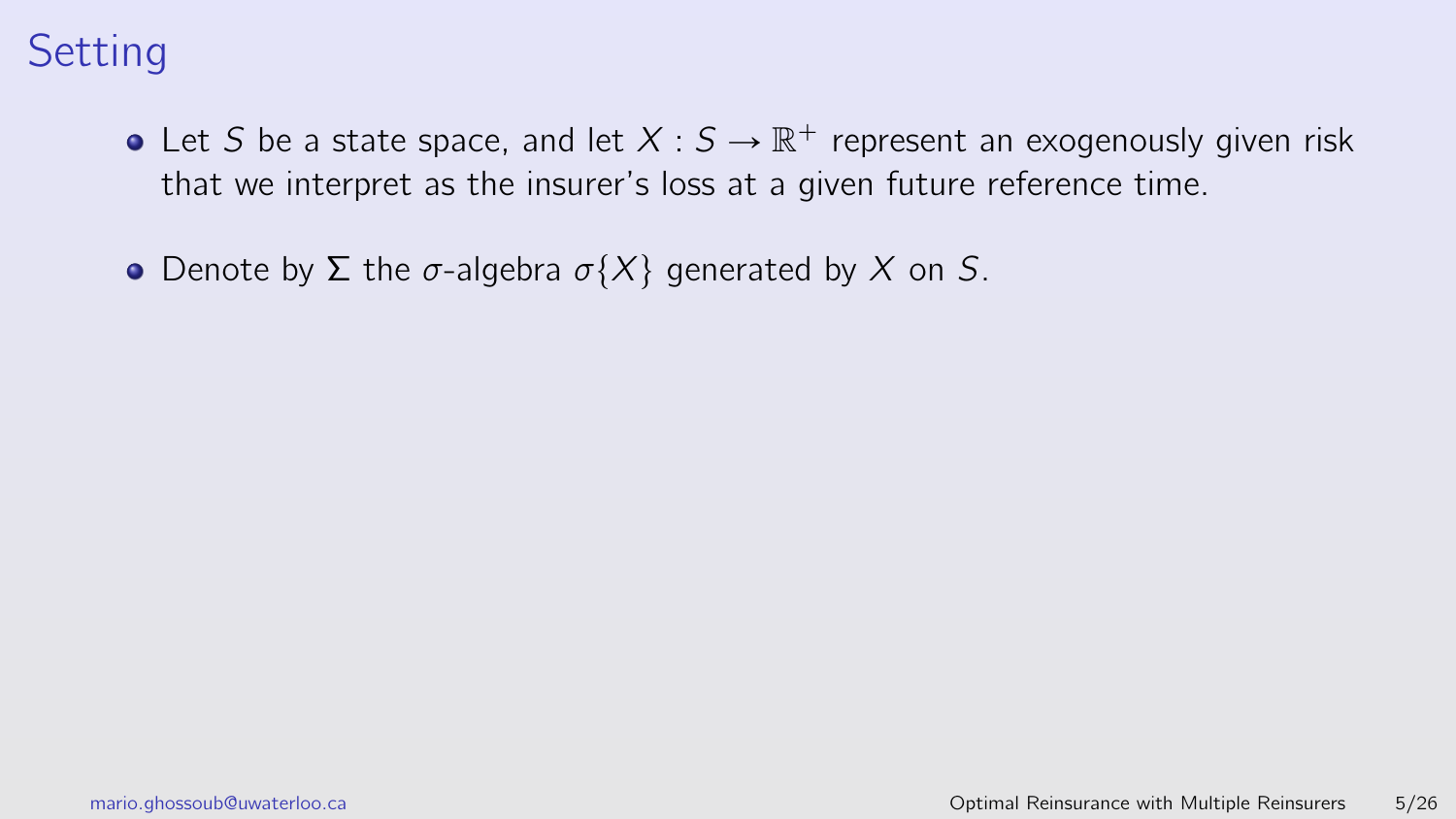- Let S be a state space, and let  $X:S \to \mathbb{R}^+$  represent an exogenously given risk that we interpret as the insurer's loss at a given future reference time.
- Denote by Σ the σ-algebra  $\sigma\{X\}$  generated by X on S.
- The insurer is endowed with a probability measure  $\mathbb P$  on  $(S, \Sigma)$ .
- Each reinsurer  $i \in \{1, 2, ..., n\}$  is endowed with a probability measure  $\mathbb{Q}_i$  on  $(S, \Sigma)$ .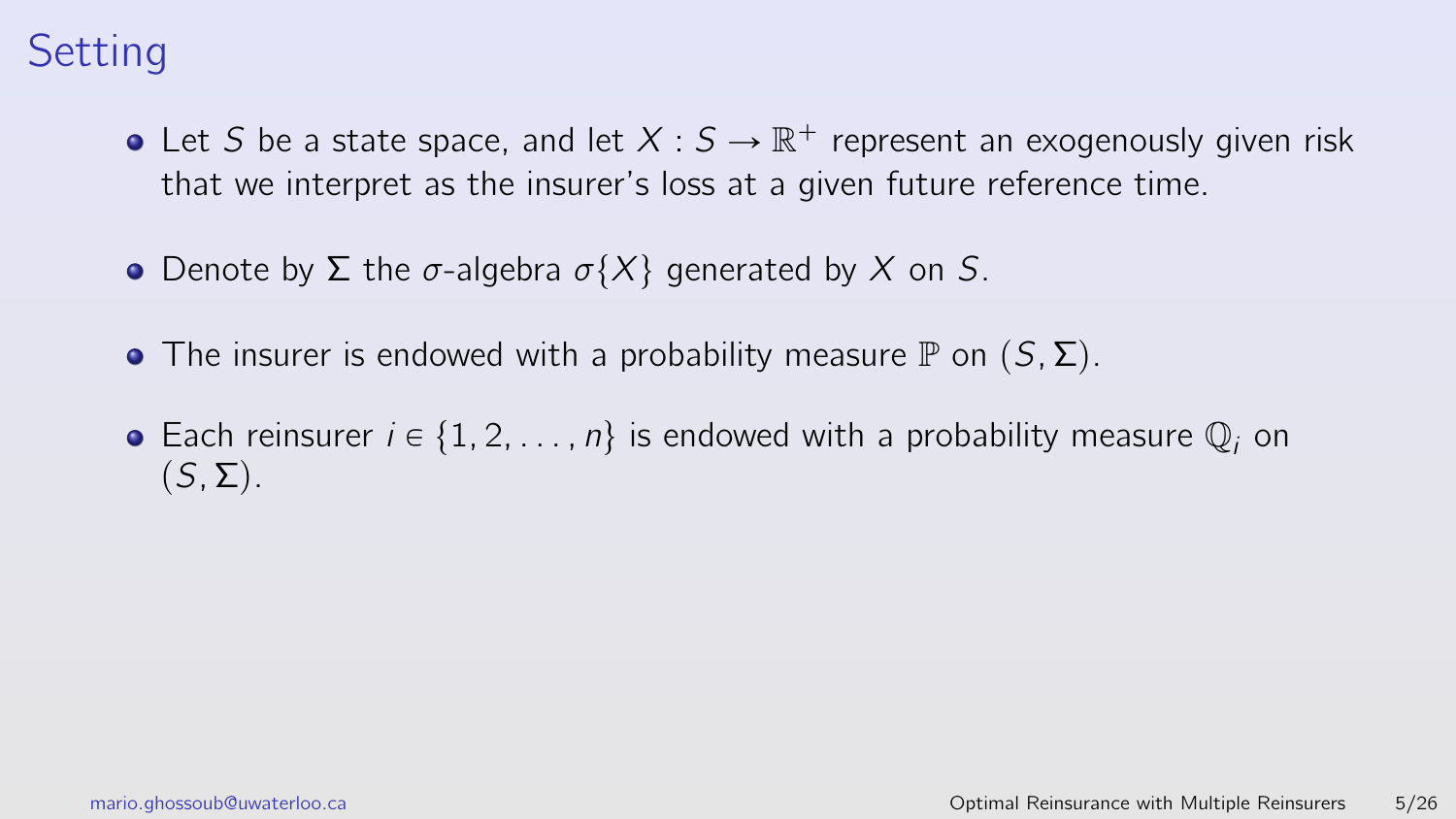- Let S be a state space, and let  $X:S \to \mathbb{R}^+$  represent an exogenously given risk that we interpret as the insurer's loss at a given future reference time.
- Denote by Σ the σ-algebra  $\sigma\{X\}$  generated by X on S.
- The insurer is endowed with a probability measure  $\mathbb P$  on  $(S, \Sigma)$ .
- Each reinsurer  $i \in \{1, 2, ..., n\}$  is endowed with a probability measure  $\mathbb{Q}_i$  on  $(S, \Sigma)$ .
	- $\Rightarrow$  We do not impose any restriction on how the beliefs  $\mathbb{P}, \mathbb{Q}_1, \mathbb{Q}_2, \dots, \mathbb{Q}_n$  can differ, hence allowing for much flexibility.
	- $\implies$  In particular, any couple of beliefs is allowed to exhibit disagreement about zero-probability events, and, as an extreme case, to be mutually singular.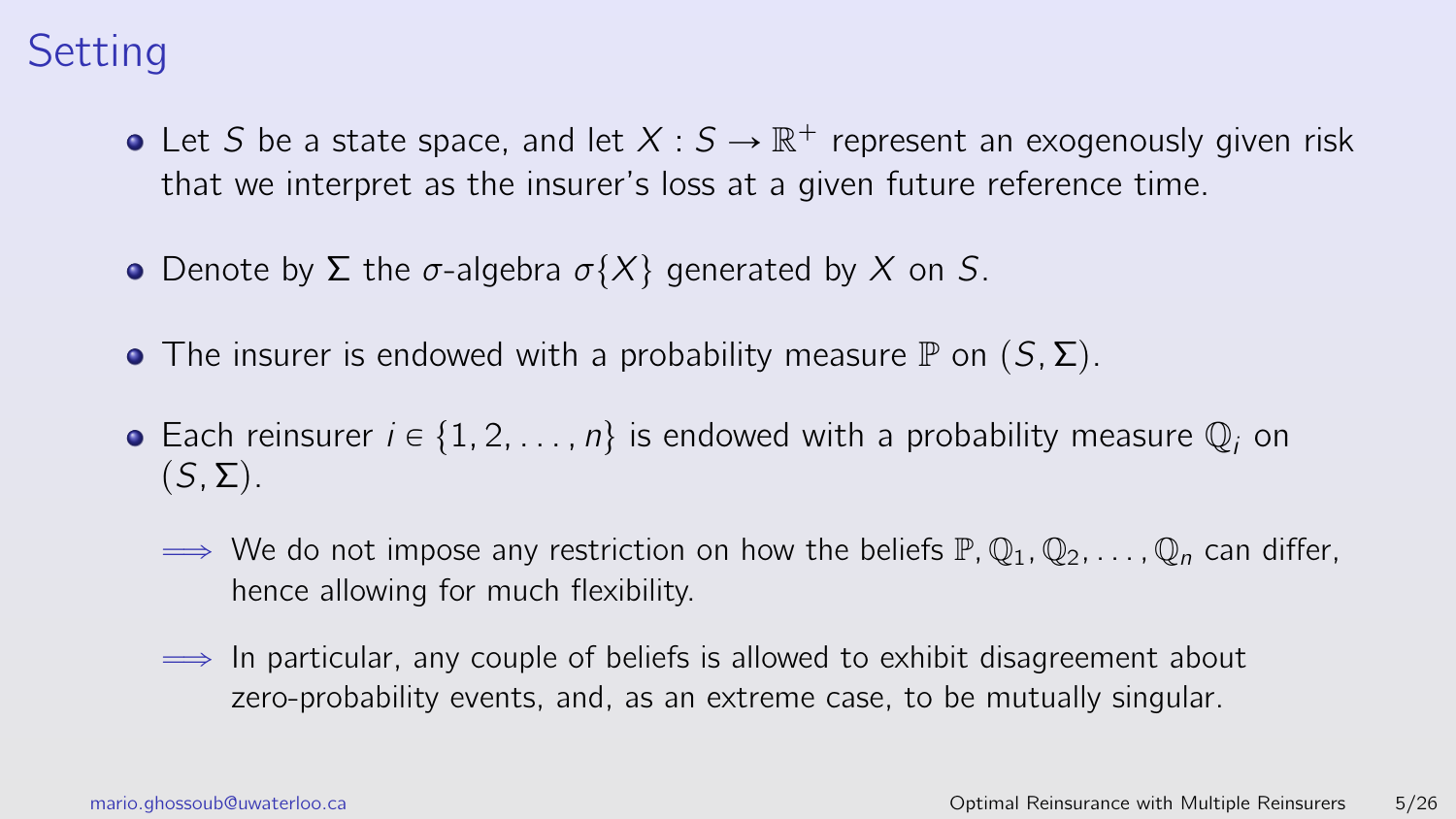• Define the auxiliary probability measure  $\mu$  on  $(S, \Sigma)$  by

$$
\mu := \frac{1}{n+1} \left[ \mathbb{P} + \sum_{i=1}^{n} \mathbb{Q}_i \right]
$$

.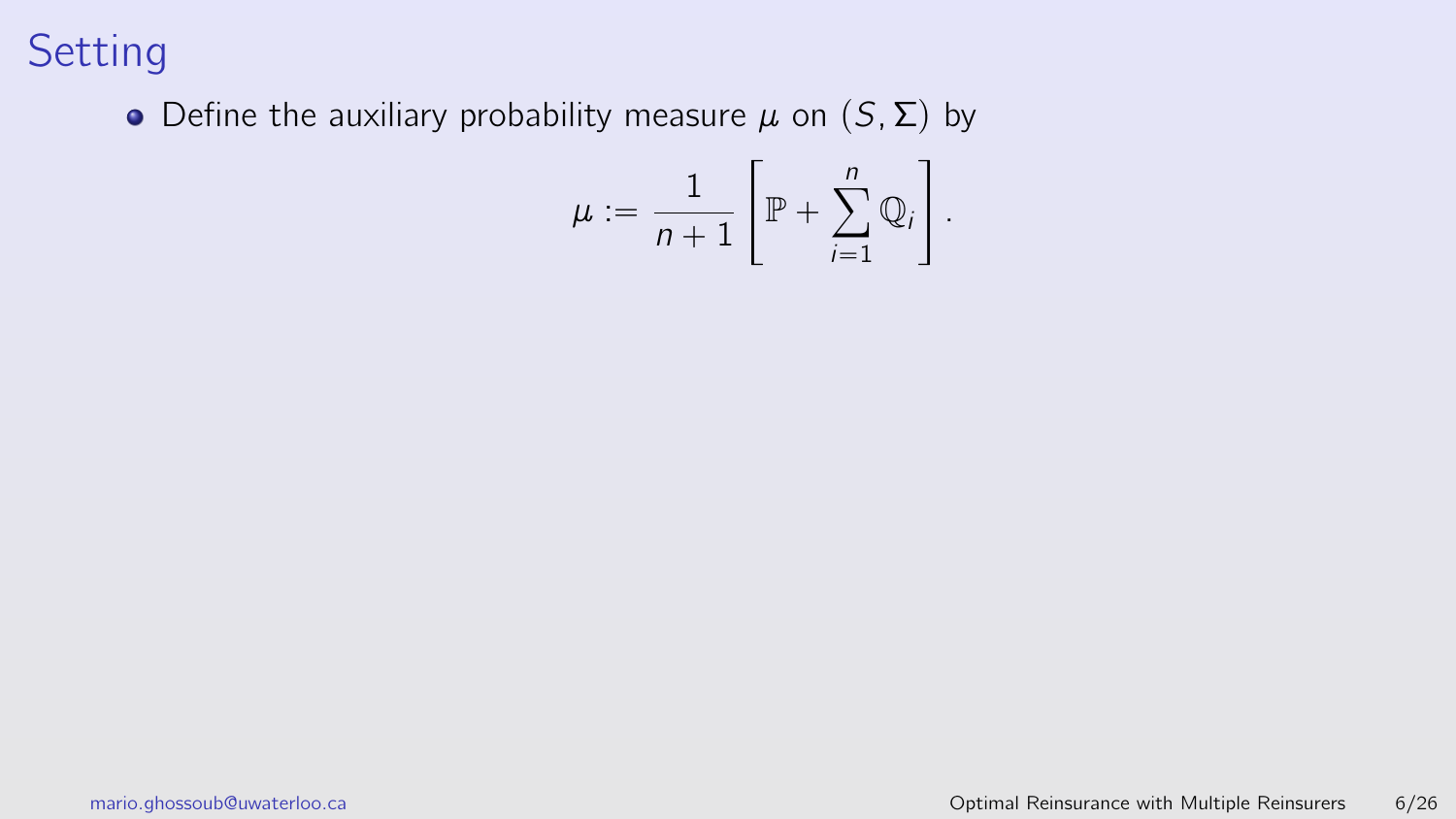• Define the auxiliary probability measure  $\mu$  on  $(S, \Sigma)$  by

$$
\mu := \frac{1}{n+1} \left[ \mathbb{P} + \sum_{i=1}^{n} \mathbb{Q}_i \right]
$$

.

• By construction of  $\mu$ , we have  $\mathbb{P} \ll \mu$  and  $\mathbb{Q}_i \ll \mu$ , for each  $i \in \{1, 2, ..., n\}$ .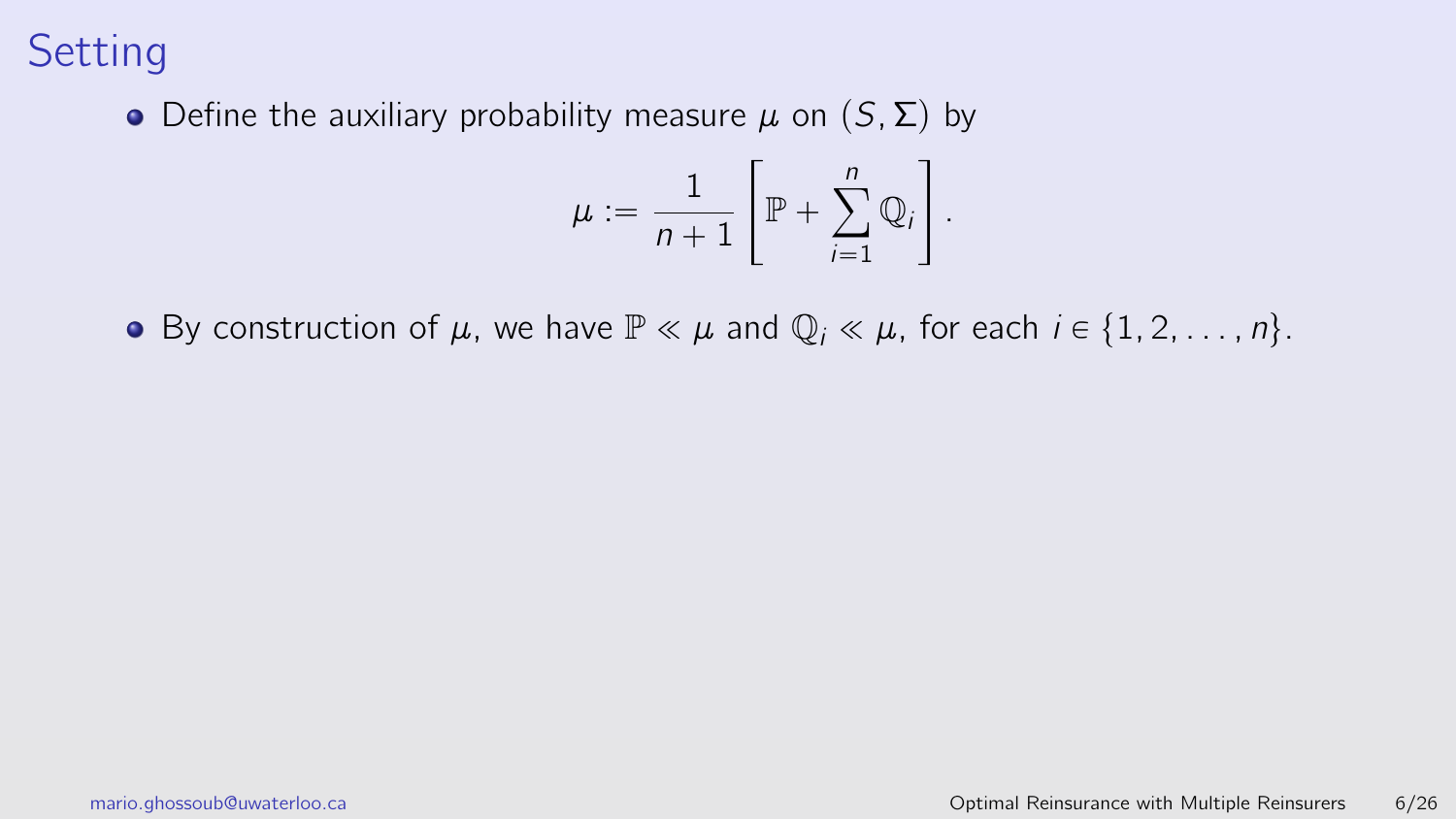• Define the auxiliary probability measure  $\mu$  on  $(S, \Sigma)$  by

$$
\mu := \frac{1}{n+1} \left[ \mathbb{P} + \sum_{i=1}^{n} \mathbb{Q}_i \right]
$$

.

- By construction of  $\mu$ , we have  $\mathbb{P} \ll \mu$  and  $\mathbb{Q}_i \ll \mu$ , for each  $i \in \{1, 2, \ldots, n\}$ .
- Assume  $X \in L^{\infty}_+ (S, \Sigma, \mu)$ , and let  $M := \inf \{ a \in \mathbb{R} : \mu(X > a) = 0 \} < \infty$ .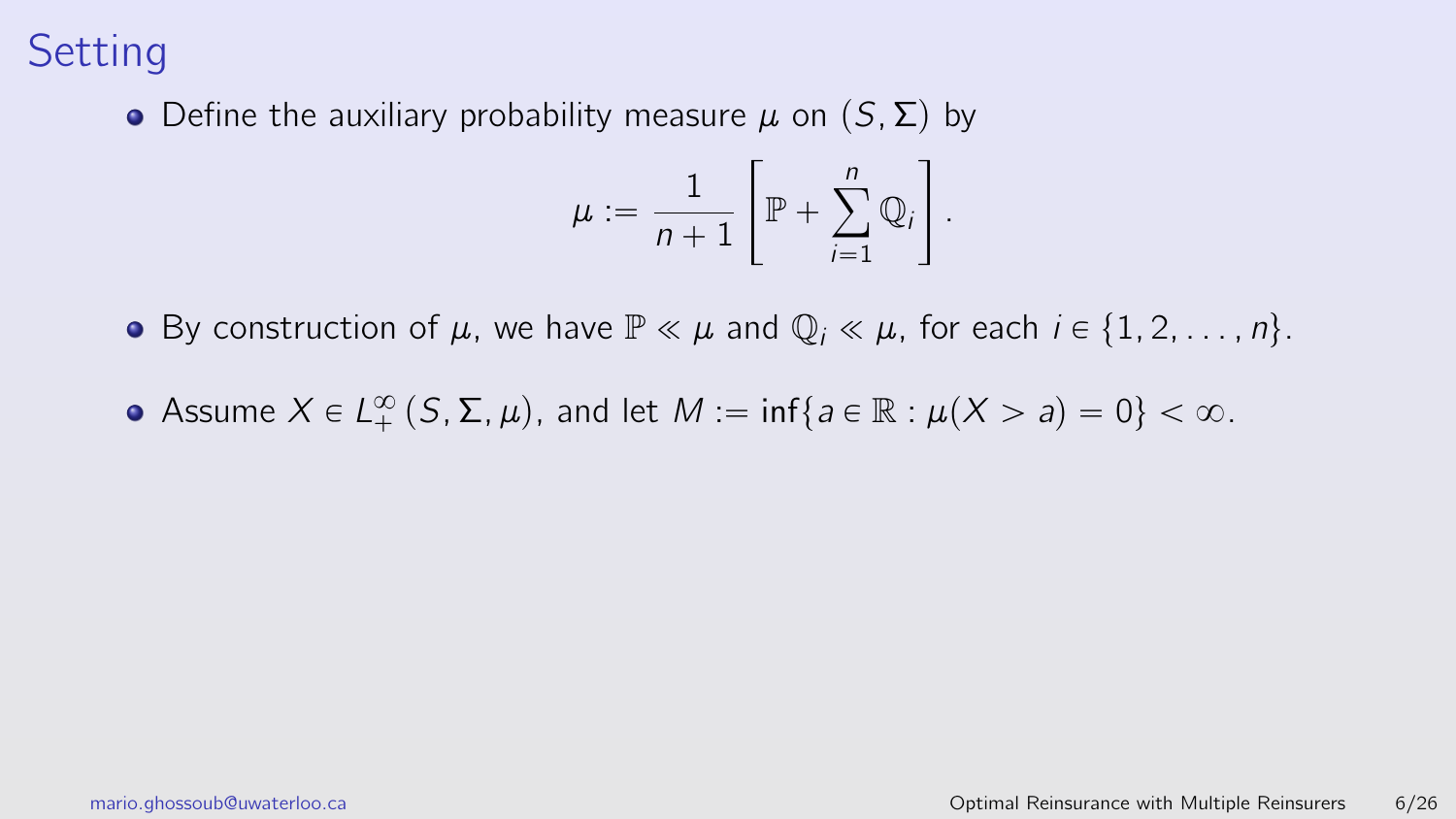• Define the auxiliary probability measure  $\mu$  on  $(S, \Sigma)$  by

$$
\mu := \frac{1}{n+1} \left[ \mathbb{P} + \sum_{i=1}^{n} \mathbb{Q}_i \right]
$$

.

- **•** By construction of  $\mu$ , we have  $\mathbb{P} \ll \mu$  and  $\mathbb{Q}_i \ll \mu$ , for each  $i \in \{1, 2, \ldots, n\}$ .
- Assume  $X \in L^{\infty}_+ (S, \Sigma, \mu)$ , and let  $M := \inf \{ a \in \mathbb{R} : \mu(X > a) = 0 \} < \infty$ .
- For  $i \in \{1, 2, \ldots, n\}$ , the distortion premium principle used by reinsurer i is given by

$$
\pi^{\theta_i, T_i, \mathbb{Q}_i}(Y) := (1 + \theta_i) \int_0^\infty T_i(\mathbb{Q}_i(Y > z)) dz, \text{ for all } Y \in L^\infty_+(S, \Sigma, \mu),
$$

where  $\theta_i \geq 0$  is interpreted as a risk-loading charged by reinsurer *i*, and  $T_i: [0, 1] \rightarrow [0, 1]$  is the distortion function used by reinsurer *i*.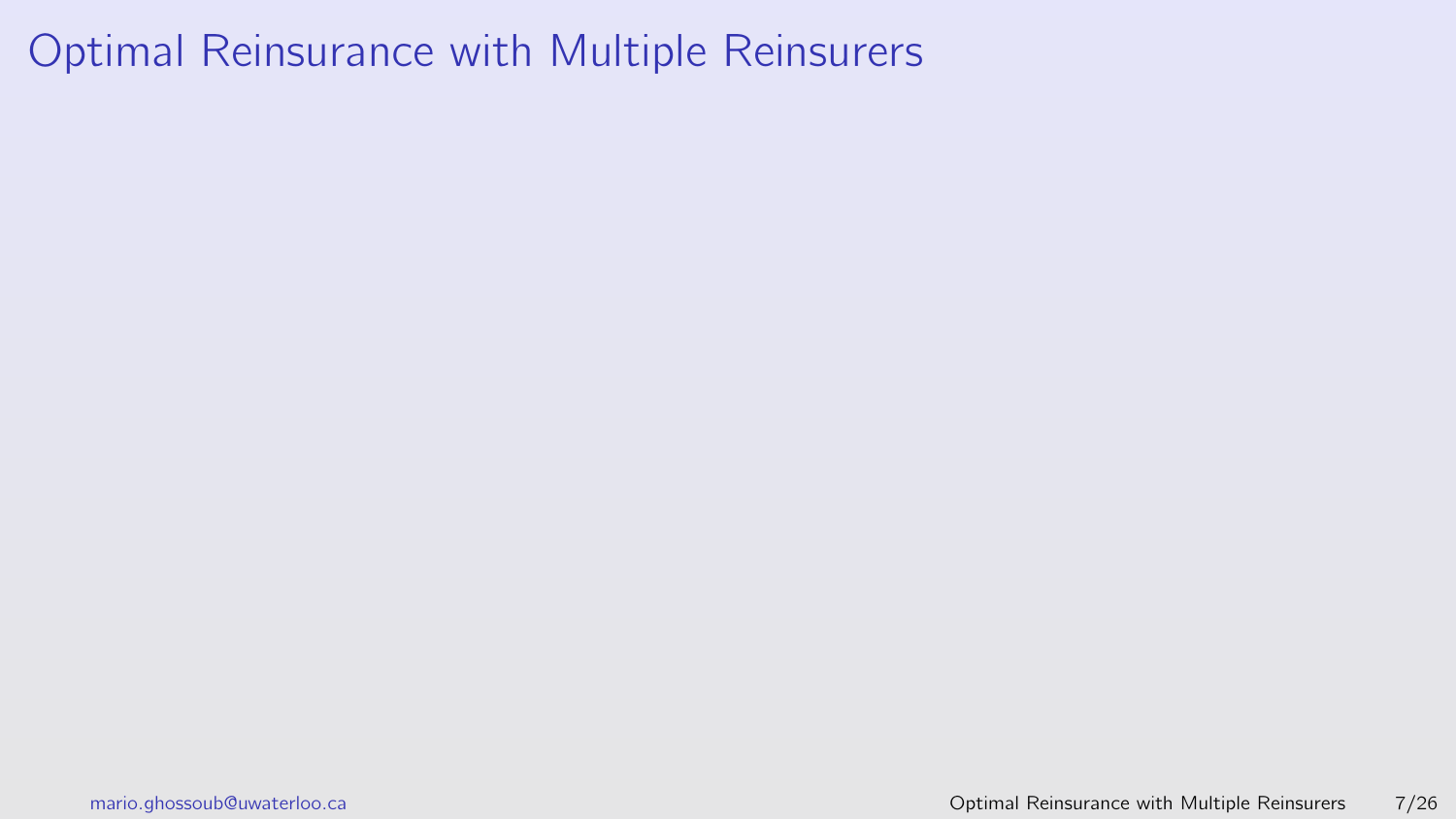• The insurer seeks a reinsurance indemnification  $f_i(X)$  from each reinsurer  $i \in \{1, 2, \ldots, n\}$ , in return for a premium payment of  $\pi^{\theta_i, T_i, \mathbb{Q}_i}$   $(f_i(X))$ .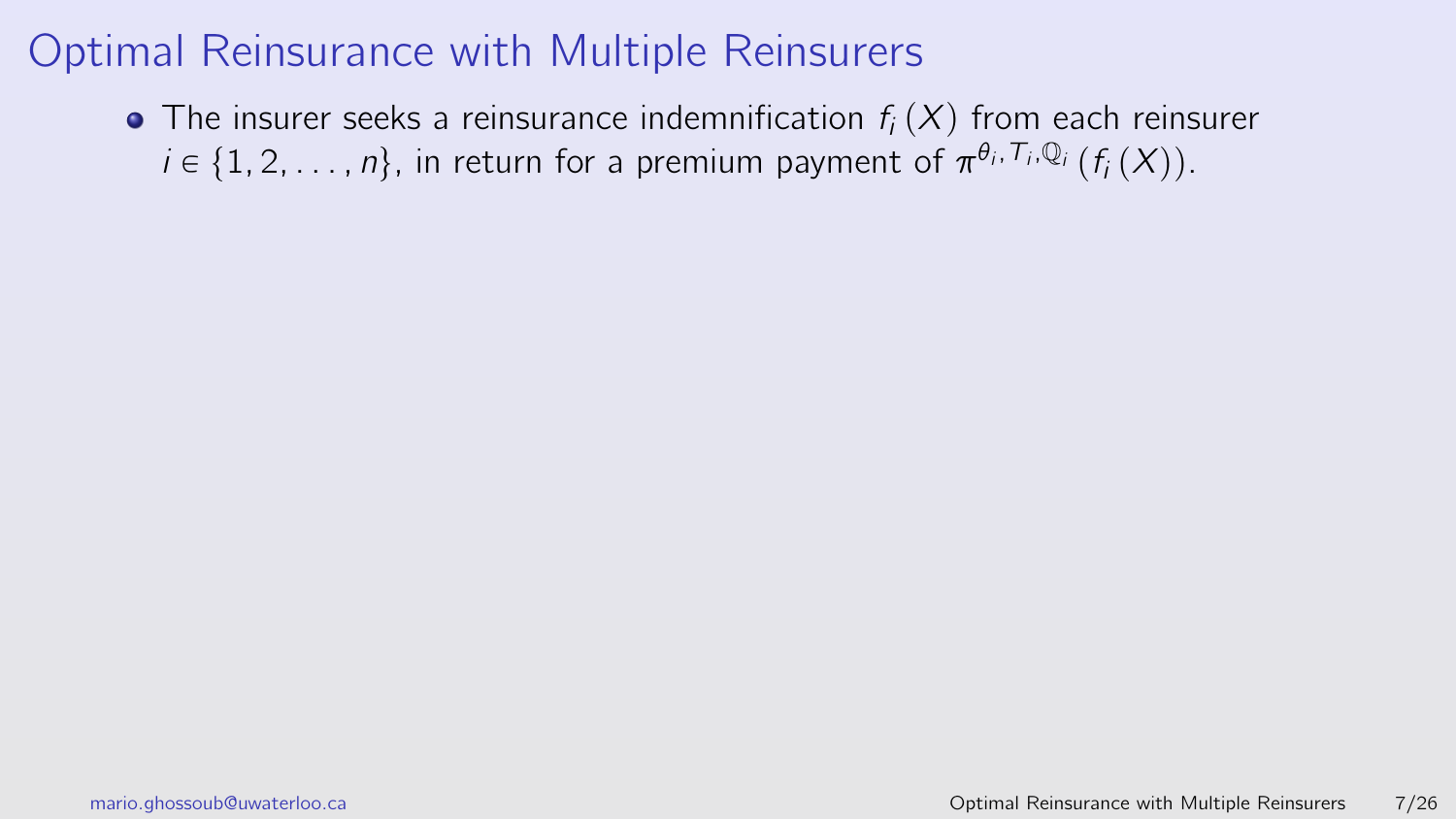- The insurer seeks a reinsurance indemnification  $f_i(X)$  from each reinsurer  $i \in \{1, 2, \ldots, n\}$ , in return for a premium payment of  $\pi^{\theta_i, T_i, \mathbb{Q}_i}$   $(f_i(X))$ .
- Then  $\sum_{i=1}^{n} f_i(X)$  represents the aggregate loss that is ceded to all *n* participating Then  $\sum_{i=1}^{r} r_i(x)$  repres<br>reinsurers, and  $X - \sum_{i=1}^{n} r_i(x)$  $\int_{i=1}^{n} f_i(X)$  is the loss that is retained by the insurer.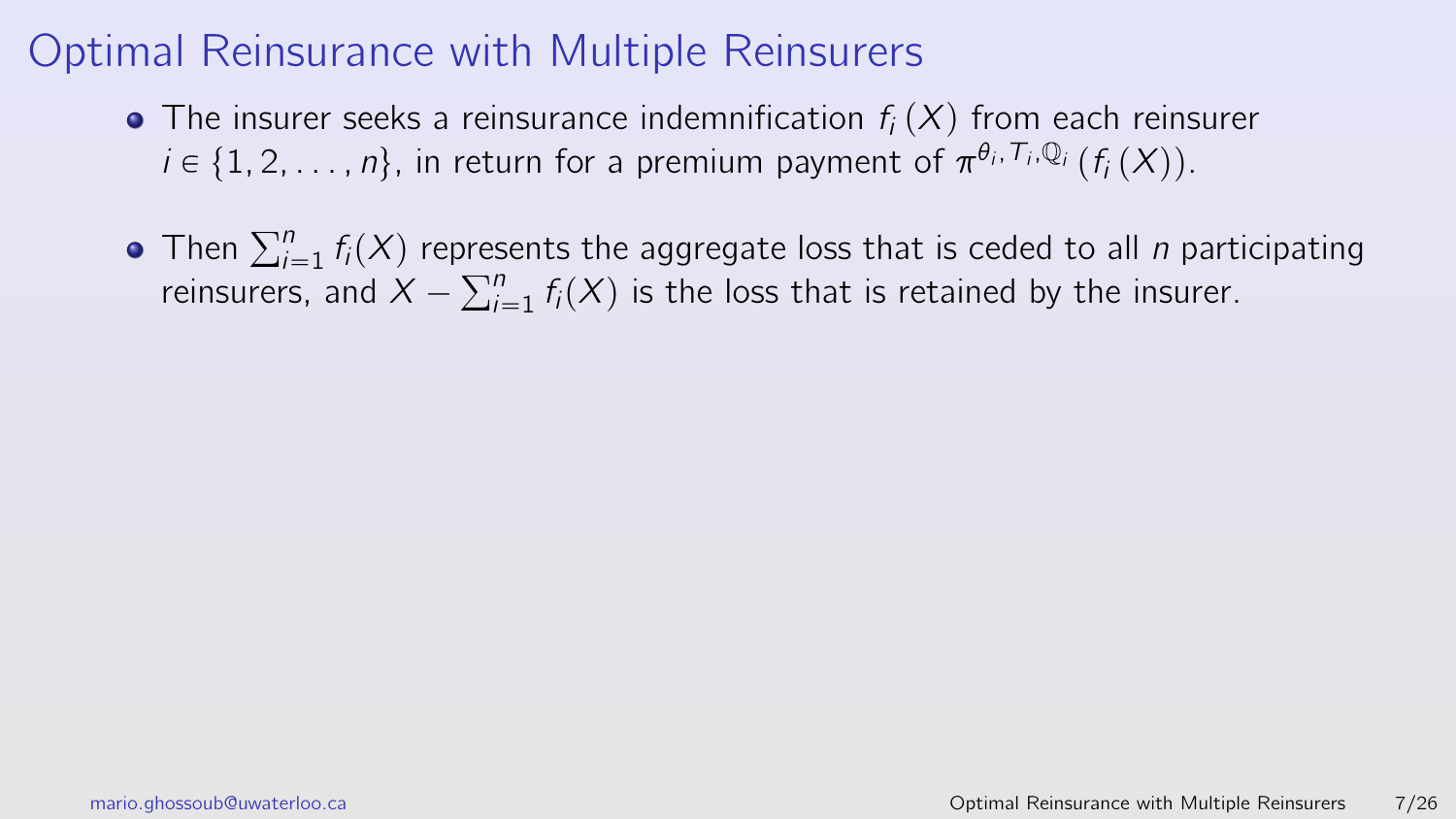- The insurer seeks a reinsurance indemnification  $f_i(X)$  from each reinsurer  $i \in \{1, 2, \ldots, n\}$ , in return for a premium payment of  $\pi^{\theta_i, T_i, \mathbb{Q}_i}$   $(f_i(X))$ .
- Then  $\sum_{i=1}^{n} f_i(X)$  represents the aggregate loss that is ceded to all *n* participating<br>rejections and  $X = \sum_{i=1}^{n} f_i(X)$  is the loss that is retained by the insurer reinsurers, and  $X - \sum_{i=1}^{n} f_i(X)$  is the loss that is retained by the insurer.
- The insurer's total exposure after reinsurance is then given by

$$
X-\sum_{i=1}^n f_i(X)+\sum_{i=1}^n \pi^{\theta_i,\,T_i,\mathbb{Q}_i}(f_i(X)).
$$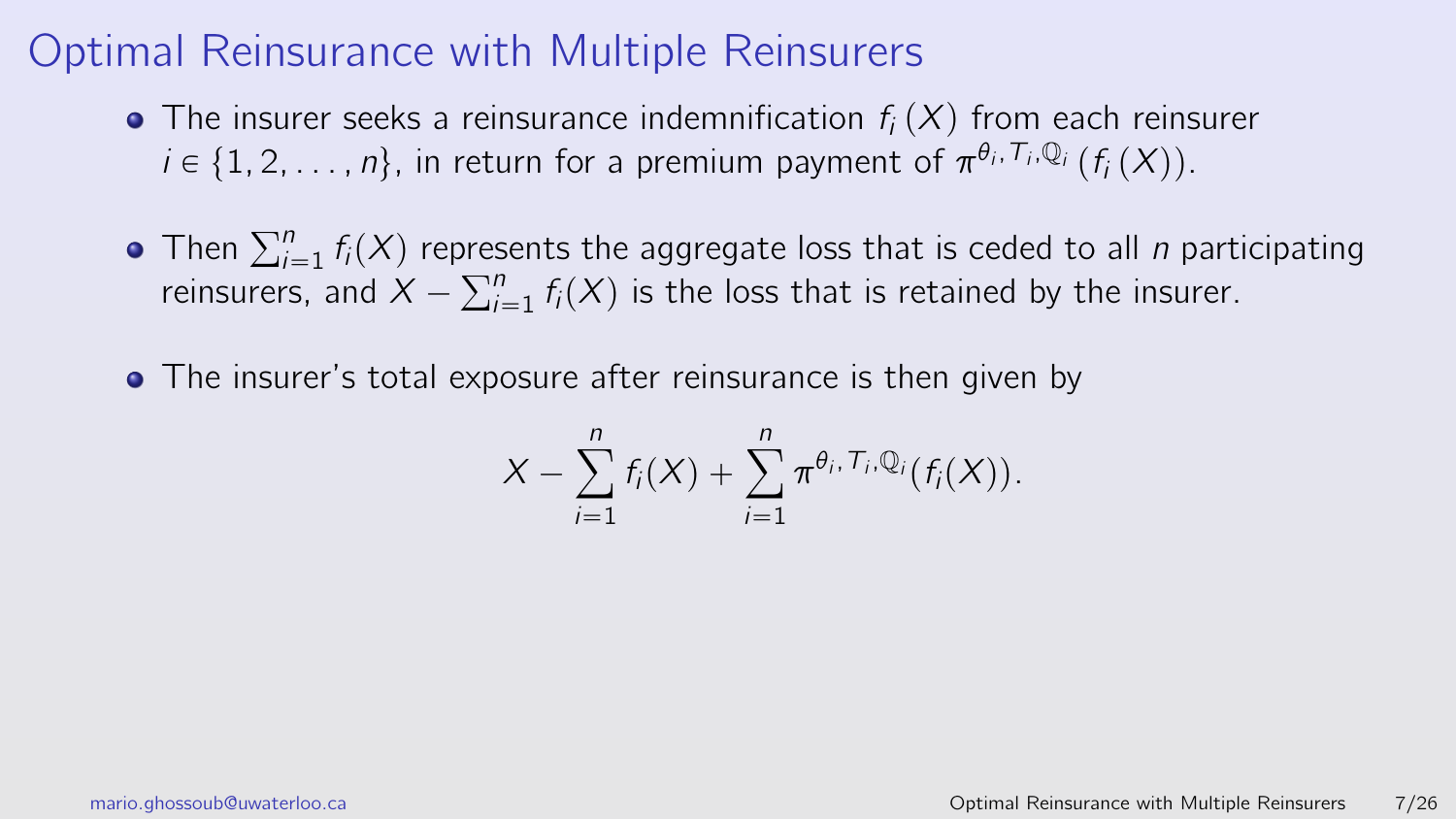- The insurer seeks a reinsurance indemnification  $f_i(X)$  from each reinsurer  $i \in \{1, 2, \ldots, n\}$ , in return for a premium payment of  $\pi^{\theta_i, T_i, \mathbb{Q}_i}$   $(f_i(X))$ .
- Then  $\sum_{i=1}^{n} f_i(X)$  represents the aggregate loss that is ceded to all *n* participating Then  $\sum_{i=1}^{r} r_i(x)$  repres<br>reinsurers, and  $X - \sum_{i=1}^{n} r_i(x)$  $\int_{i=1}^{n} f_i(X)$  is the loss that is retained by the insurer.
- The insurer's total exposure after reinsurance is then given by

$$
X-\sum_{i=1}^n f_i(X)+\sum_{i=1}^n \pi^{\theta_i,\,T_i,\mathbb{Q}_i}(f_i(X)).
$$

The feasible indemnity functions are such that  $\{f_i\}_{i=1}^n$  $i=1}^n \subset \mathcal{F}$  and  $\sum_{i=1}^n f_i \in \mathcal{F}$ , where: !

 $\mathcal{F} :=$  $f : [0, M] \rightarrow [0, M]$  $\vert 0 \le f(X) \le X$ ,  $\mu$ -a.s.;  $0 \le f'(z) \le 1$ , for a.e.  $z \in [0, M]$ ) .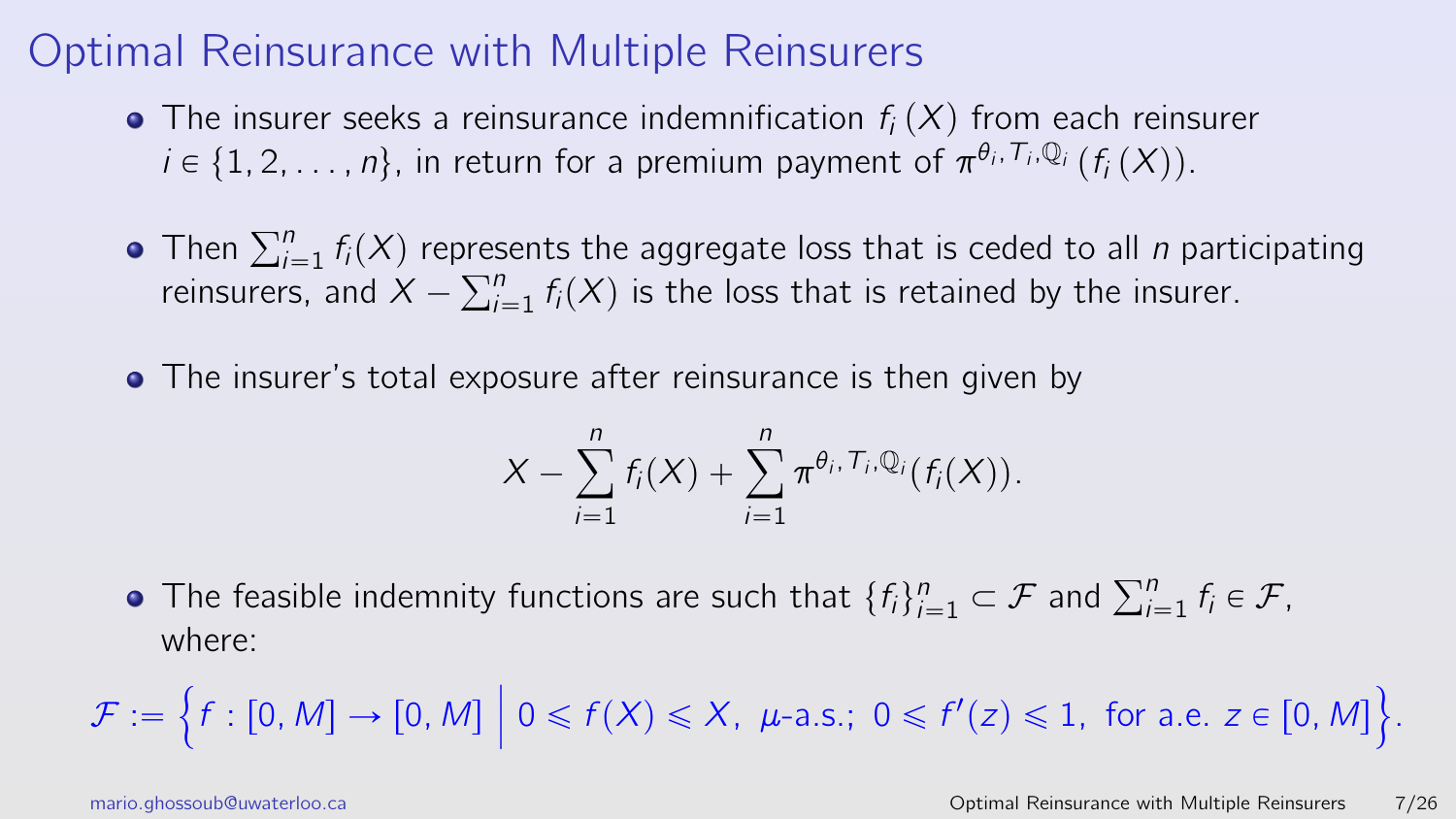The insurer uses a distortion risk measure  $\rho^{\mathbb{P}}: L^{\infty}_{+}(S,\Sigma,\mu) \to \mathbb{R}$ , given by:

$$
\rho^{\mathbb{P}}(\mathsf{Y}) := \int_0^\infty T_0\left(\mathbb{P}(\mathsf{Y} > z)\right) dz, \text{ for all } \mathsf{Y} \in L^\infty_+\left(S, \Sigma, \mu\right),
$$

<span id="page-26-0"></span>where  $T_0$ :  $[0, 1] \rightarrow [0, 1]$  is the distortion function used by the insurer.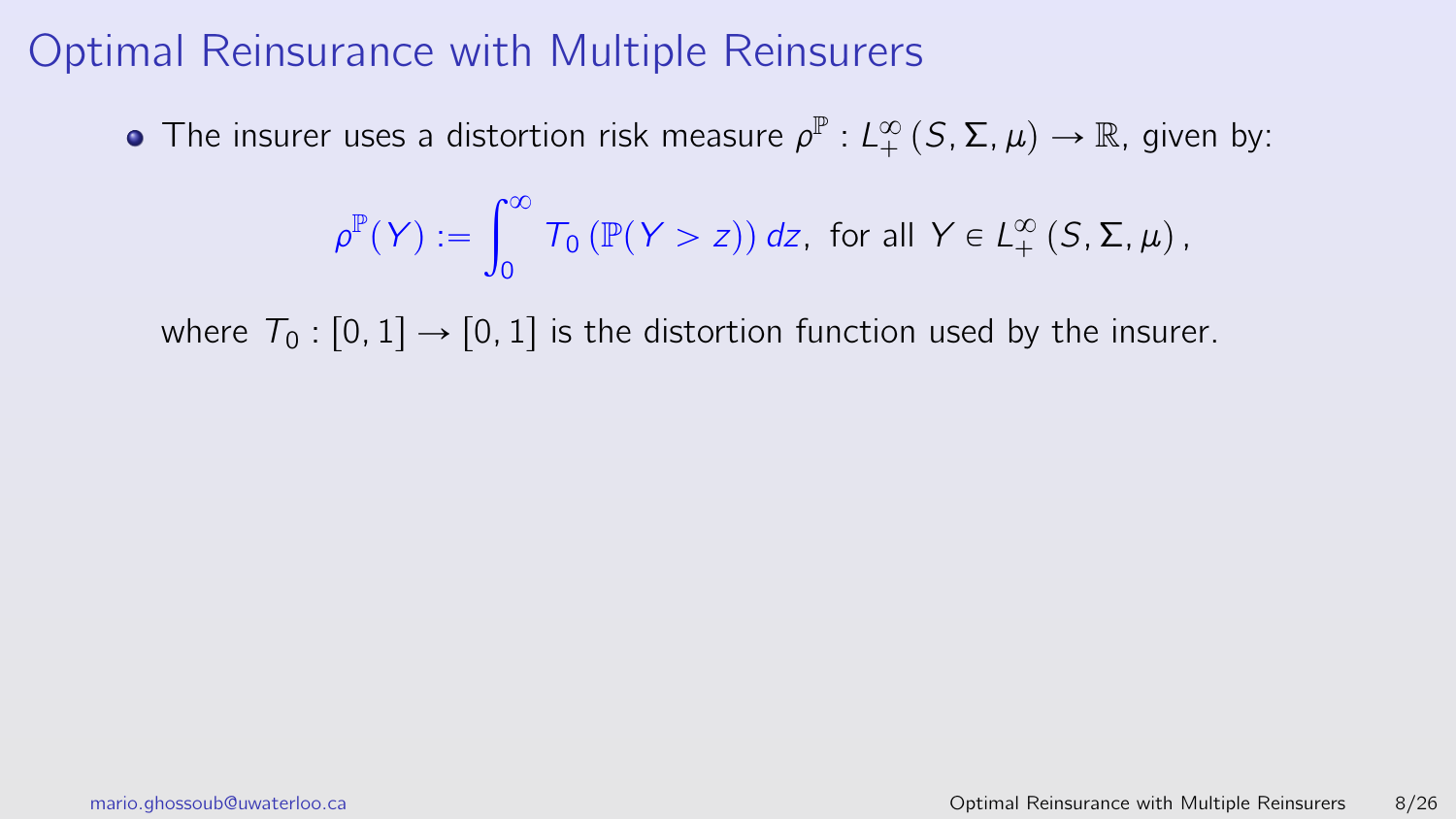The insurer uses a distortion risk measure  $\rho^{\mathbb{P}}: L^{\infty}_{+}(S,\Sigma,\mu) \to \mathbb{R}$ , given by:

$$
\rho^{\mathbb{P}}(Y) := \int_0^\infty T_0(\mathbb{P}(Y > z)) dz, \text{ for all } Y \in L_+^\infty(S, \Sigma, \mu),
$$

where  $T_0$ :  $[0, 1] \rightarrow [0, 1]$  is the distortion function used by the insurer.

• Hence, the insurer's problem can be formulated as

Optimal Reinsurance with Multiple Reinsurers

$$
\inf_{\{f_i\}_{i=1}^n} \rho^{\mathbb{P}}\Big(X - \sum_{i=1}^n f_i(X) + \sum_{i=1}^n \pi^{\theta_i, \mathcal{T}_i, \mathbb{Q}_i}(f_i(X))\Big) \n\text{s.t.} \quad \{f_i\}_{i=1}^n \subset \mathcal{F} \text{ and } \sum_{i=1}^n f_i \in \mathcal{F}.
$$
\n(1)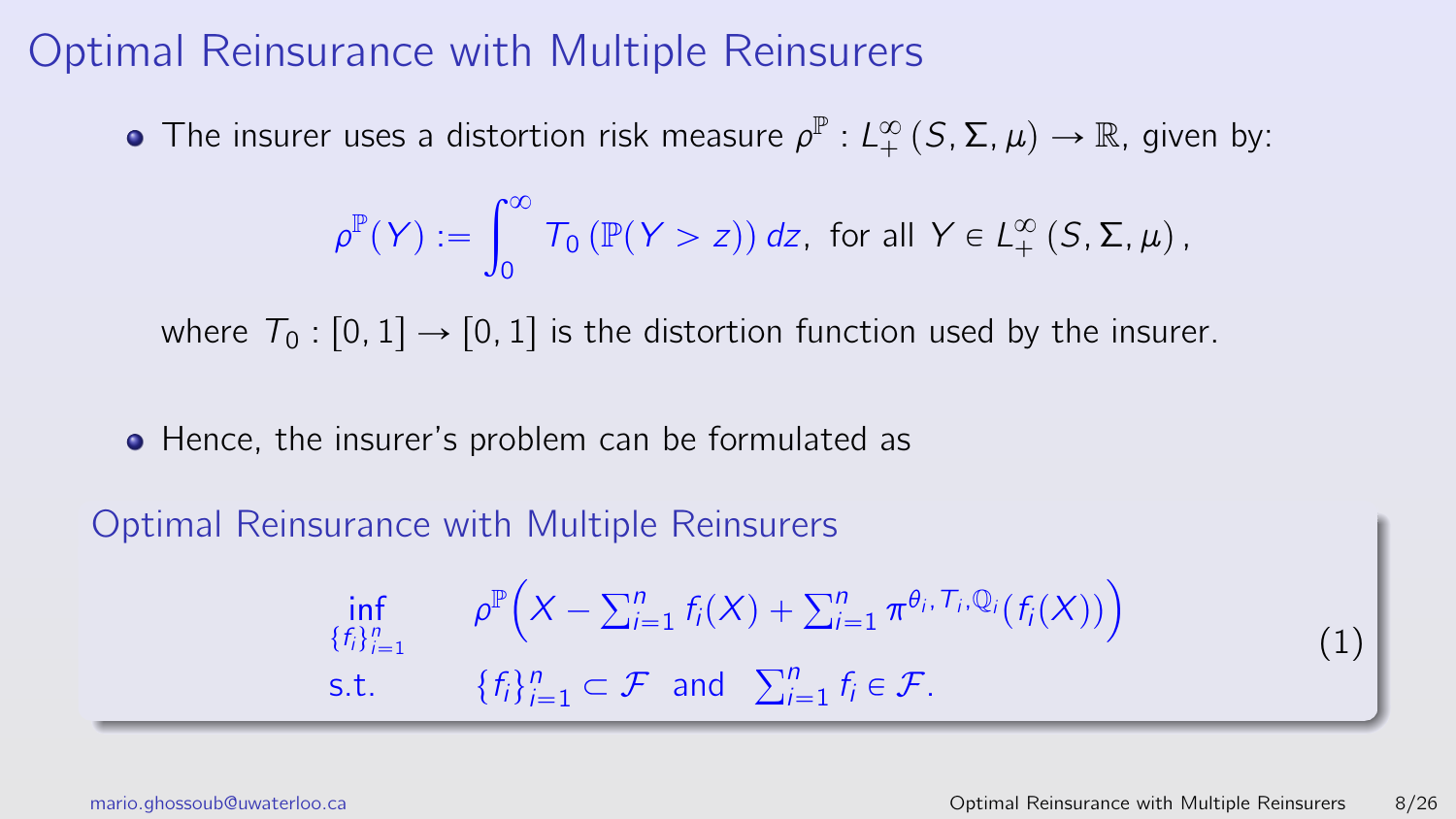Define the capacity  $v : \Sigma \to \mathbb{R}^+$  by

$$
\nu(B) := \min_{1 \leq i \leq n} \Big\{ (1 + \theta_i) \, \mathcal{T}_i\left(\mathbb{Q}_i(B)\right) \Big\}, \quad \forall \, B \in \Sigma.
$$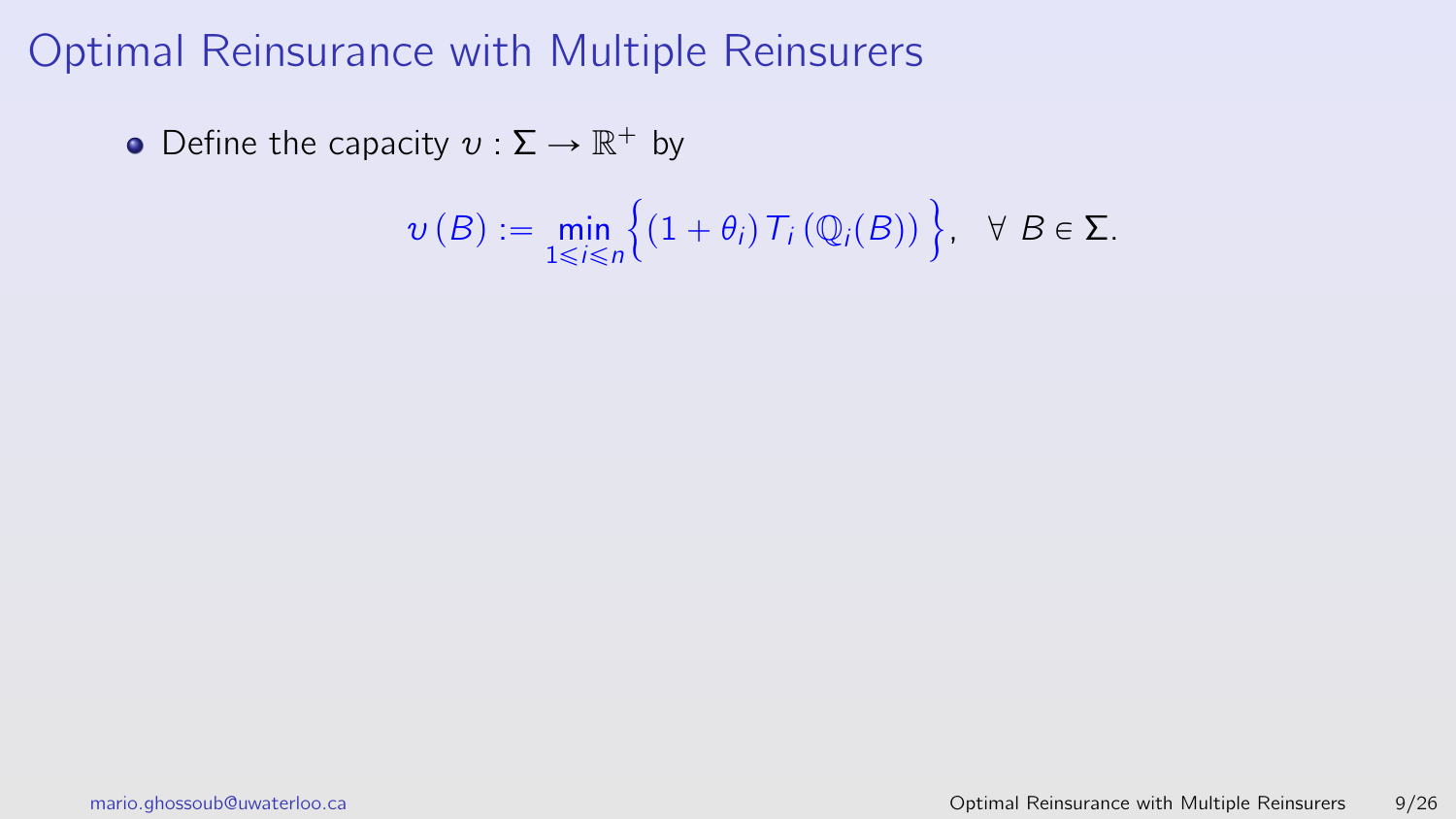Define the capacity  $v : \Sigma \to \mathbb{R}^+$  by

$$
\nu(B) := \min_{1 \leq i \leq n} \Big\{ (1 + \theta_i) \, \mathcal{T}_i \left( \mathbb{Q}_i(B) \right) \Big\}, \quad \forall \, B \in \Sigma.
$$

• Define, for each  $z \in [0, M]$ , the collection  $\mathcal{I}(z) \subset \{1, 2, \ldots, n\}$  by  $\mathcal{I}(z) := \operatorname{argmin} \left( 1 + \theta_j \right) \mathcal{T}_j$  $1 \leq i \leq n$ `  $\mathbb{Q}_j(X > z)$ ˘ .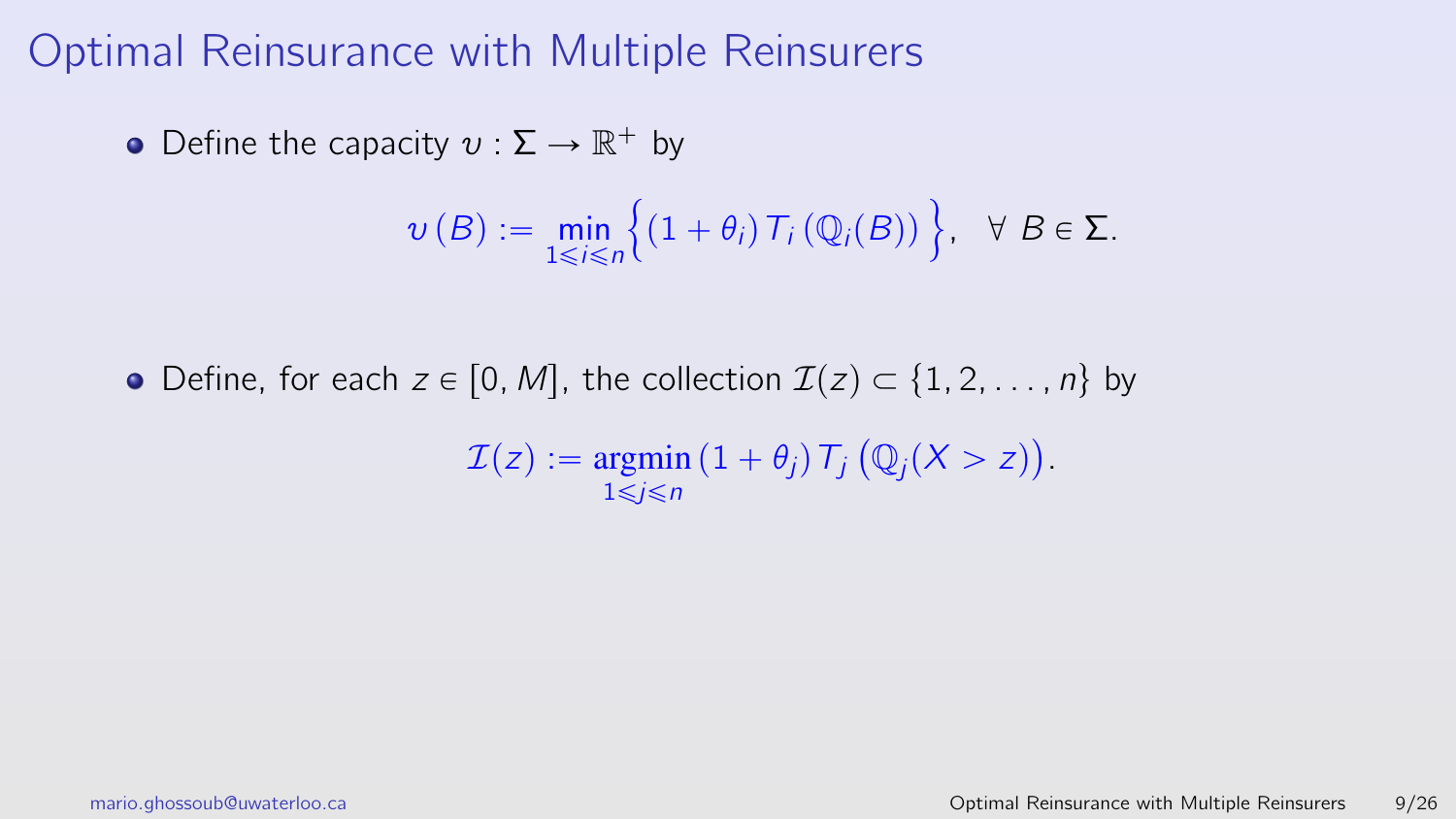Define the capacity  $v : \Sigma \to \mathbb{R}^+$  by

$$
\nu(B) := \min_{1 \leq i \leq n} \Big\{ (1 + \theta_i) \, \mathcal{T}_i \left( \mathbb{Q}_i(B) \right) \Big\}, \quad \forall \, B \in \Sigma.
$$

• Define, for each  $z \in [0, M]$ , the collection  $\mathcal{I}(z) \subset \{1, 2, \ldots, n\}$  by

$$
\mathcal{I}(z) := \underset{1 \leq j \leq n}{\operatorname{argmin}} \left(1 + \theta_j\right) T_j \left(\mathbb{Q}_j(X > z)\right).
$$

• Then, for all  $z \in [0, M]$ ,

$$
i\in\mathcal{I}(z)\implies(1+\theta_i)T_i(\mathbb{Q}_i(X>z))=v(X>z).
$$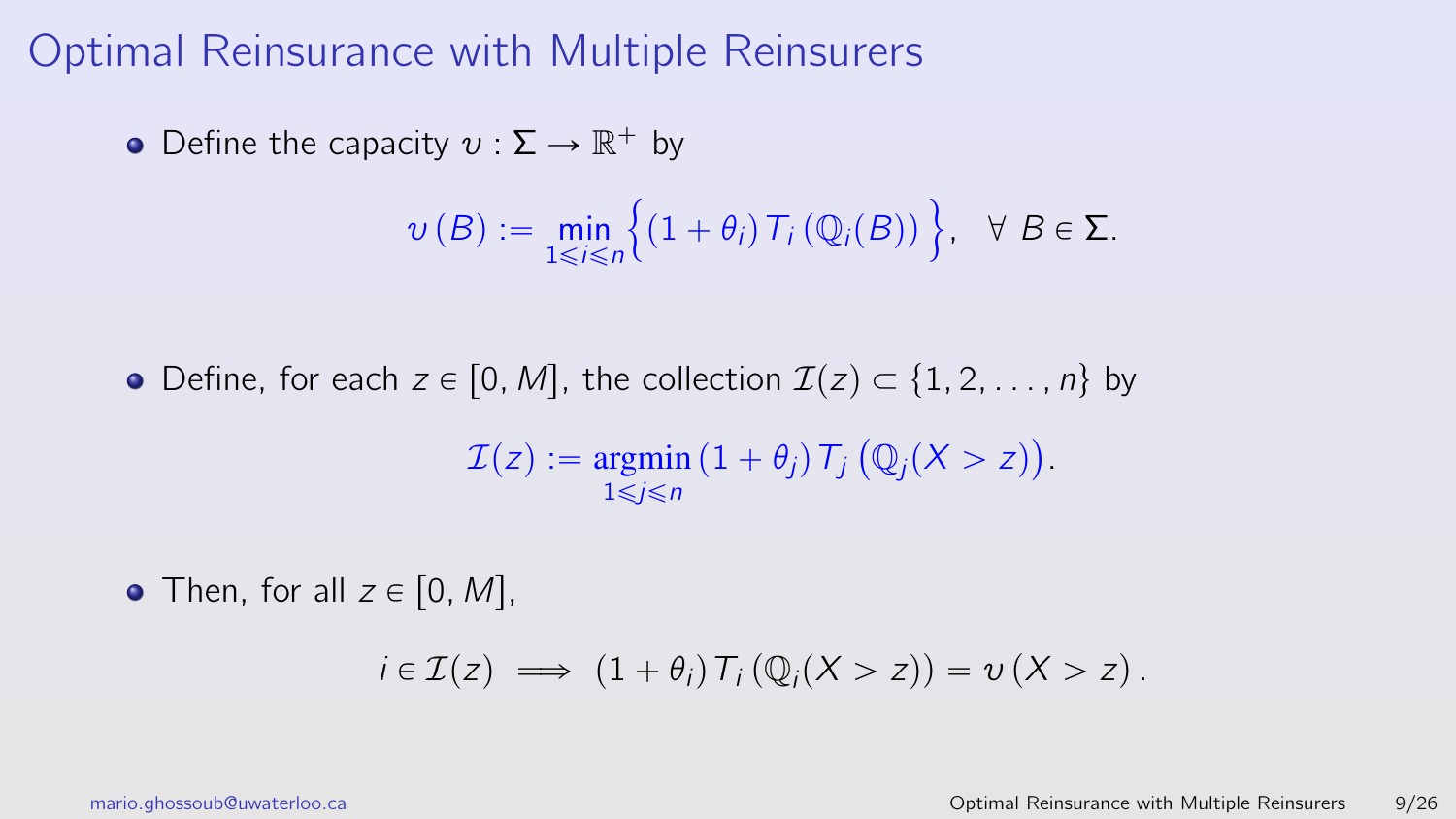#### Theorem (Optimal Indemnity Profiles)

Profile  $\{f_i\}_{i=1}^n$  is a solution to Problem [\(1\)](#page-26-0) if and only if for each  $x \in [0, M]$ , Profile  $\{f_i\}_{i=1}^n$  is a solution to Problem (1) if and only if for each  $\lambda$ <br> $f_i(x) = \int_0^x h_i(z) dz$ , where for  $i = 1, \ldots, n$ , and for a.e.  $z \in [0, M]$ ,  $h_i(z) = \begin{cases}$  $\gamma_i(z)$  if  $i \in \mathcal{I}(z)$ , 0 otherwise,

and for a.e.  $z \in [0, M]$ ,  $\gamma_i(z) \in [0, 1]$  is such that  $\mathbb{R}^2$ 

$$
\sum_{i=1}^{n} h_i(z) = \sum_{i \in \mathcal{I}(z)} \gamma_i(z) = \begin{cases} 1 & \text{if } v(X > z) < T_0 (\mathbb{P}(X > z)), \\ \phi(z) & \text{if } v(X > z) = T_0 (\mathbb{P}(X > z)), \\ 0 & \text{if } v(X > z) > T_0 (\mathbb{P}(X > z)), \end{cases}
$$

for some  $\phi(z) \in [0, 1]$ .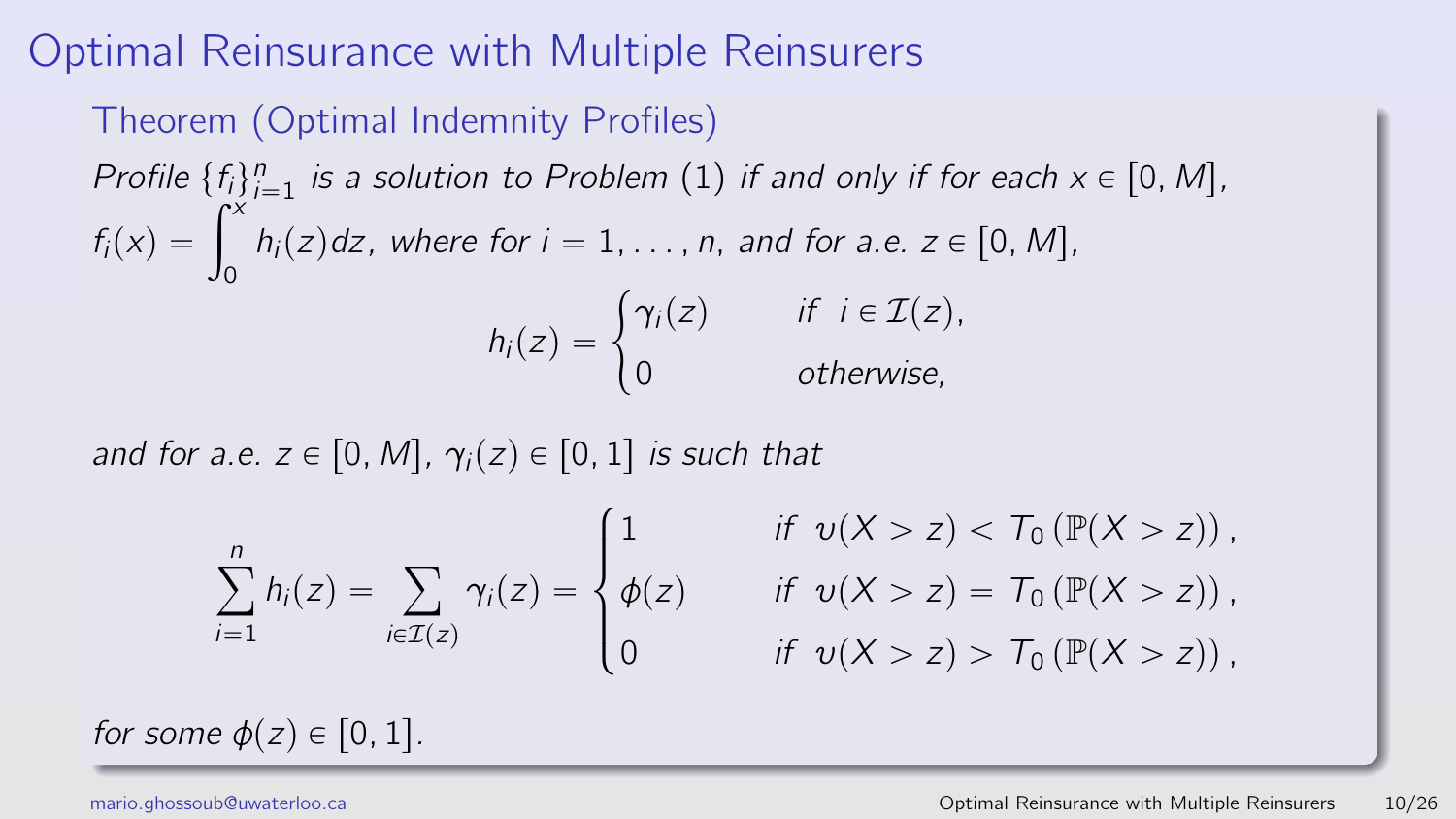- $\implies$  This result provides a full characterization of all reinsurance indemnities that solve Problem [\(1\)](#page-26-0).
- $\Rightarrow$  For all  $z \in [0, M]$ , marginal indemnities  $h_i(z)$  are strictly positive only for the reinsurers that have the smallest value among  $(1 + \theta_1) T_1 (\mathbb{Q}_1(X > z))$  , . . . , and  $(1 + \theta_n) T_n (\mathbb{Q}_n(X > z)).$
- $\implies$  This generalizes the results of Boonen et al. (2016), where it was assumed that  $\mathbb{Q}_1 = \cdots = \mathbb{Q}_n = \mathbb{P}$ , as well as Assa (2015) and Cui et al. (2013) who consider only one reinsurer.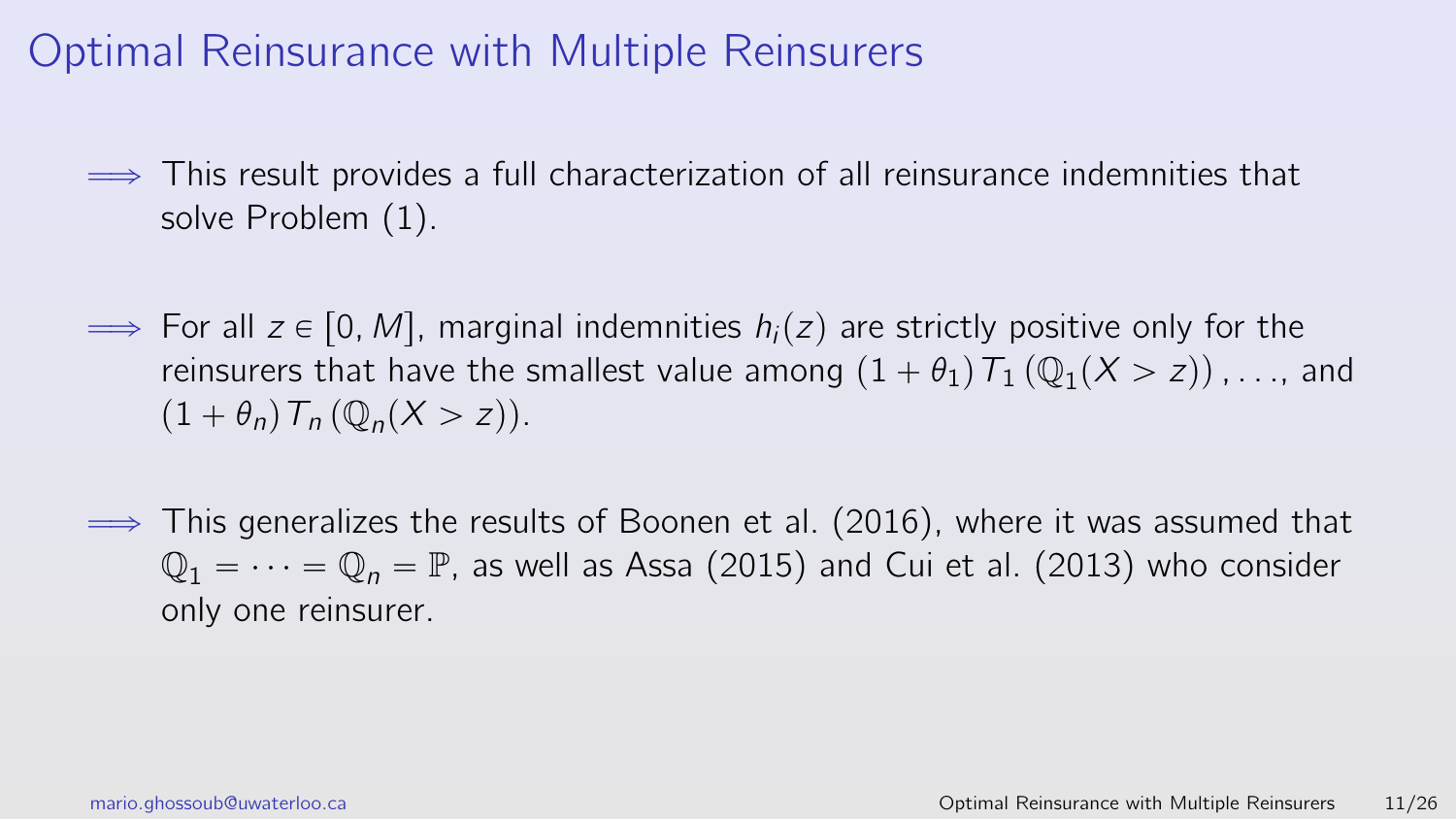$\implies$  If profile  $\{f_i\}_{i=1}^n$  is a solution to Problem [\(1\)](#page-26-0), then there exists some  $\phi$  : [0, M]  $\rightarrow$  [0, 1], such that the total indemnification received by the insurer for a loss of value  $x \in [0, M]$  is

$$
f(x) := \sum_{i=1}^{n} f_i(x) = \sum_{i=1}^{n} \int_0^x h_i(z) dz = \int_0^x \sum_{i=1}^{n} h_i(z) dz = \int_0^x \sum_{i \in \mathcal{I}(z)} \gamma_i(z) dz
$$
  
= Leb( $A_x$ ) +  $\int_{B_x} \phi(z) dz$ ,

where:

$$
\mathcal{A}_x := \left\{ z \in [0, x] : \nu(X > z) < T_0 \left( \mathbb{P}(X > z) \right) \right\};
$$
  

$$
\mathcal{B}_x := \left\{ z \in [0, x] : \nu(X > z) = T_0 \left( \mathbb{P}(X > z) \right) \right\}.
$$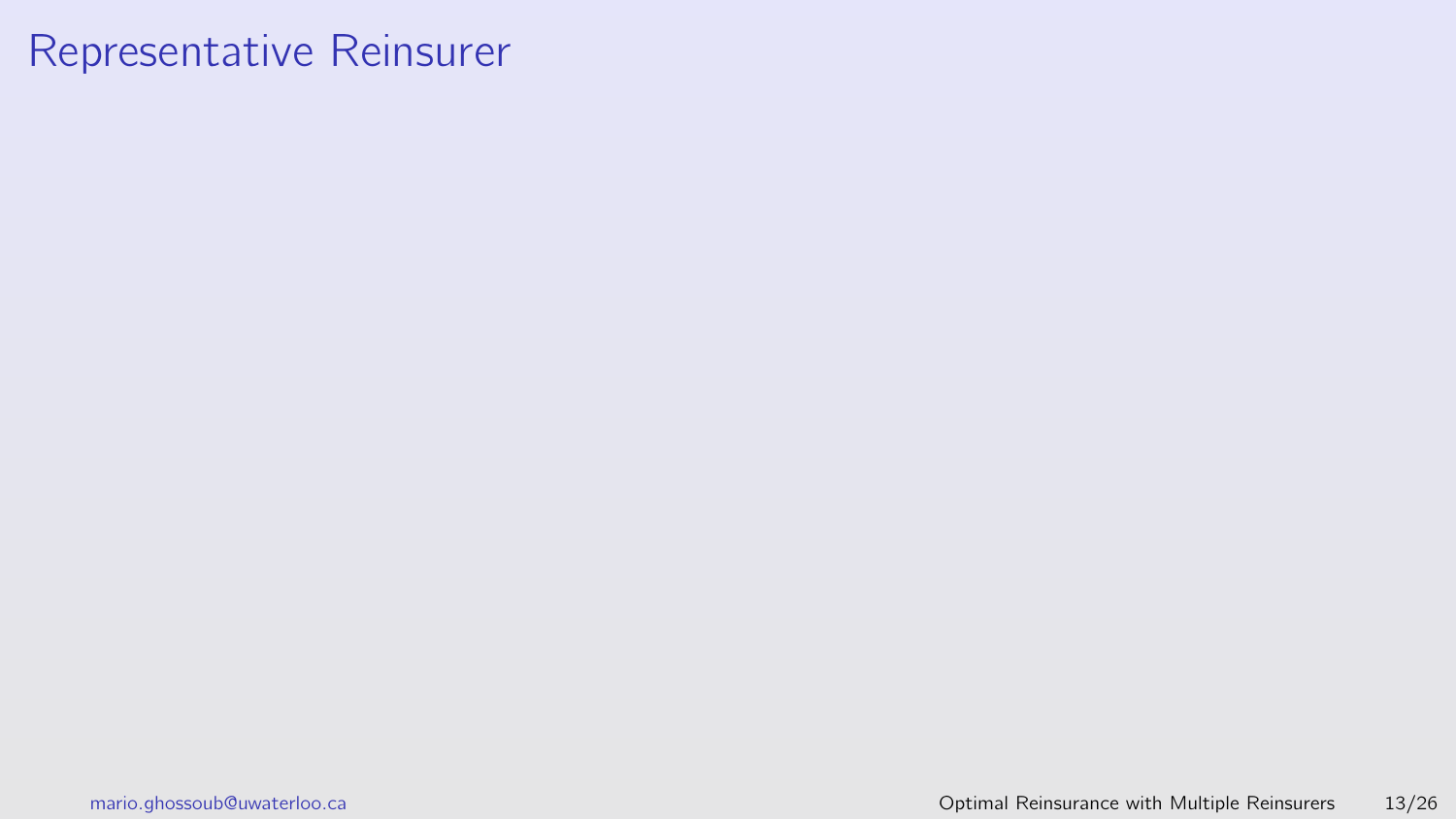The previous result allows us to characterize a representative reinsurer.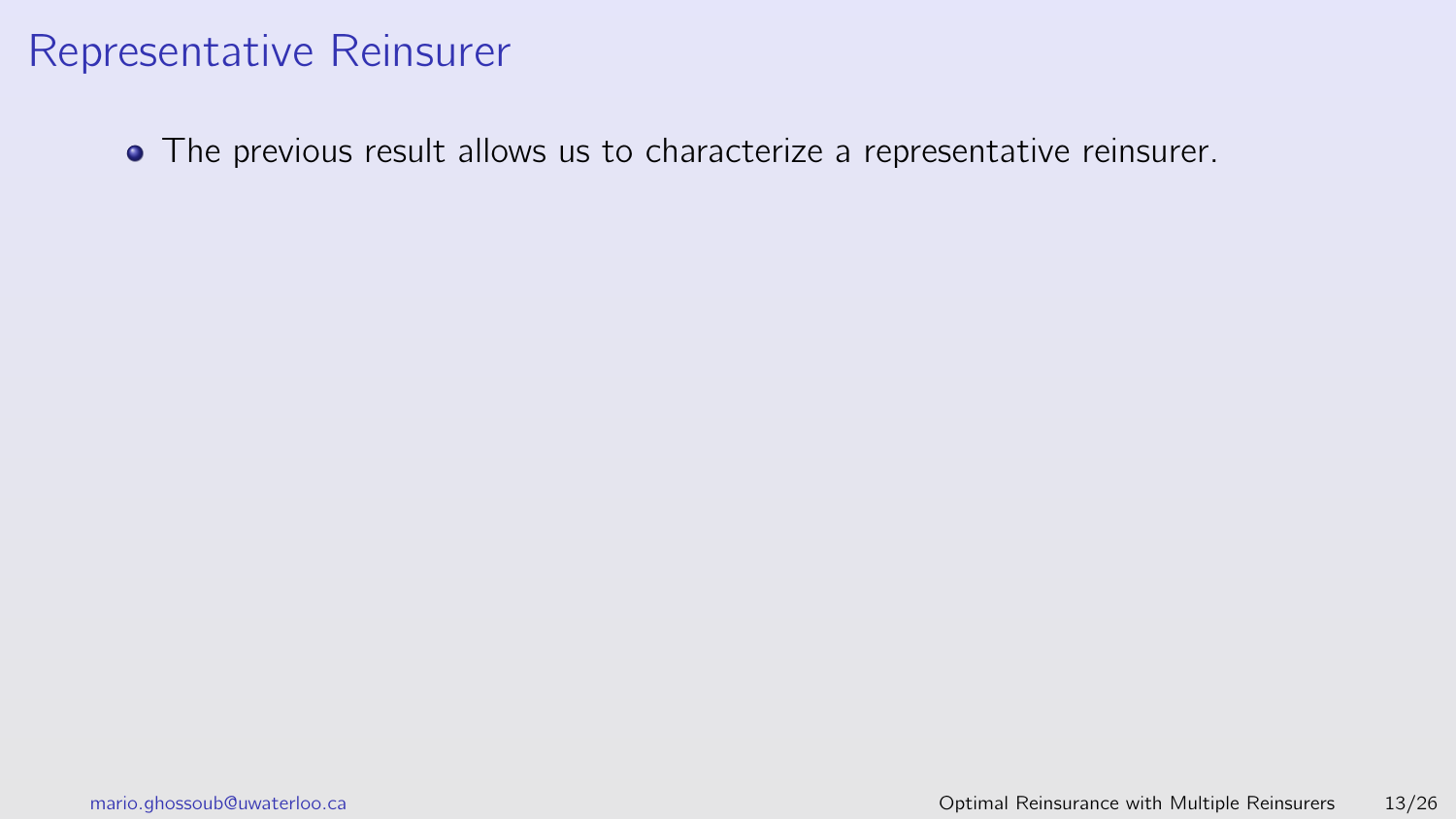- The previous result allows us to characterize a representative reinsurer.
- **o** This means that:
	- All reinsurers can be treated collectively by means of a hypothetical premium principle in order to determine the optimal total risk that is ceded to all reinsurers.
	- $\bullet$  The optimal coverage is then allocated among the *n* reinsurers in a way that minimizes the total cost of coverage.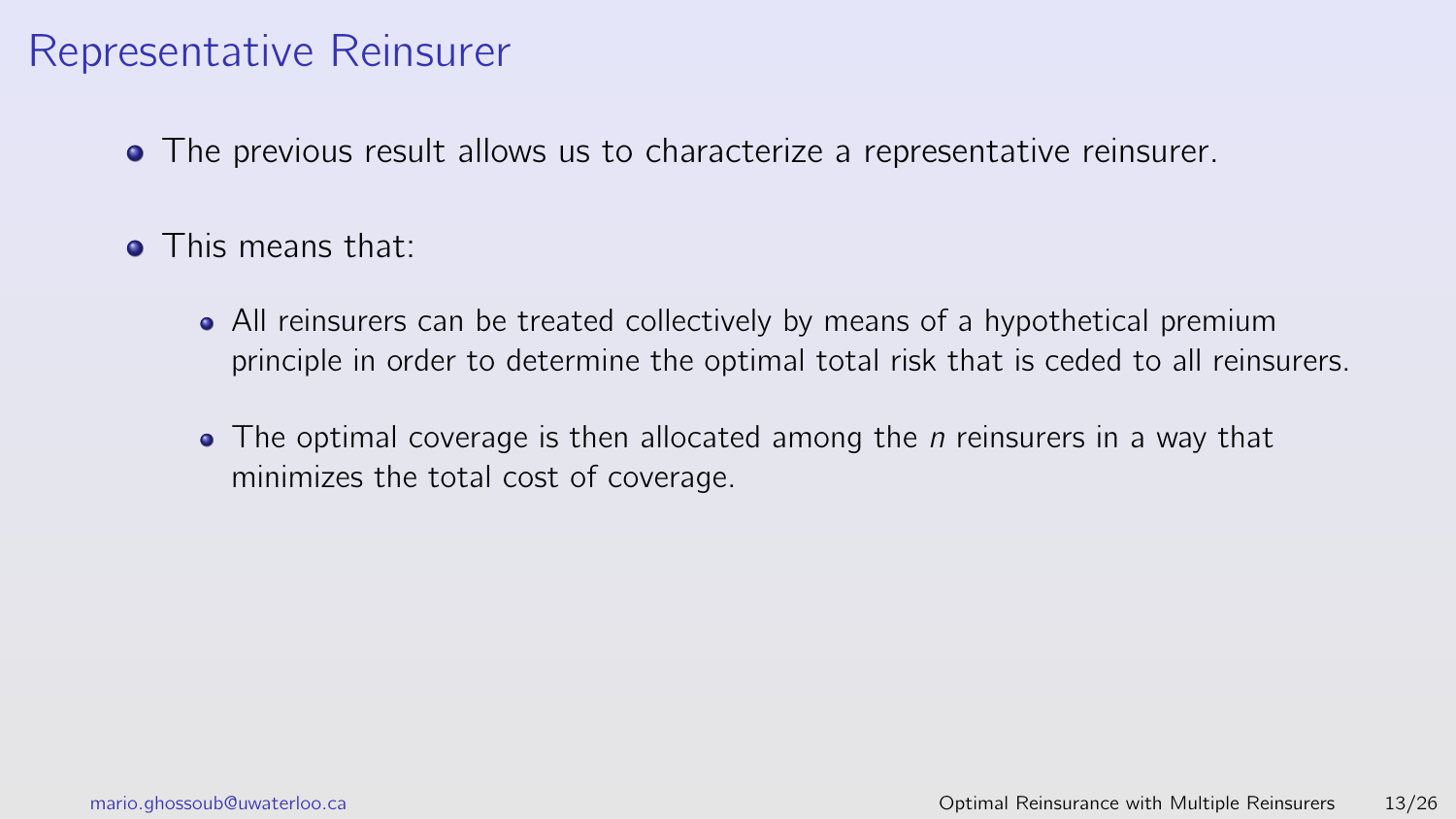- The previous result allows us to characterize a representative reinsurer.
- **o** This means that:
	- All reinsurers can be treated collectively by means of a hypothetical premium principle in order to determine the optimal total risk that is ceded to all reinsurers.
	- $\bullet$  The optimal coverage is then allocated among the *n* reinsurers in a way that minimizes the total cost of coverage.
- This augments the findings of Boonen and Ghossoub (2019), who focus on expected-value premium principles for the reinsurers, but a general (monotone) objective function for the insurer.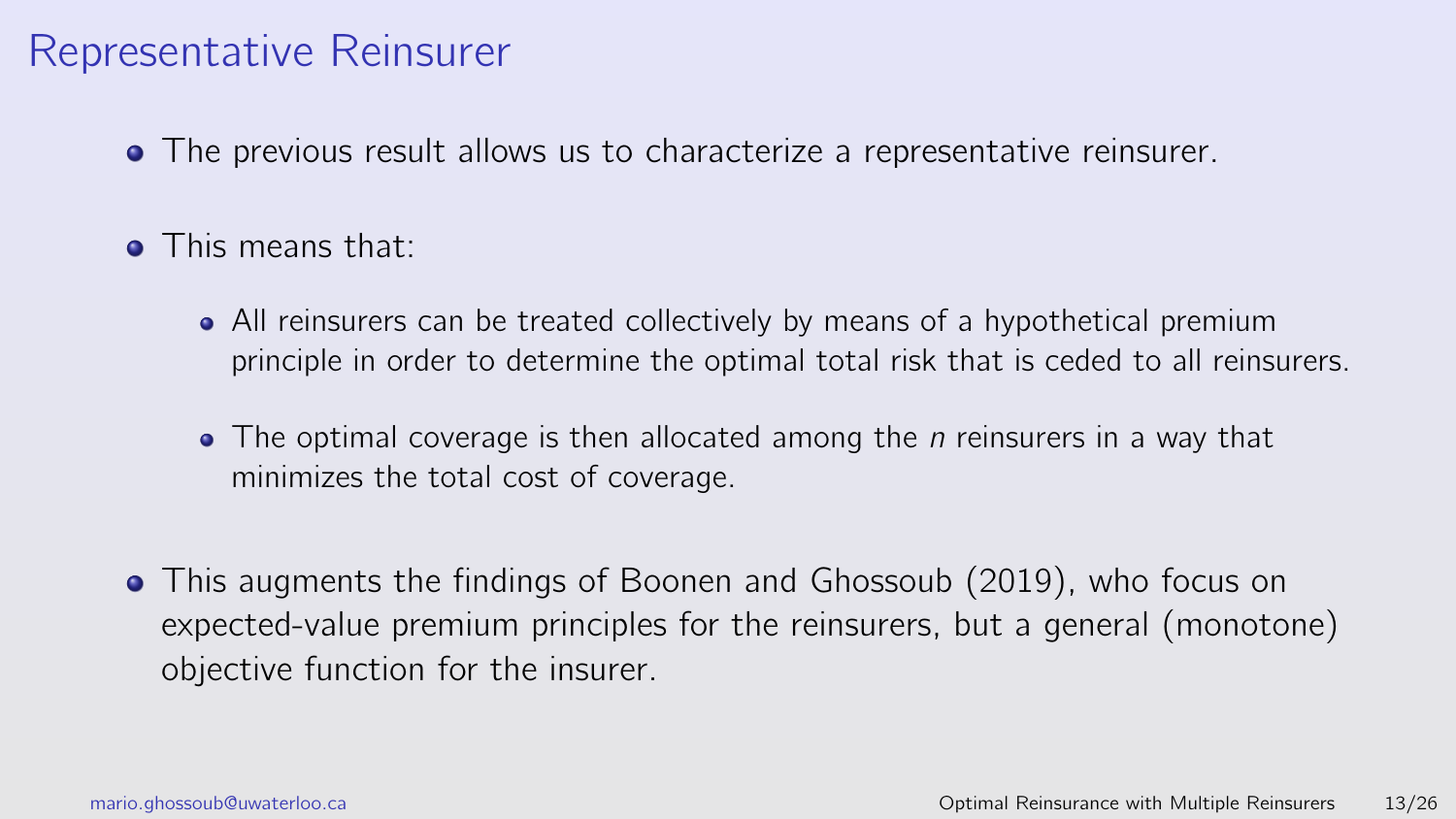#### Definition

Define the functional  $\pi: L_+^{\infty}(S, \Sigma, \mu) \to \mathbb{R}$  by:

<span id="page-38-0"></span>
$$
\pi(Y) := \int_0^\infty v(Y > z) dz, \text{ for all } Y \in L_+^\infty(S, \Sigma, \mu), \tag{2}
$$

where  $v$  is as previously defined:

$$
\nu(Y > z) := \min_{1 \leq i \leq n} \Big\{ (1 + \theta_i) T_i \left( \mathbb{Q}_i(Y > z) \right) \Big\}, \ \forall z \in [0, M].
$$

 $\implies$  This will be the "representative premium functional" of the *n* reinsurers.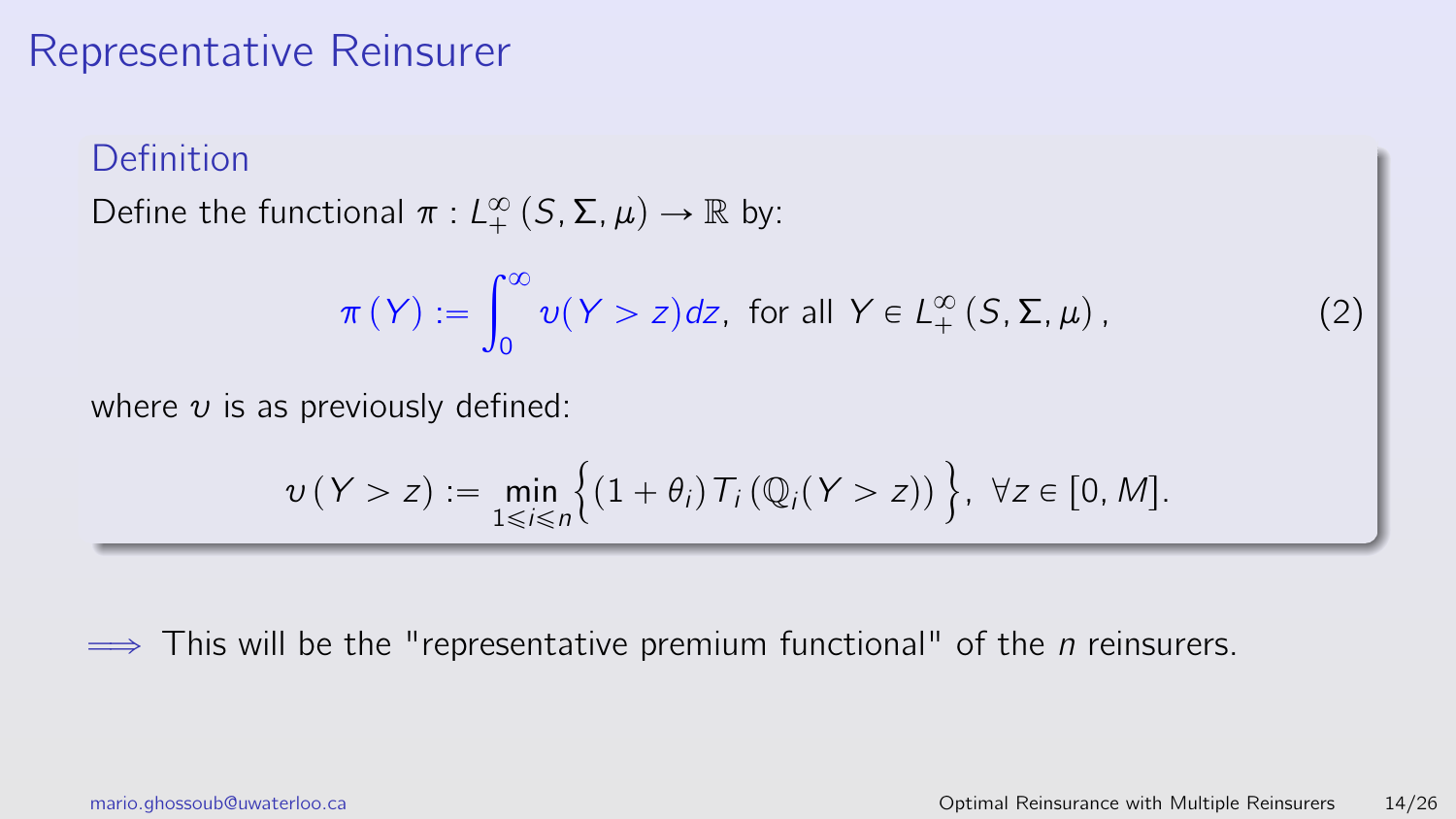Proposition (Cost-Efficiency of Optimal Profiles)

If profile  $\{f_i\}_{i=1}^n$  is a solution to Problem [\(1\)](#page-26-0), then

$$
\sum_{i=1}^n \pi^{\theta_i, T_i, \mathbb{Q}_i}(f_i(X)) = \int_0^{f(M)} \nu(f(X) > z) dz = \pi(f(X)),
$$

where 
$$
f := \sum_{i=1}^{n} f_i
$$
.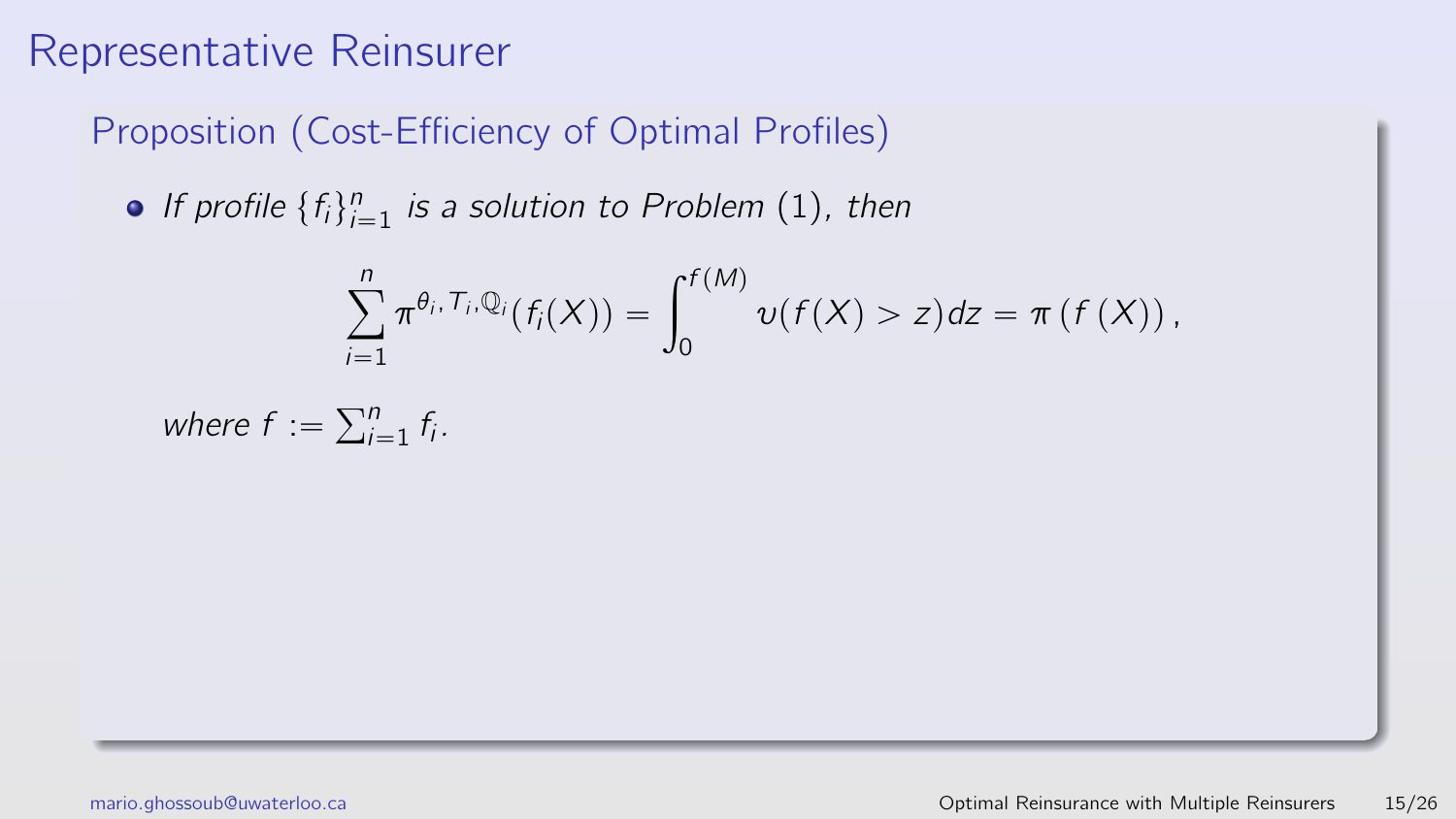Proposition (Cost-Efficiency of Optimal Profiles)

If profile  $\{f_i\}_{i=1}^n$  is a solution to Problem [\(1\)](#page-26-0), then

$$
\sum_{i=1}^n \pi^{\theta_i, T_i, \mathbb{Q}_i}(f_i(X)) = \int_0^{f(M)} \nu(f(X) > z) dz = \pi(f(X)),
$$

where  $f := \sum_{i=1}^{n}$  $\prod_{i=1}^n f_i$ .

Moreover, for any feasible profile  $\{g_i\}_{i=1}^n$  for Problem [\(1\)](#page-26-0) that satisfies  $\sum_{i=1}^{n} g_i(X) = \sum_{i=1}^{n} f_i(X) = f(X)$ ,  $\mu$ -a.s., we have

$$
\sum_{i=1}^n \pi^{\theta_i, T_i, \mathbb{Q}_i}(g_i(X)) \geqslant \sum_{i=1}^n \pi^{\theta_i, T_i, \mathbb{Q}_i}(f_i(X)) = \pi(f(X)).
$$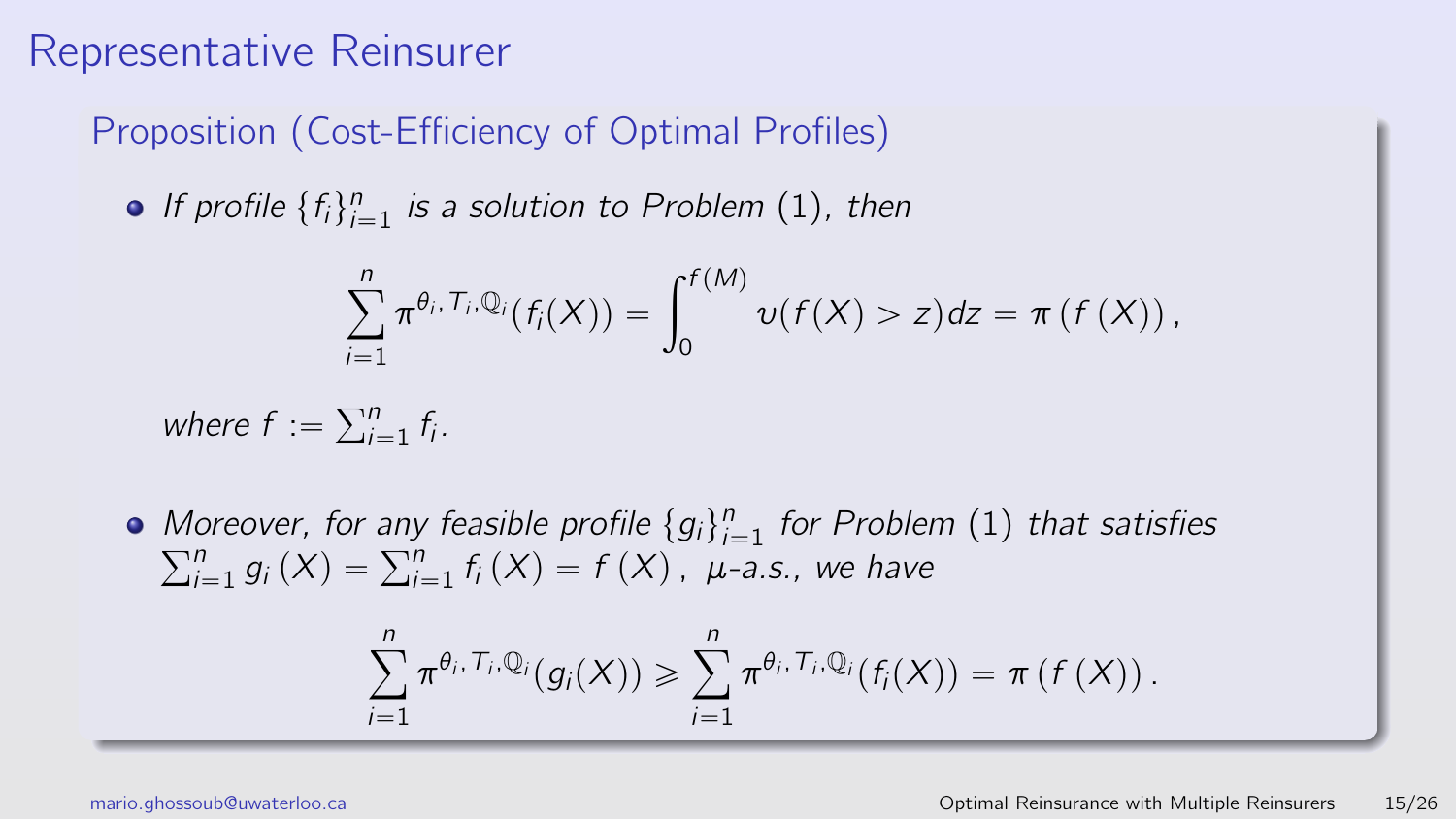• Now, consider the following two problems:

<span id="page-41-1"></span>
$$
\inf_{f \in \mathcal{F}} \qquad \rho^{\mathbb{P}}\Big(X - f(X) + \pi(f(X))\Big),\tag{3}
$$

where  $\pi$  is as in eq. [\(2\)](#page-38-0) ("representative premium functional"); and

<span id="page-41-0"></span>
$$
\inf_{\{f_i\}_{i=1}^n} \sum_{i=1}^n \pi^{\theta_i, T_i, \mathbb{Q}_i}(f_i(X))
$$
\ns.t. 
$$
\{f_i\}_{i=1}^n \subset \mathcal{F}, \text{ and } \sum_{i=1}^n f_i(X) = f(X), \ \mu\text{-a.s.}
$$
\n(4)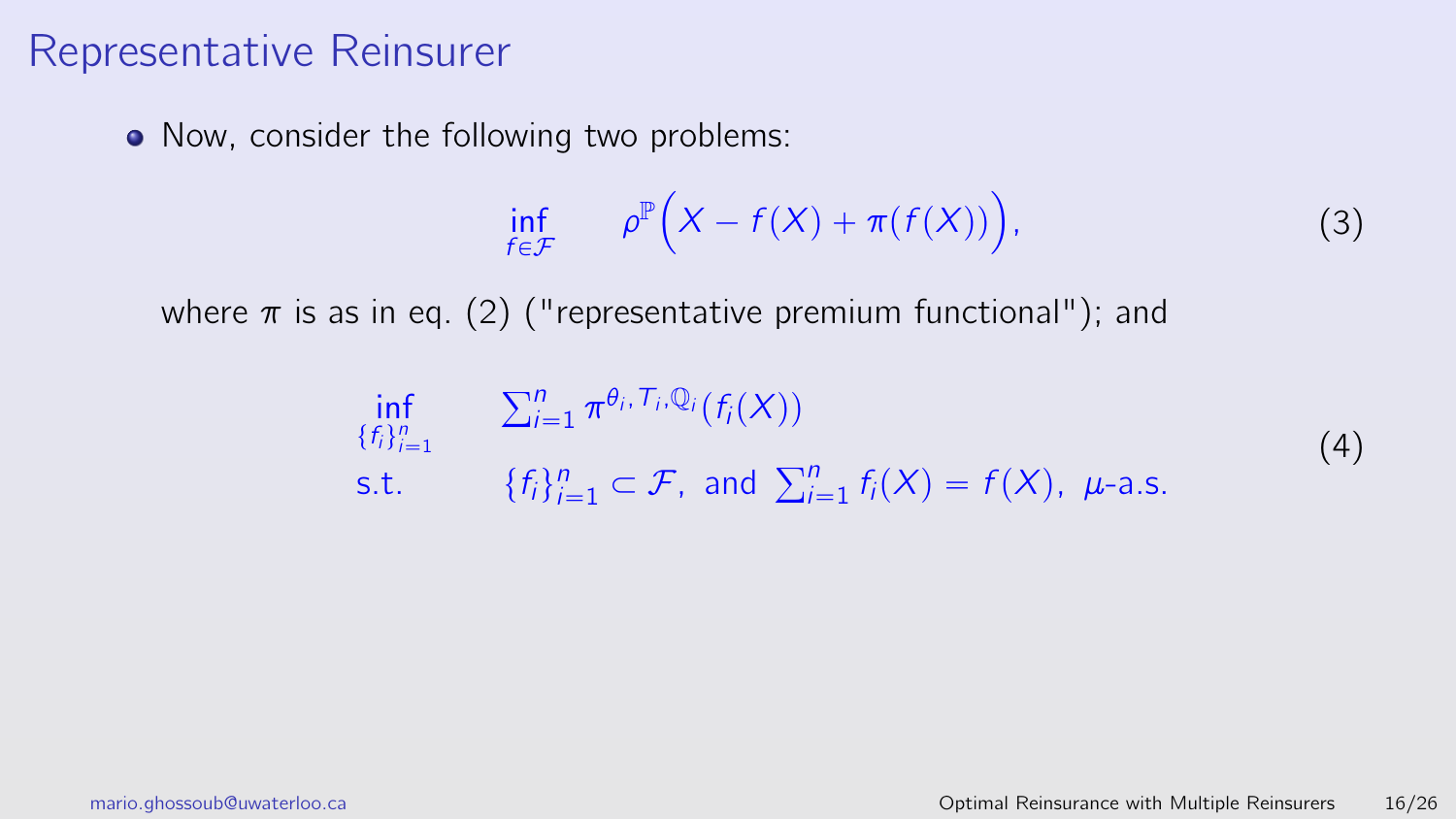• Now, consider the following two problems:

$$
\inf_{f \in \mathcal{F}} \qquad \rho^{\mathbb{P}}\Big(X - f(X) + \pi(f(X))\Big),\tag{3}
$$

where  $\pi$  is as in eq. [\(2\)](#page-38-0) ("representative premium functional"); and

$$
\inf_{\{f_i\}_{i=1}^n} \sum_{i=1}^n \pi^{\theta_i, T_i, \mathbb{Q}_i}(f_i(X))
$$
\ns.t. 
$$
\{f_i\}_{i=1}^n \subset \mathcal{F}, \text{ and } \sum_{i=1}^n f_i(X) = f(X), \ \mu\text{-a.s.}
$$
\n(4)

• For each  $f \in \mathcal{F}$ , define the collection !<br>!

$$
\mathcal{F}(f) := \left\{ \{f_i\}_{i=1}^n \subset \mathcal{F} : \{f_i\}_{i=1}^n \text{ solves Problem (4) for the given } f \right\}.
$$

)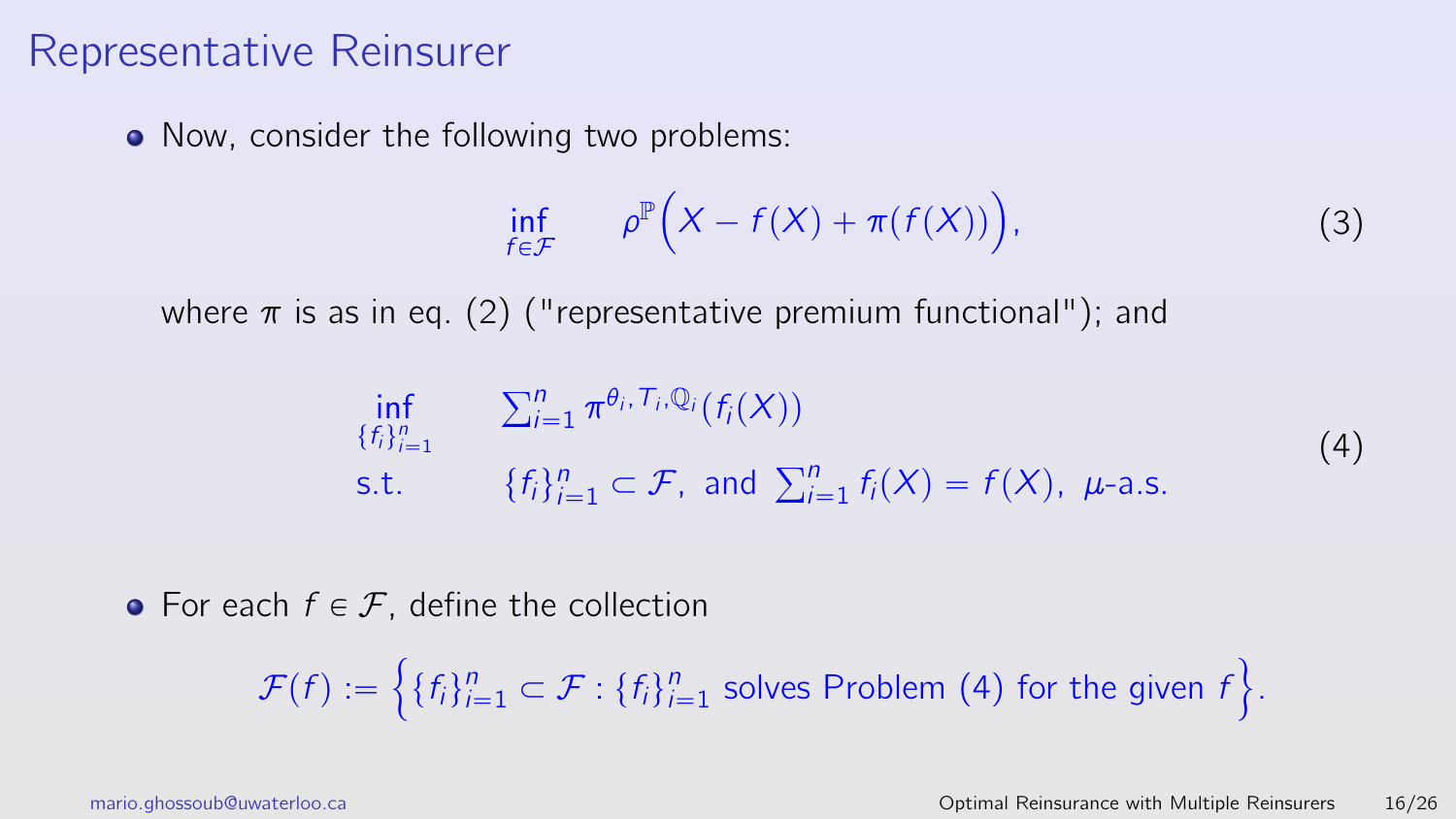#### Theorem (Cost-Minimizing Profiles)

Fix  $f \in \mathcal{F}$ . Then,  $\{f_i\}_{i=1}^n \in \mathcal{F}(f)$  if and only if the following two conditions hold simultaneously:

(i) 
$$
\{f_i\}_{i=1}^n
$$
 is such that for each  $i \in \{1, 2, \ldots, n\}$  and for each  $x \in [0, M]$ ,  $f_i(x) = \int_0^x h_i(z) \, dz$ , where for a.e.  $z \in [0, M]$ ,

 $h_i(z) = 0$  whenever  $i \notin \mathcal{I}(z)$ ;

(ii)  $\{f_i\}_{i=1}^n$  $\sum_{i=1}^n \subset \mathcal{F}$  and  $\sum_{i=1}^n h_i(z) = f'(z)$ , for a.e.  $z \in [0, M]$ .

Hence, reinsurance contracts in  $\mathcal{F}(f)$  are determined by means of a characterization of  $\{f'_i(z)\}_{i=1}^n$  for a.e.  $z \in [0, M]$ .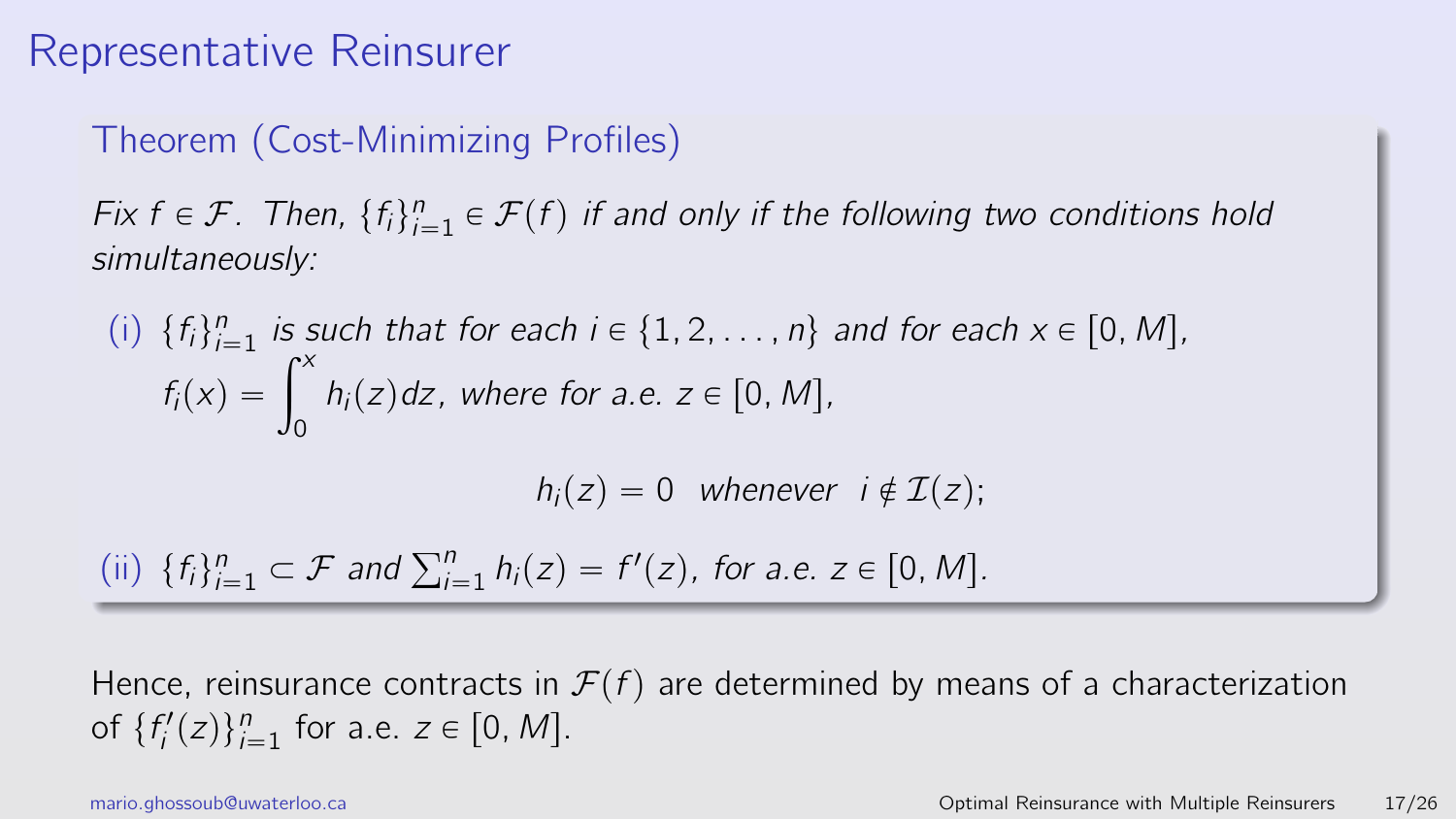The following result shows the existence of an optimal reinsurer.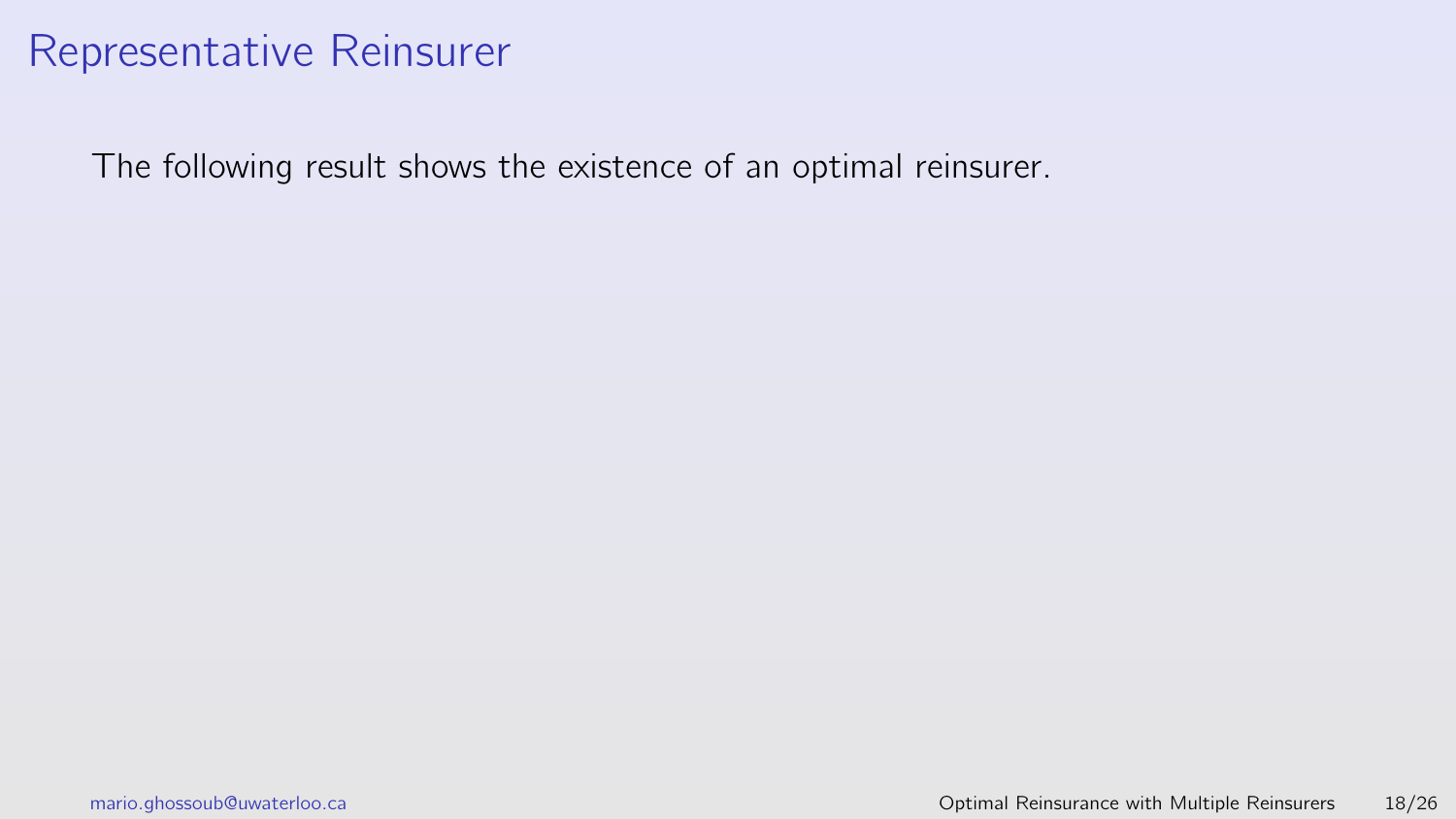The following result shows the existence of an optimal reinsurer.

Theorem (Representative Reinsurer) The following are equivalent:

(i)  $\{f_i\}_{i=1}^n$  is optimal for Problem [\(1\)](#page-26-0);

(ii)  $\sum_{i=1}^{n} f_i$  is optimal for Problem [\(3\)](#page-41-1) with  $\pi$  as in eq. [\(2\)](#page-38-0), and  $\sum_{i=1}^n t_i$  is optim $\{f_i\}_{i=1}^n \in \mathcal{F}\left(\sum_{j=1}^n t_j\right)$  $j=1$   $f_j$  ).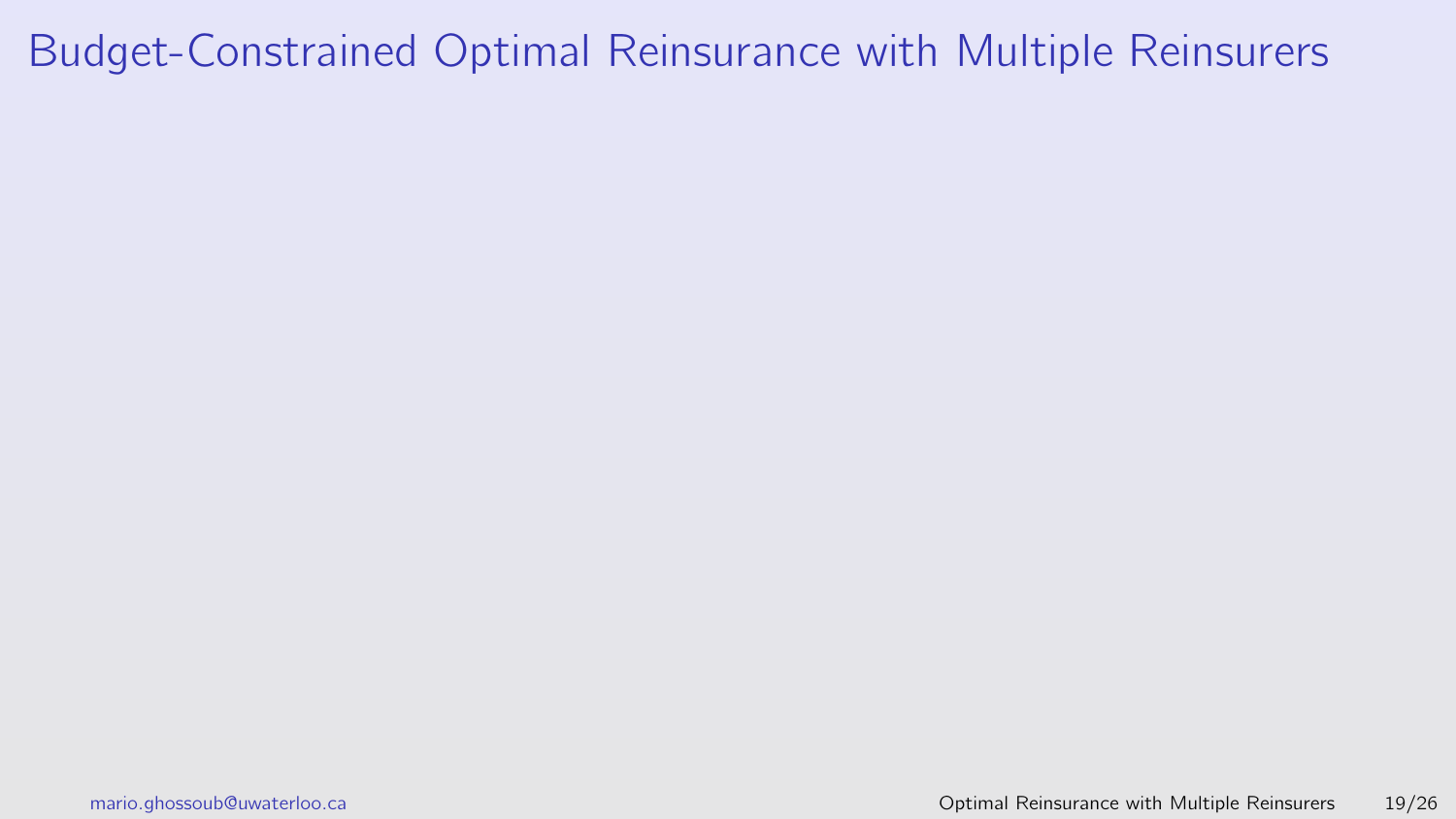We now examine a situation in which the insurer is subject to a reinsurance premium budget.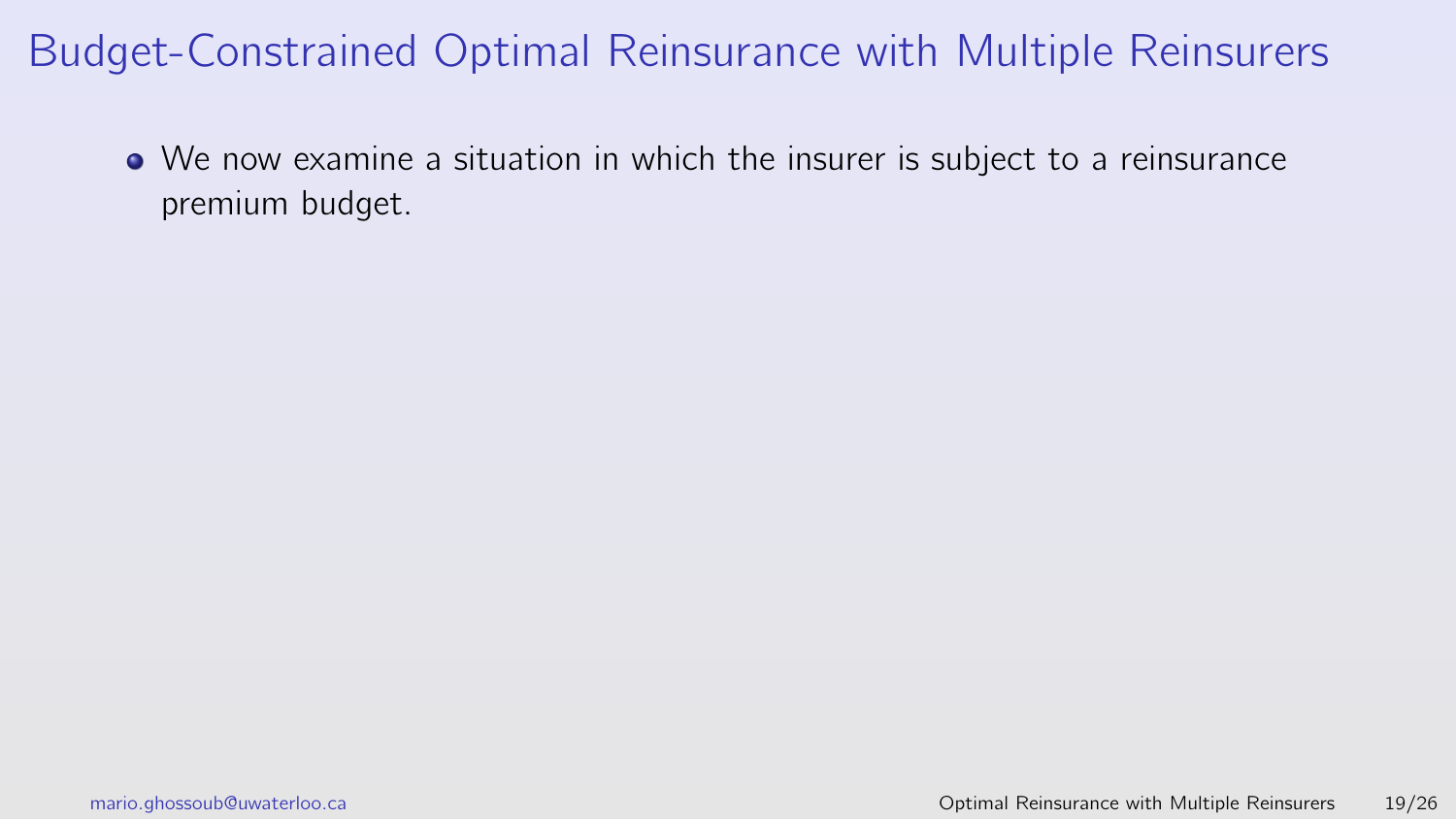- We now examine a situation in which the insurer is subject to a reinsurance premium budget.
- The insurer's problem becomes:

$$
\inf_{\{f_i\}_{i=1}^n} \rho^{\mathbb{P}}\Big(X - \sum_{i=1}^n f_i(X) + \sum_{i=1}^n \pi^{\theta_i, \mathcal{T}_i, \mathbb{Q}_i}(f_i(X))\Big)
$$
\ns.t. 
$$
\sum_{i=1}^n \pi^{\theta_i, \mathcal{T}_i, \mathbb{Q}_i}(f_i(X)) \leq p,
$$
\n
$$
\{f_i\}_{i=1}^n \subset \mathcal{F}, \quad \sum_{i=1}^n f_i \in \mathcal{F},
$$
\n(5)

where  $p \geq 0$  is an exogenously given premium budget.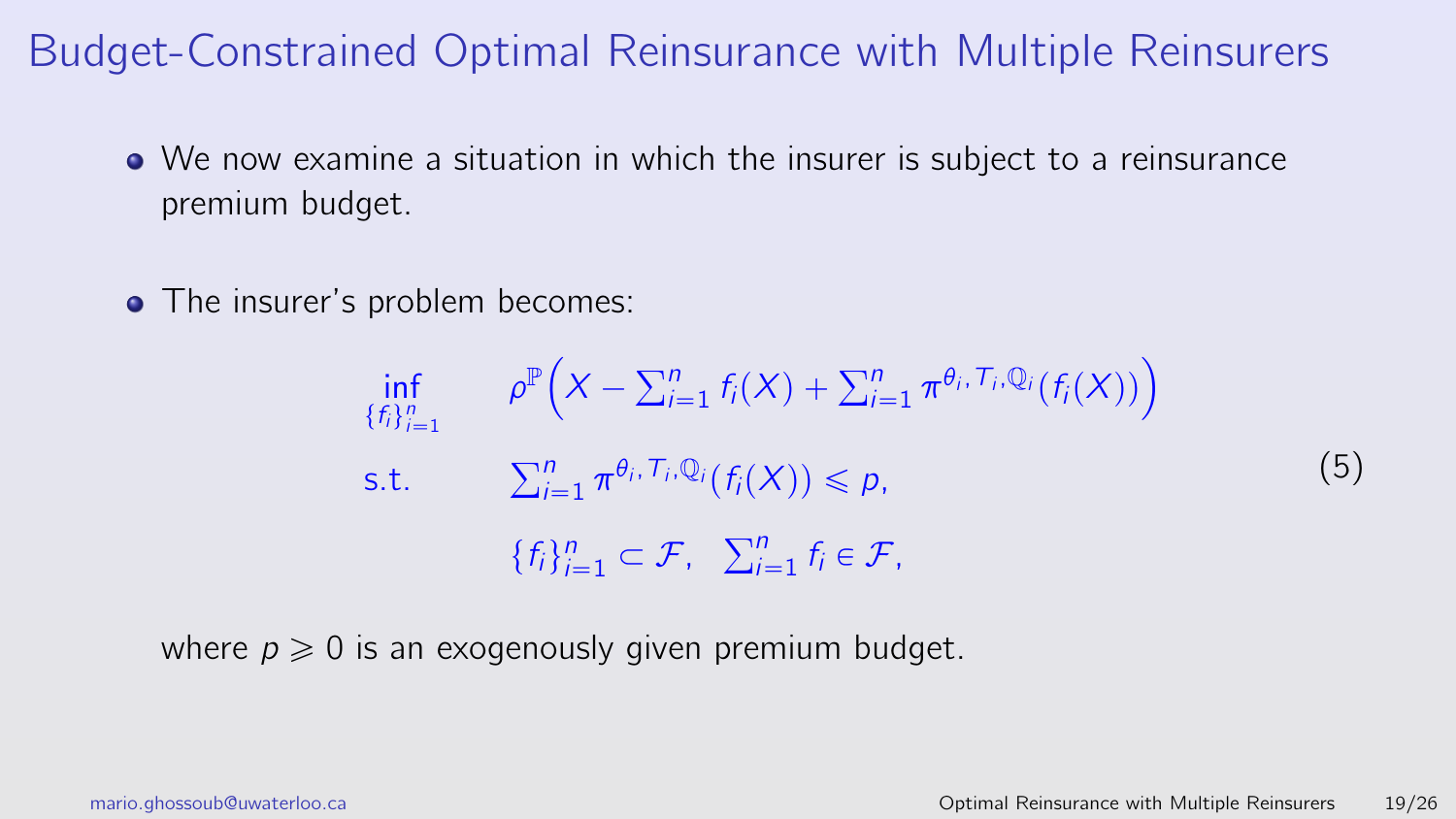If there exists a profile  $\{f_i^*\}_{i=1}^n$  solving Problem [\(1\)](#page-26-0) such that It t  $\int_{i=1}^n \pi^{\theta_i, T_i, \mathbb{Q}_i}(f_i^*(X)) \leqslant p$ , then the profile  $\{f_i^*\}_{i=1}^n$  also solves Problem [\(5\)](#page-46-0).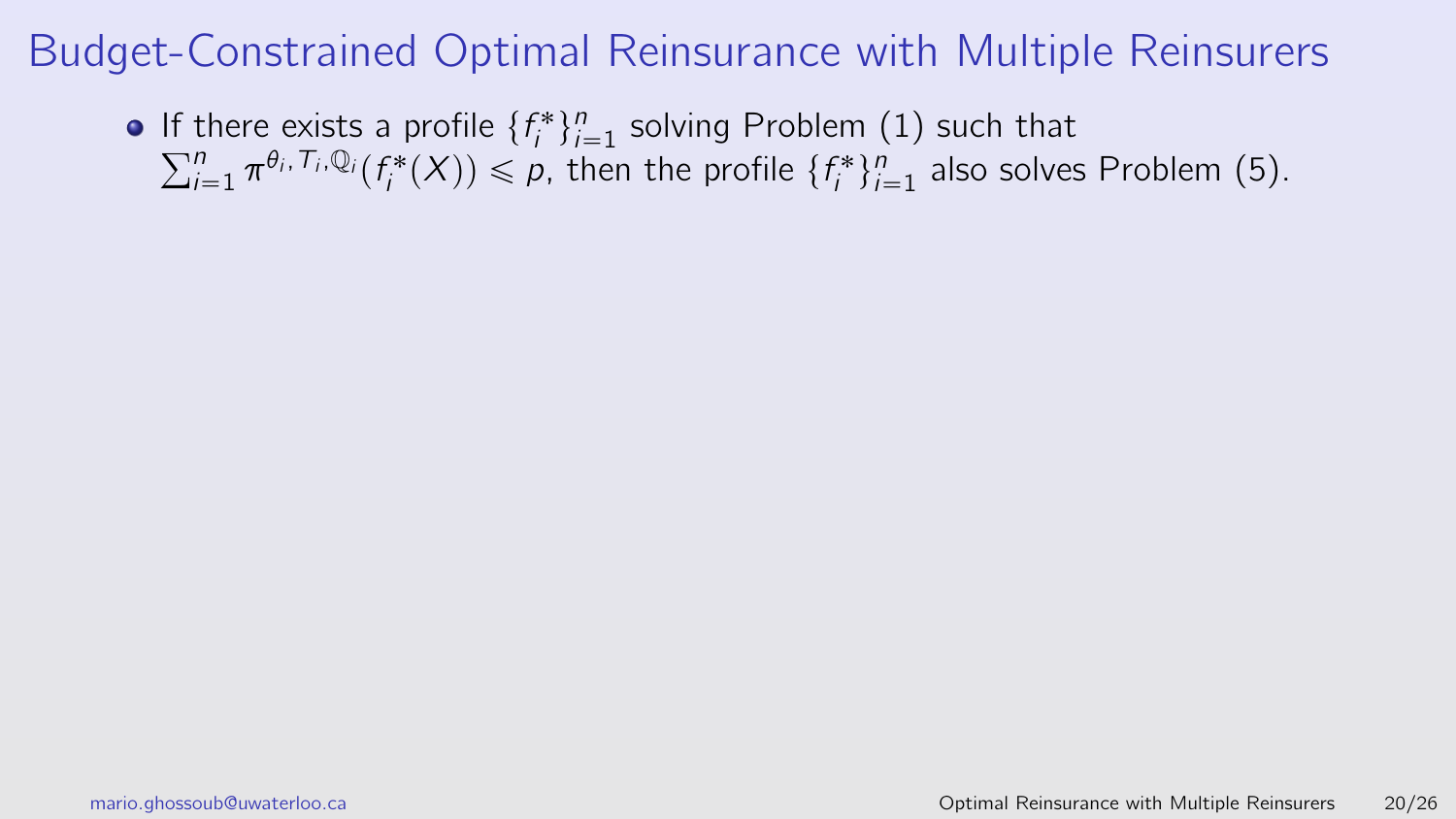- If there exists a profile  $\{f_i^*\}_{i=1}^n$  solving Problem [\(1\)](#page-26-0) such that It t  $\int_{i=1}^n \pi^{\theta_i, T_i, \mathbb{Q}_i}(f_i^*(X)) \leqslant p$ , then the profile  $\{f_i^*\}_{i=1}^n$  also solves Problem [\(5\)](#page-46-0).
- Hence, we define

$$
\bar{\pi} := \inf \left\{ \sum_{i=1}^n \pi^{\theta_i, T_i, \mathbb{Q}_i} (f_i^*(X)) : \{f_i^*\}_{i=1}^n \text{ solves Problem (1)} \right\}.
$$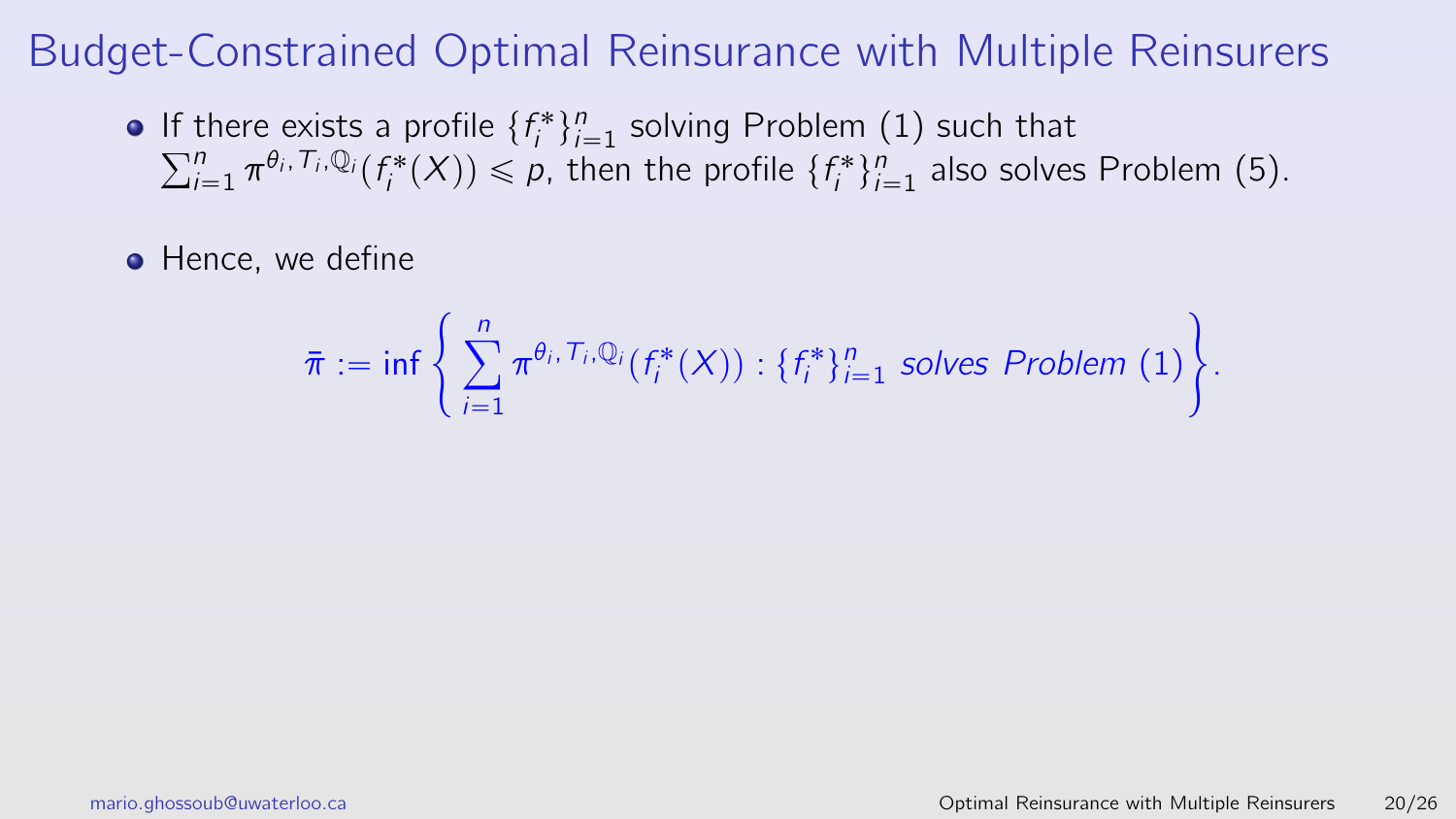- If there exists a profile  $\{f_i^*\}_{i=1}^n$  solving Problem [\(1\)](#page-26-0) such that It t  $\int_{i=1}^n \pi^{\theta_i, T_i, \mathbb{Q}_i}(f_i^*(X)) \leqslant p$ , then the profile  $\{f_i^*\}_{i=1}^n$  also solves Problem [\(5\)](#page-46-0).
- Hence, we define

$$
\bar{\pi} := \inf \left\{ \sum_{i=1}^n \pi^{\theta_i, T_i, \mathbb{Q}_i} (f_i^*(X)) : \{f_i^*\}_{i=1}^n \text{ solves Problem (1)} \right\}.
$$

- If  $p \geq \overline{\pi}$ , then there exists a solution to the unconstrained Problem [\(1\)](#page-26-0) that is also feasible in the constrained Problem [\(5\)](#page-46-0). Thus, this will also be an optimal solution for Problem [\(5\)](#page-46-0).
- Therefore, we proceed in this section with the more challenging problem of finding solutions to Problem [\(5\)](#page-46-0) when  $p \in [0, \bar{\pi})$ .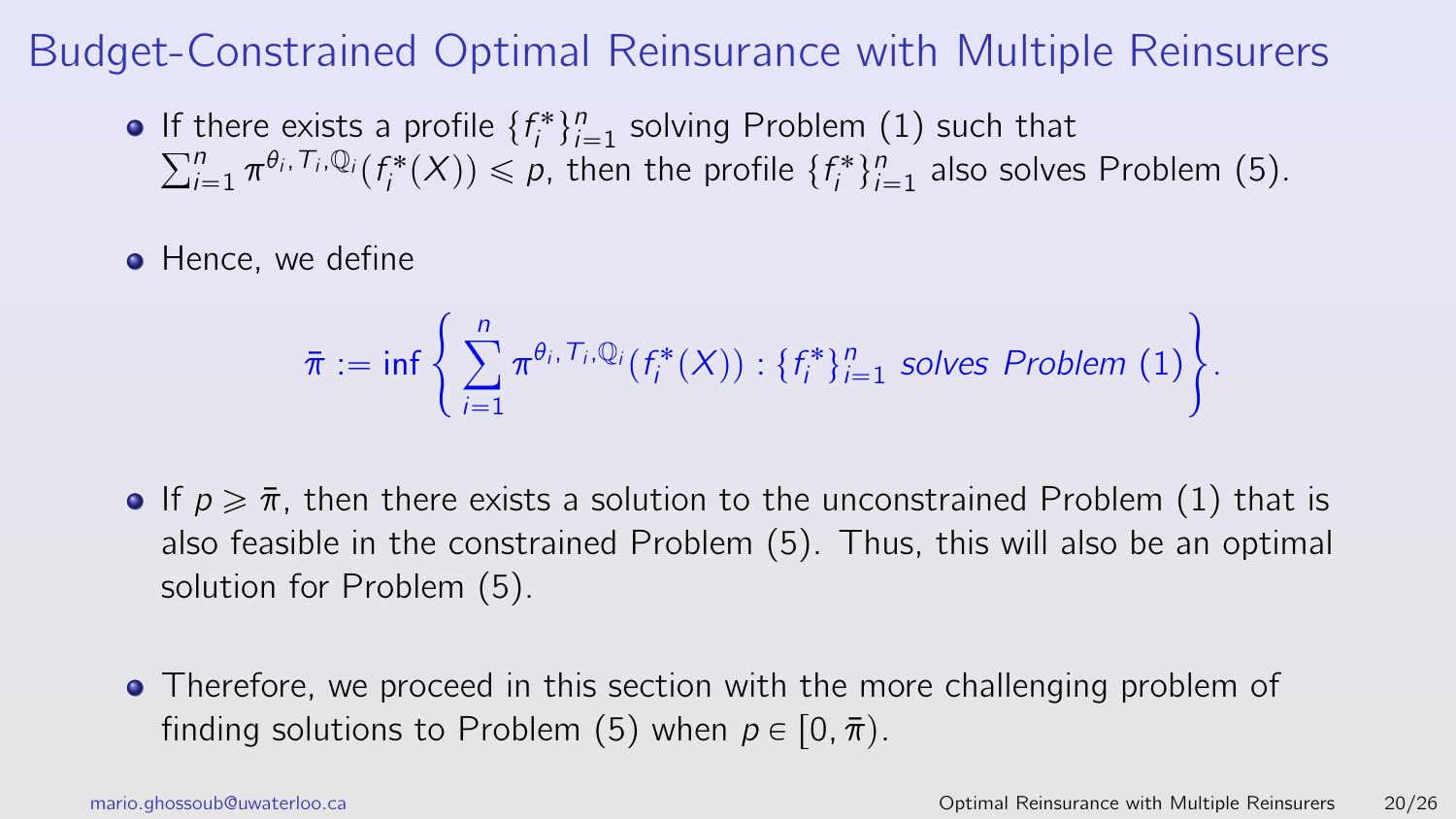<span id="page-52-0"></span>• Since the objective and the premium budget constraint in Problem [\(5\)](#page-46-0) are linear in  $\{f_i\}_{i=1}^n$ , using standard techniques, we introduce a Lagrange multiplier  $\lambda \geq 0$ associated with the constraint in Problem [\(5\)](#page-46-0).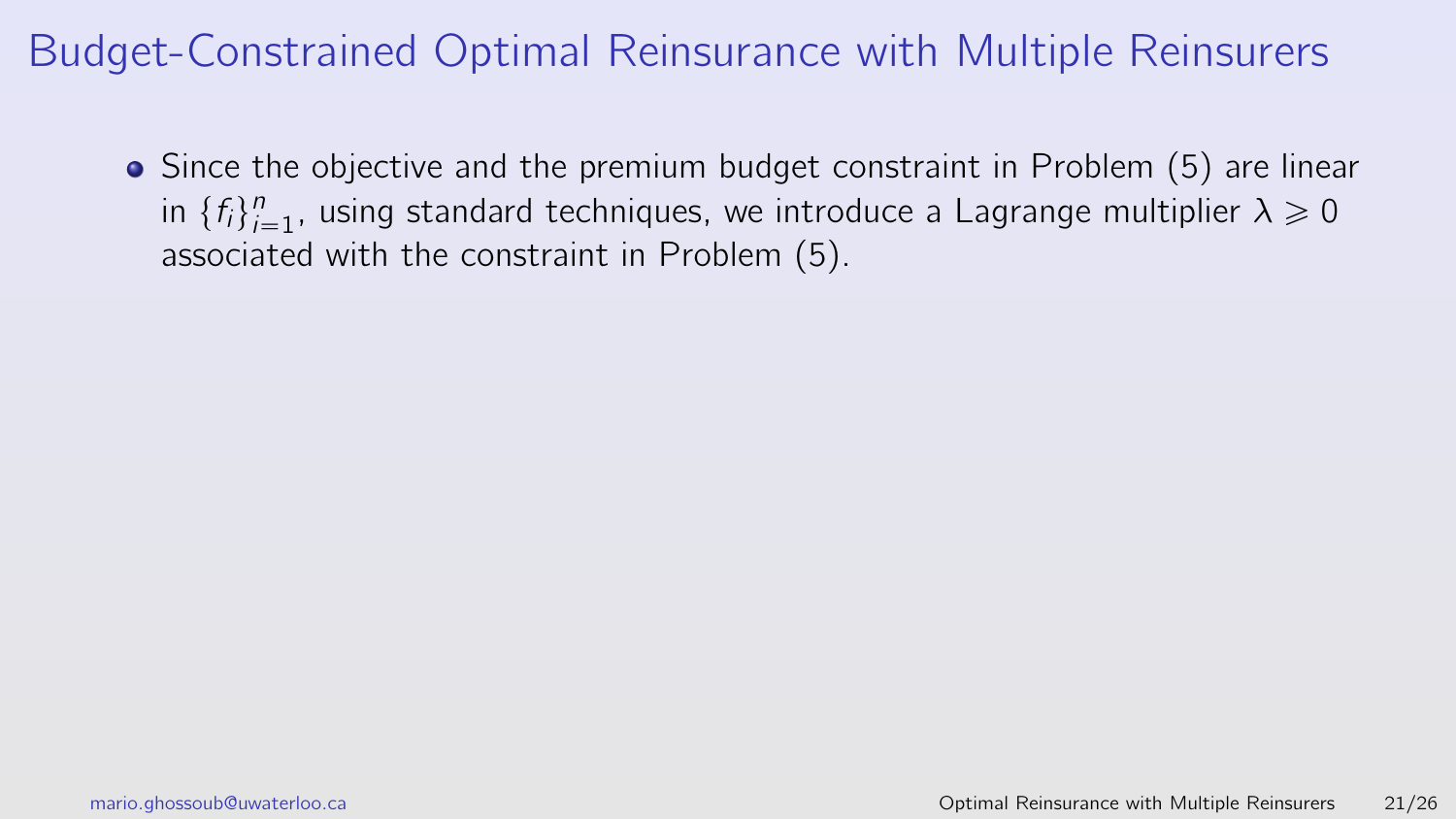- Since the objective and the premium budget constraint in Problem [\(5\)](#page-46-0) are linear in  $\{f_i\}_{i=1}^n$ , using standard techniques, we introduce a Lagrange multiplier  $\lambda \geq 0$ associated with the constraint in Problem [\(5\)](#page-46-0).
- Hence, we consider the following auxiliary problem:

$$
\inf_{\{f_i\}_{i=1}^n} \rho^{\mathbb{P}}\Big(X - \sum_{i=1}^n f_i(X) + \sum_{i=1}^n \pi^{\theta_i, \mathcal{T}_i, \mathbb{Q}_i}(f_i(X))\Big) + \lambda \left(\sum_{i=1}^n \pi^{\theta_i, \mathcal{T}_i, \mathbb{Q}_i}(f_i(X)) - p\right)
$$
\n
$$
\text{s.t.} \quad \{f_i\}_{i=1}^n \subset \mathcal{F} \quad \text{and} \quad \sum_{i=1}^n f_i \in \mathcal{F}. \tag{6}
$$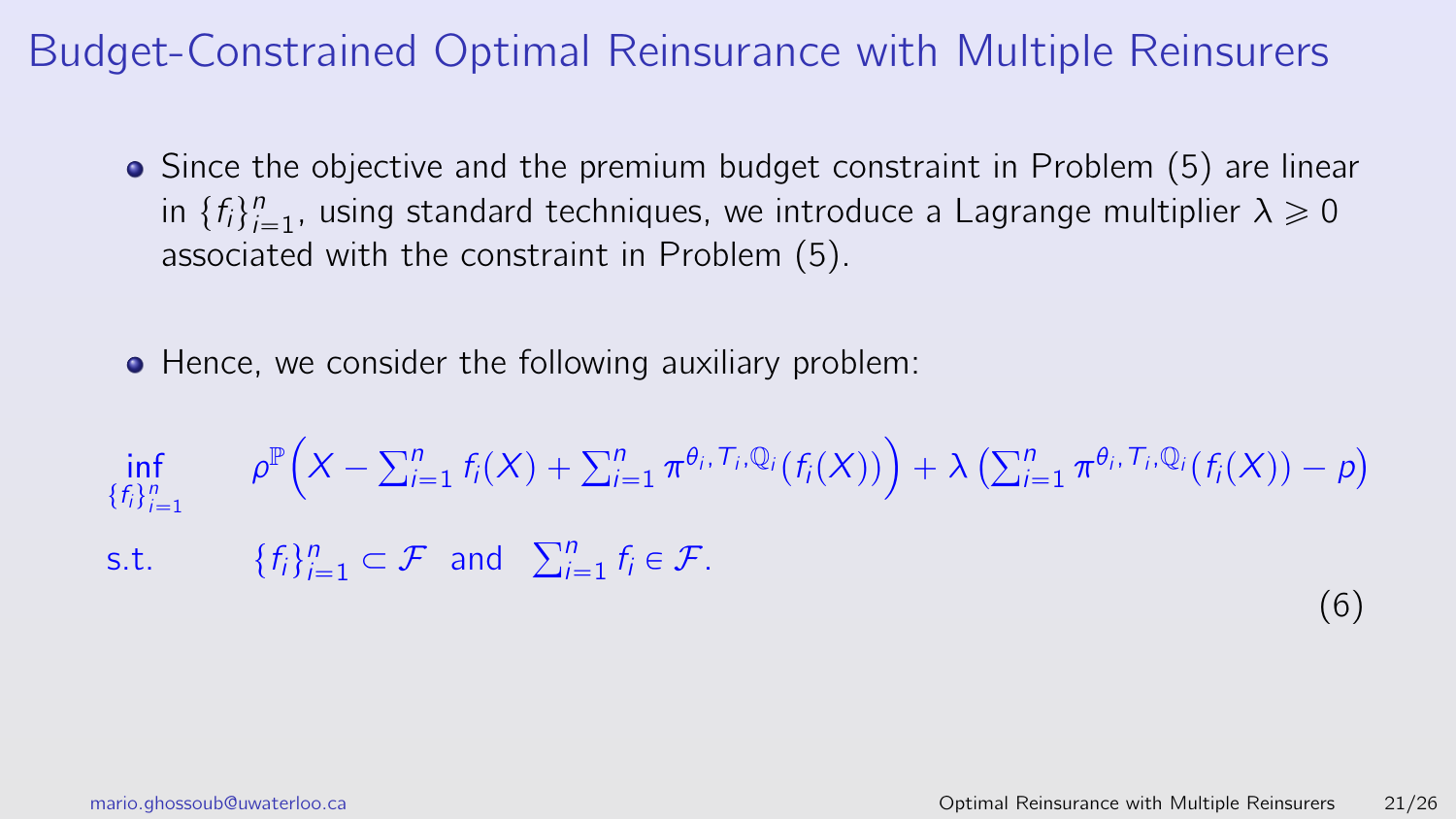#### Lemma

If there exists  $\lambda^* \geq 0$  such that:

(i)  $\{f_{i,\lambda}^*\}_{i=1}^n$  is optimal for Problem [\(6\)](#page-52-0) with  $\lambda = \lambda^*$ ; and,

(ii) 
$$
\sum_{i=1}^n \pi^{\theta_i, T_i, \mathbb{Q}_i}(f_{i,\lambda^*}(X)) = p,
$$

then  $\{f_{i,\lambda}^*\}_{i=1}^n$  is optimal for Problem [\(5\)](#page-46-0).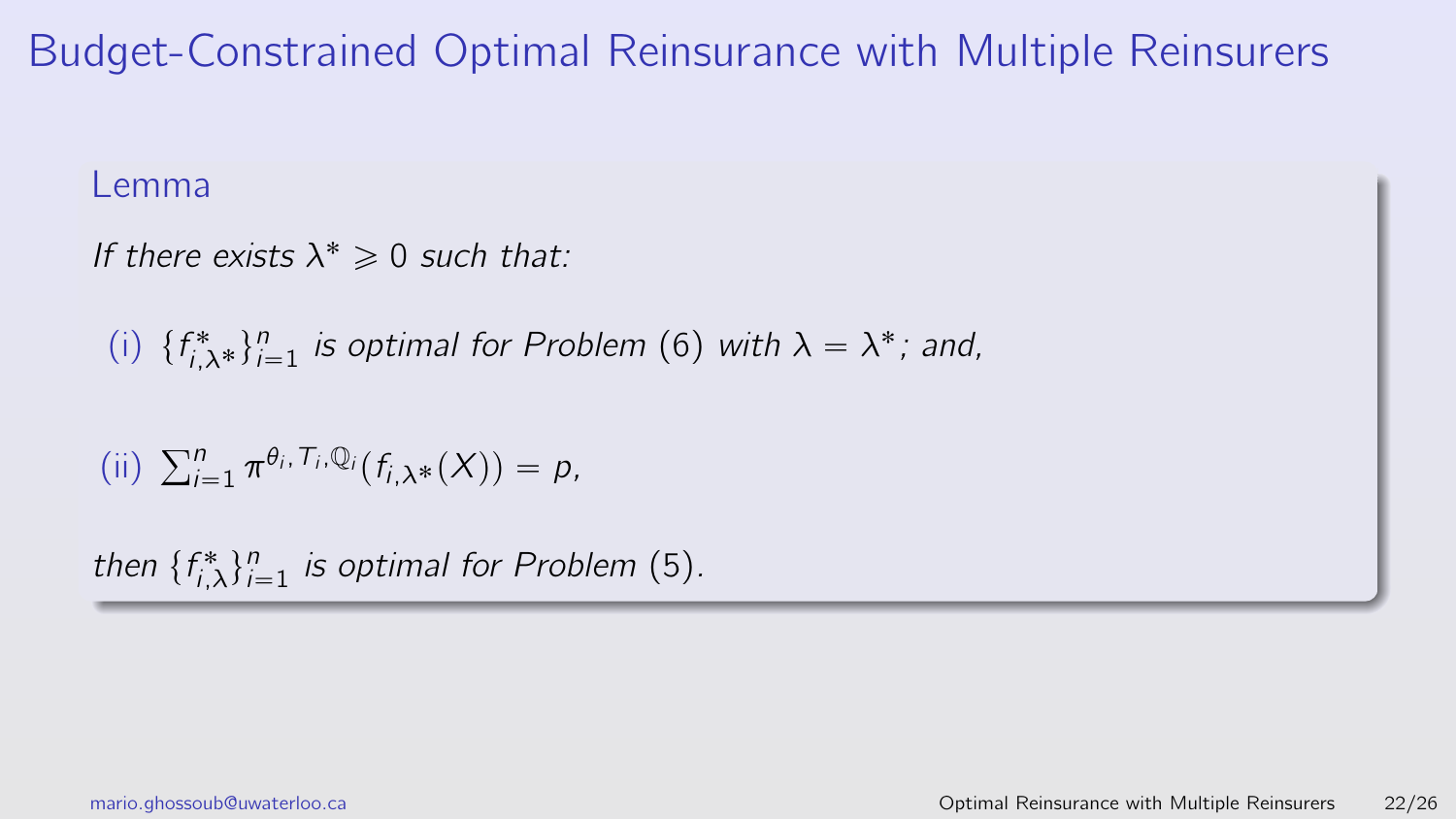# Budget-Constrained Optimal Reinsurance with Multiple Reinsurers Theorem (Optimal Indemnity Profiles)

For a given  $\lambda \geqslant 0$ , profile  $\{f_{j,\lambda}^*\}_{i=1}^n$  solves Problem [\(6\)](#page-52-0) with  $p \in [0, \bar{\pi})$  if and only if for For a given  $x \ge 0$ , profile  $\{r_{i,\lambda}\}_{i=1}^{\infty}$  solves Problem (6) with  $p \in [0, \pi)$  if and only if for each  $x \in [0, M]$ ,  $f_{i,\lambda}^*(x) = \int_0^x h_{i,\lambda}^*(z) dz$ , where for  $i = 1, \ldots, n$ , and for a.e.  $z \in [0, M]$ ,

$$
h_{i,\lambda}^{*}(z) = \begin{cases} \gamma_{i,\lambda}(z) & \text{if } i \in \mathcal{I}(z), \\ 0 & \text{otherwise,} \end{cases}
$$

and for a.e.  $z \in [0, M]$ ,  $\gamma_{i,\lambda}(z) \in [0, 1]$  is such that

$$
\sum_{i=1}^n h_{i,\lambda}^*(z) = \sum_{i \in \mathcal{I}(z)} \gamma_{i,\lambda}(z) = \begin{cases} 1 & \text{if } (1+\lambda)v(X > z) < T_0 \left( \mathbb{P}(X > z) \right), \\ \phi_{\lambda}(z) & \text{if } (1+\lambda)v(X > z) = T_0 \left( \mathbb{P}(X > z) \right), \\ 0 & \text{if } (1+\lambda)v(X > z) > T_0 \left( \mathbb{P}(X > z) \right), \end{cases}
$$

for some  $\phi_{\lambda}(z) \in [0, 1]$ .

Moreover, there exists  $\lambda^* > 0$  such that  $\sum_{i=1}^n \pi^{\theta_i, T_i, \mathbb{Q}_i} (f_{i,\lambda^*}^*(X)) = p$ .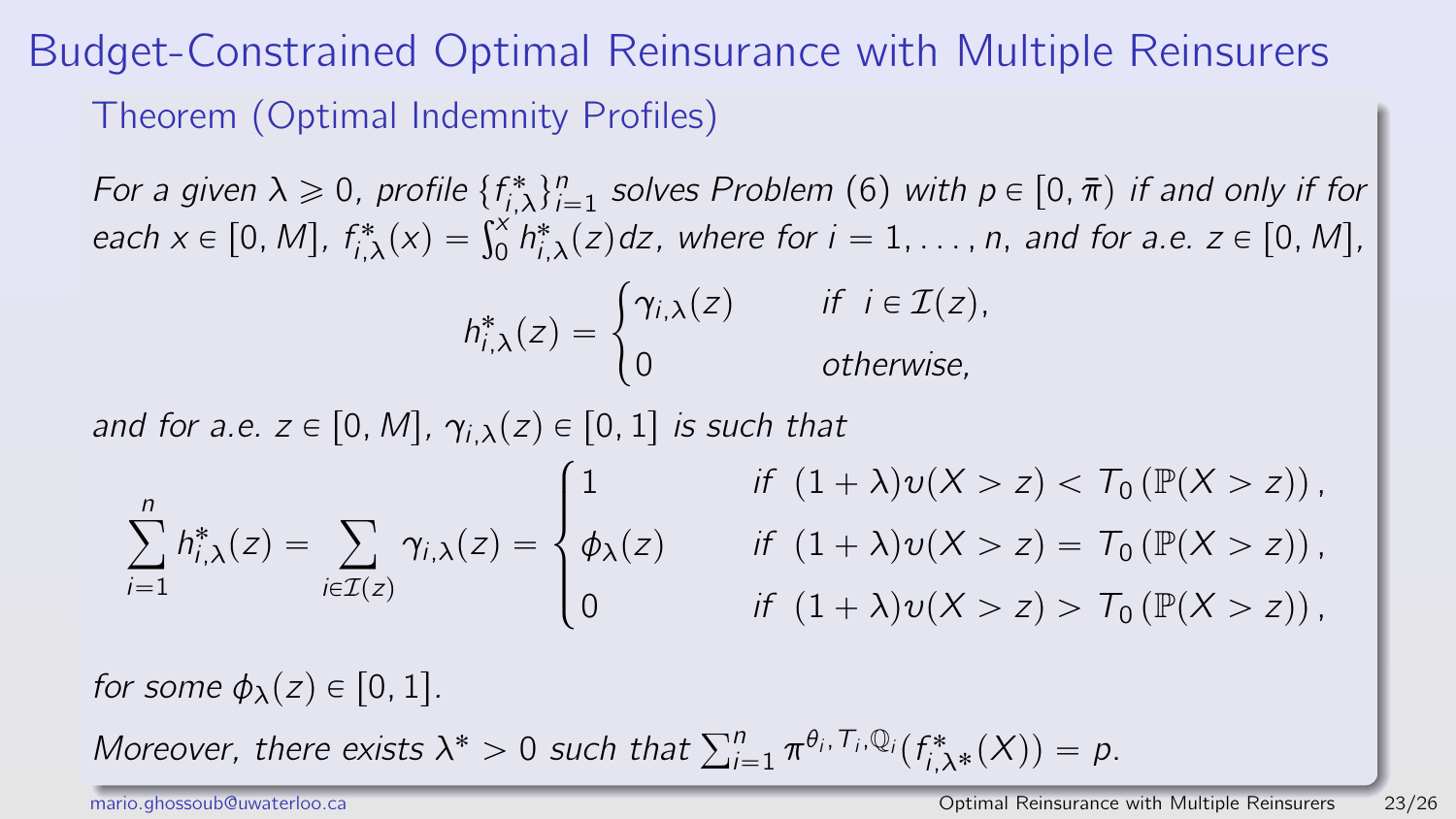# Representative Reinsurer with a Budget Constraint

- The existence of a representative reinsurer can be shown similarly to the unconstrained case (see paper).
- The same "representative premium functional" is used.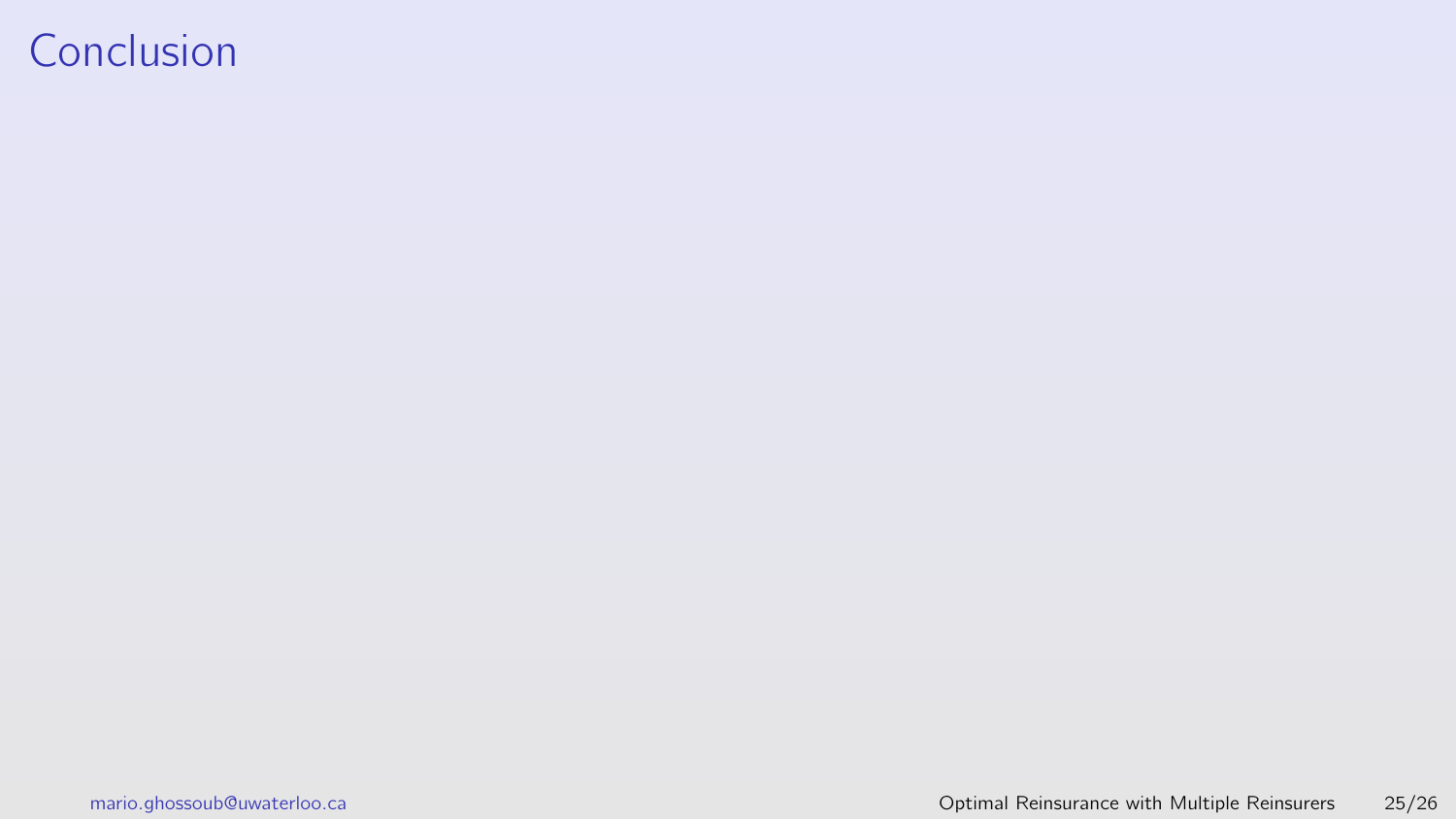We present a unifying theory of optimal reinsurance design, where there are finitely many reinsurers, distortion risk measures, and heterogeneous beliefs regarding the underlying distribution.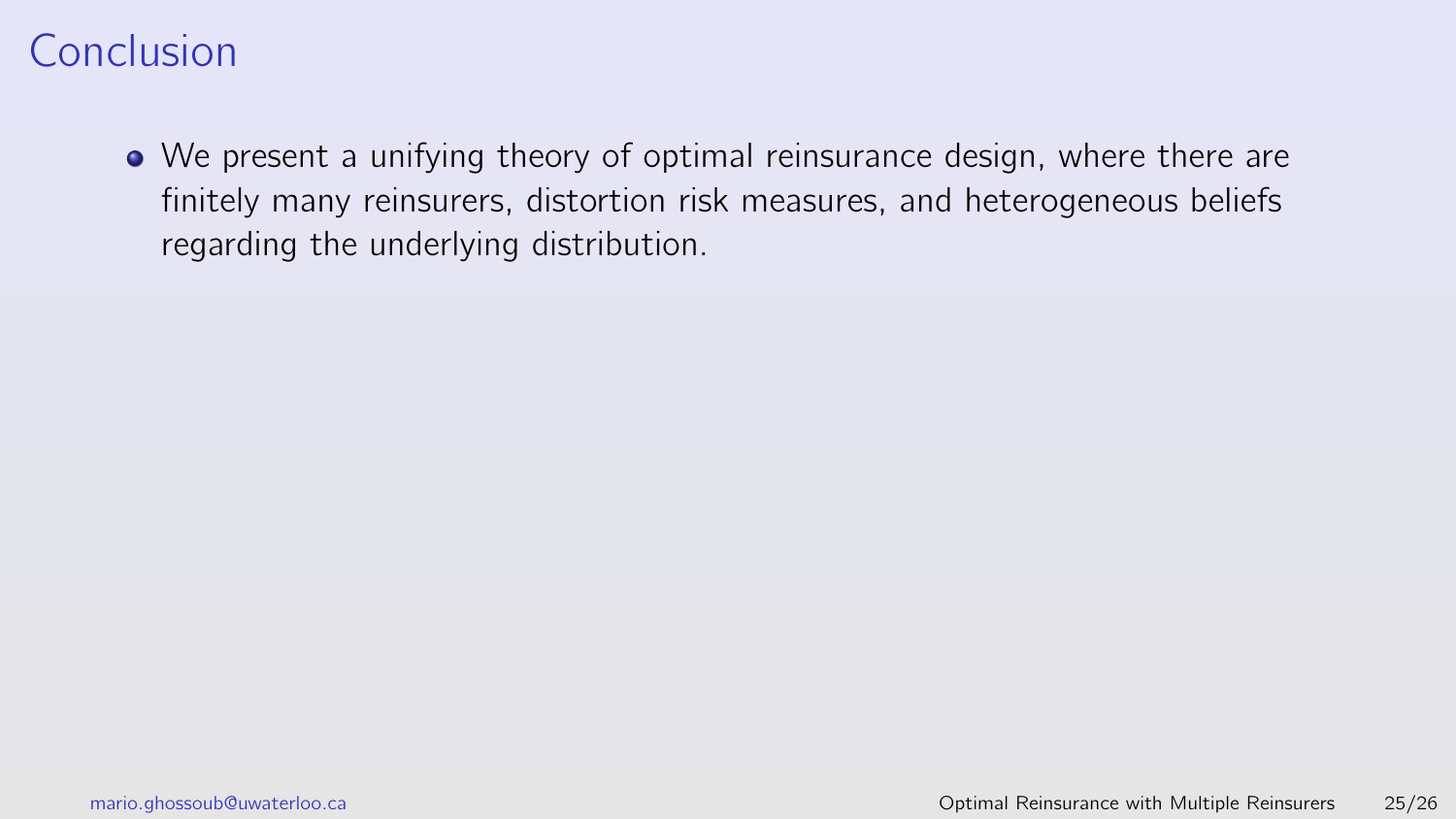- We present a unifying theory of optimal reinsurance design, where there are finitely many reinsurers, distortion risk measures, and heterogeneous beliefs regarding the underlying distribution.
- **Optimal indemnity contracts have a layer-type shape.**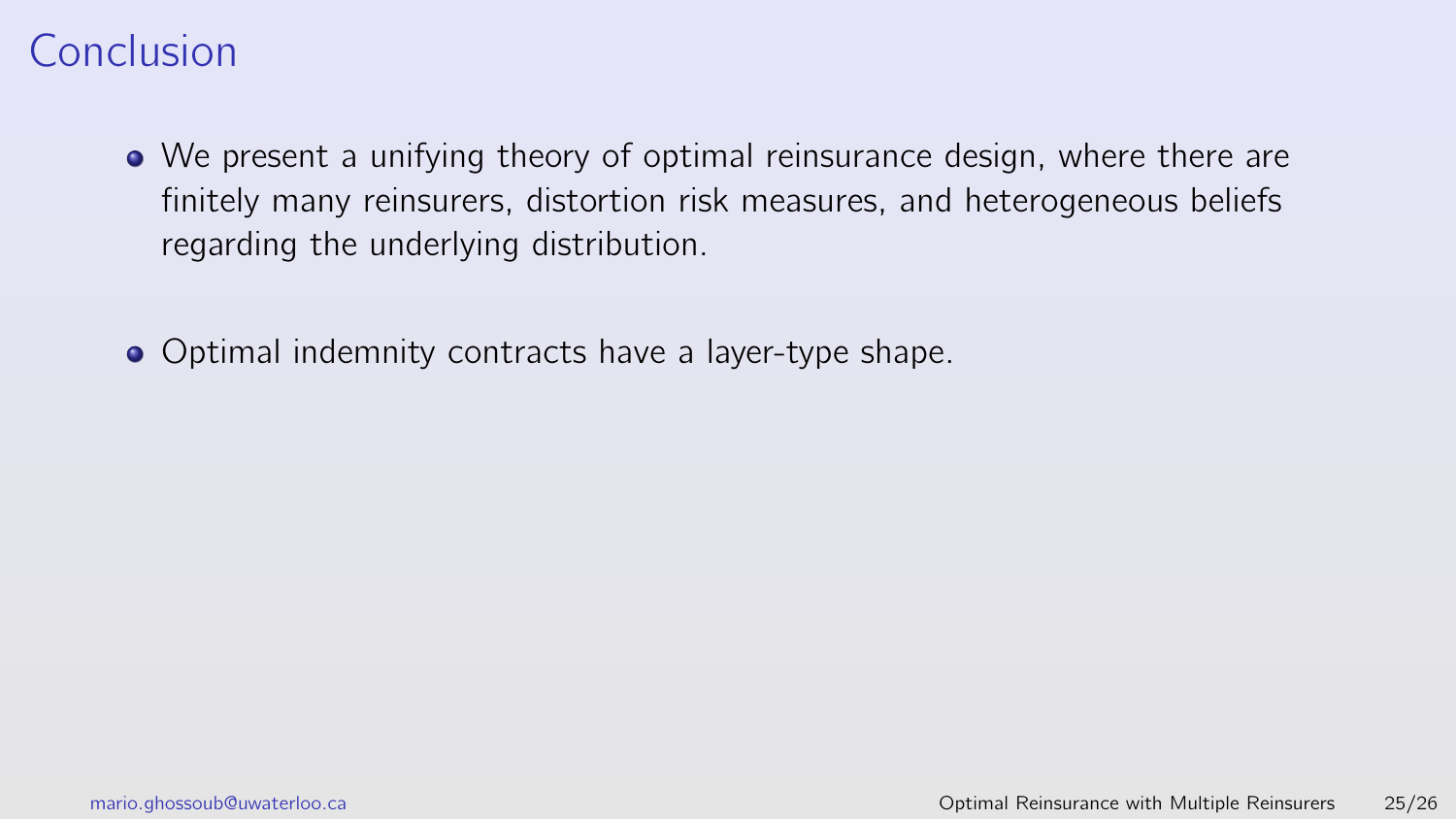- We present a unifying theory of optimal reinsurance design, where there are finitely many reinsurers, distortion risk measures, and heterogeneous beliefs regarding the underlying distribution.
- **Optimal indemnity contracts have a layer-type shape.**
- Moreover, we characterize the optimal contracts in the presence of a budget constraint, i.e., an upper bound constraint on the aggregate premium.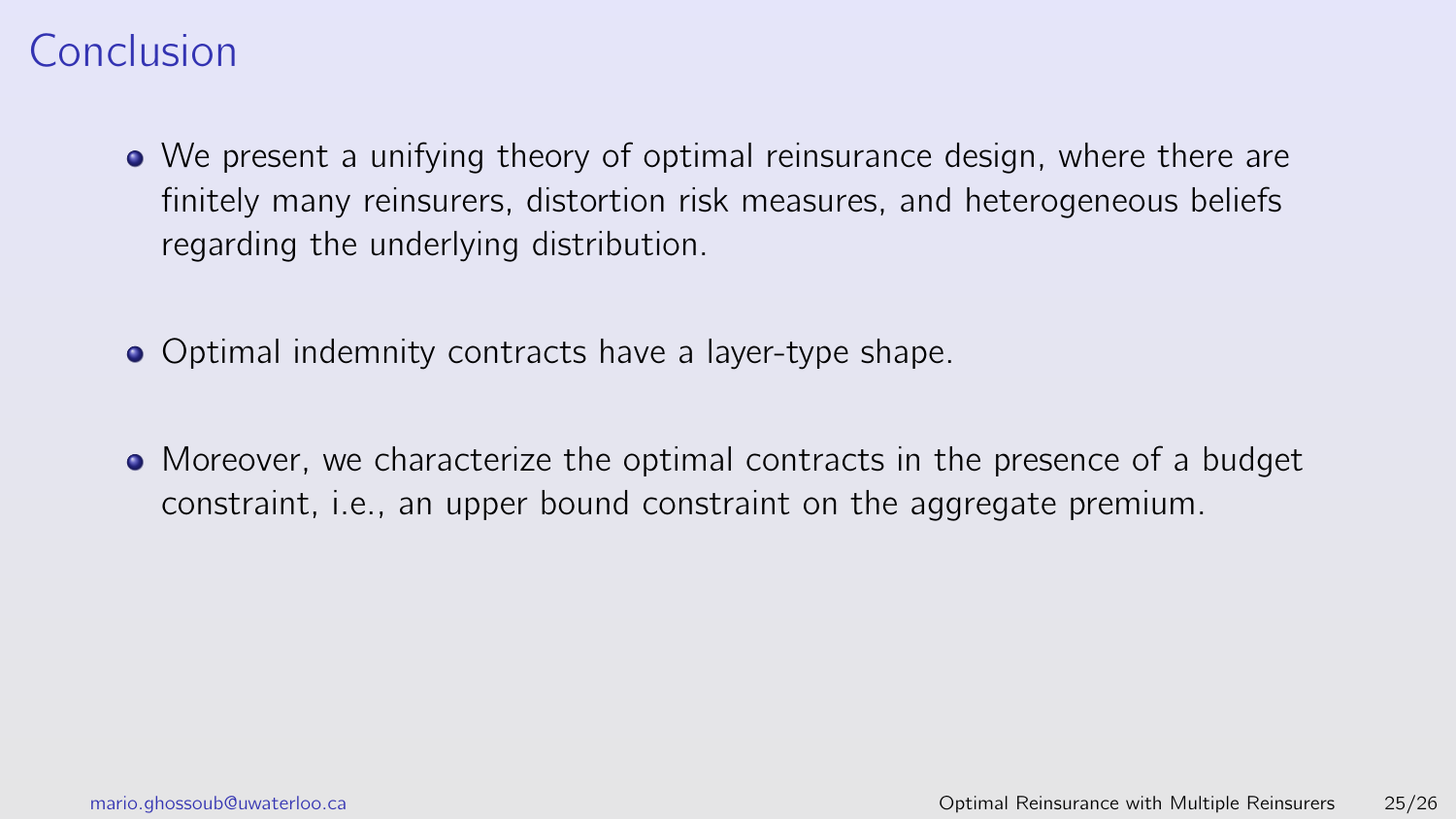- We present a unifying theory of optimal reinsurance design, where there are finitely many reinsurers, distortion risk measures, and heterogeneous beliefs regarding the underlying distribution.
- **Optimal indemnity contracts have a layer-type shape.**
- Moreover, we characterize the optimal contracts in the presence of a budget constraint, i.e., an upper bound constraint on the aggregate premium.
- For both the unconstrained and the budget-constrained reinsurance problems, we show the existence of a representative reinsurer.